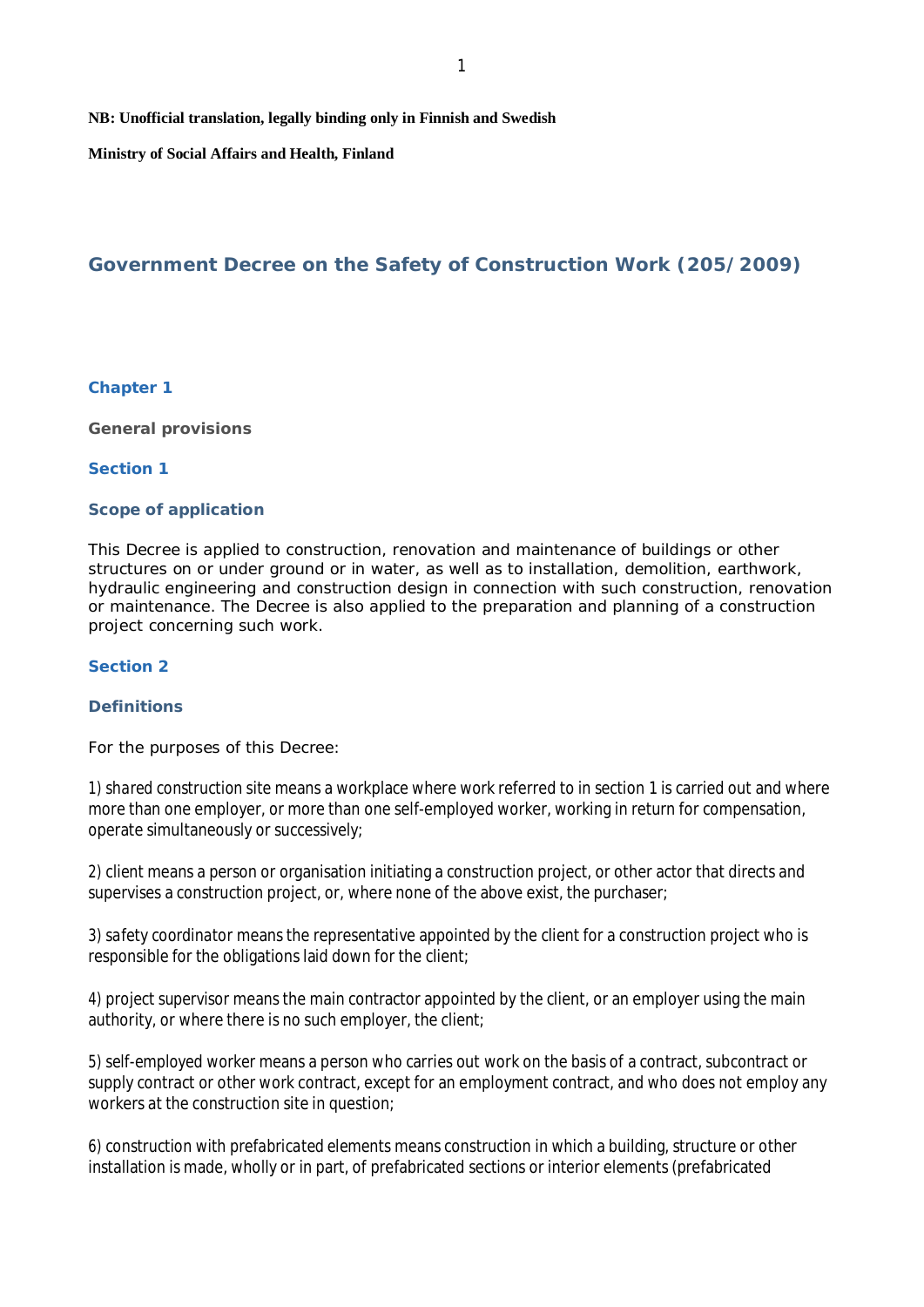element). A prefabricated element may be of concrete, steel, metal, wood, glass, plastic or other material.

# **Section 3**

# **General obligations of the parties to a construction project**

(1) In a construction project, the client, the designer, the employer and the self-employed worker must together and each for their part ensure that no danger arises from the work to those working at the construction site or other persons in the zone affected by the work.

(2) The project supervisor must, through training and guidance, ensure that all those working at the shared construction site are sufficiently familiar with safe working practices and that they are familiar with the hazards and risks of the construction site in question and the measures required for eliminating them.

# **Section 4**

## **Prior notice to the occupational safety and health authority**

(1) Before the start of the construction work, the project supervisor must give the appropriate occupational safety and health authority a prior notice on a construction site planned to exist longer than one month and where, self-employed workers included, at least ten workers are working and on a construction site where the amount of work is estimated at more than 500 person work days.

(2) The project supervisor must also provide the client with a copy of the prior notice.

(3) The project supervisor must put the prior notice clearly on display at the construction site and keep it up to date, where necessary.

## **Chapter 2**

**Taking account of occupational safety and health in a construction project**

### **Section 5**

#### **Client's safety coordinator and the construction work**

(1) The client must appoint a competent safety coordinator for each construction project in accordance with the requirements of the project.

(2) The safety coordinator is responsible for the measures concerning safety and health referred to in sections 5-9. The client must ensure that the safety coordinator possesses sufficient competence, has appropriate powers and meets all other requirements so that he/she is able to manage the construction project in question. The client must ensure that the safety coordinator takes care of the tasks assigned to him/her.

(3) The safety coordinator must cooperate with the project supervisor in the planning concerning construction safety and in the carrying out of the construction work.

(4) Clients carrying out different construction tasks simultaneously or successively on a shared construction site must coordinate their tasks in such a way that the obligations concerning occupational safety and health will be fulfilled at the whole construction site.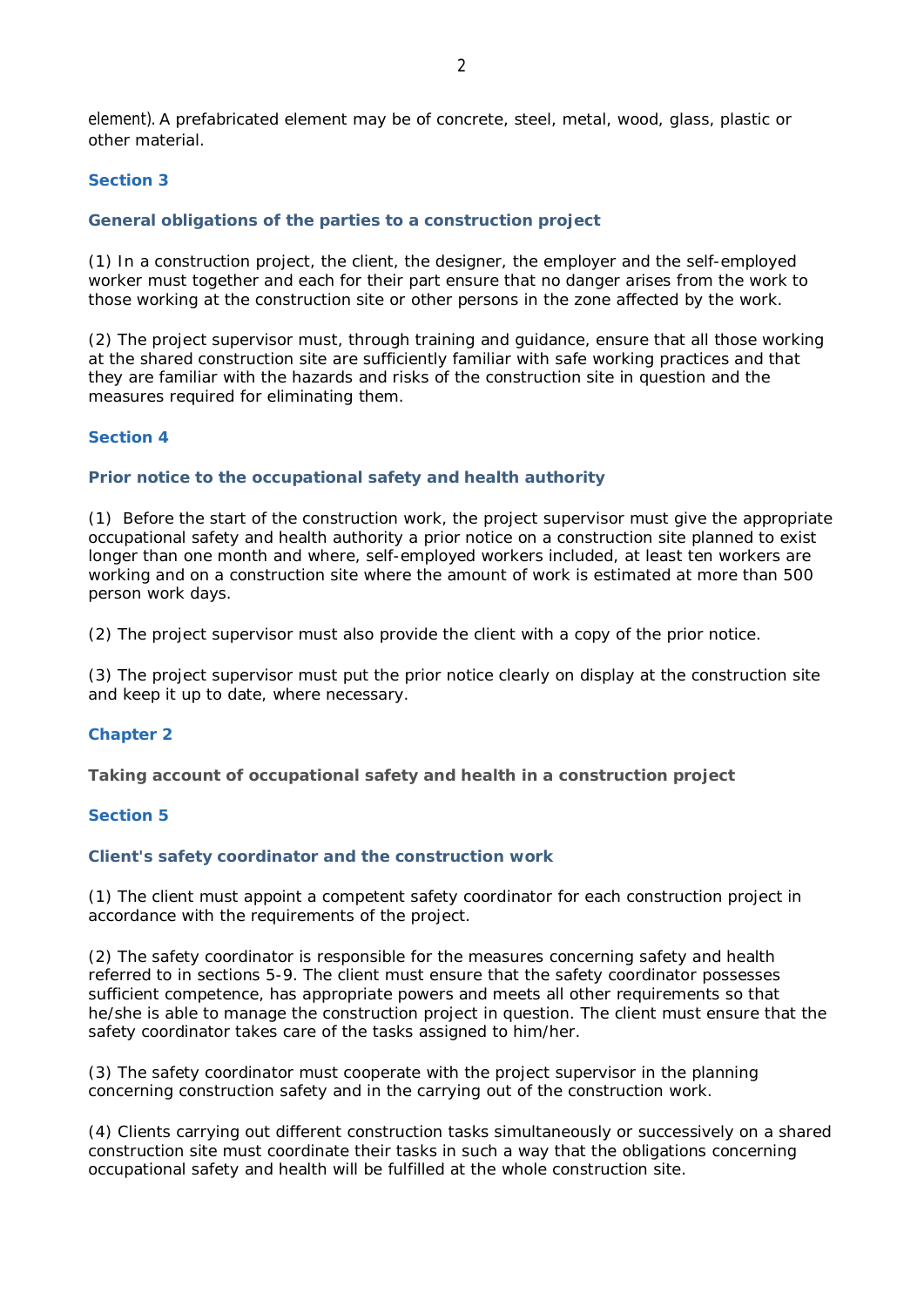### **Section 6**

### **Project supervisor appointed by the client**

(1) The client must appoint a project supervisor for the shared construction site. If no project supervisor has been appointed for the construction site, the client is also responsible for the obligations of the project supervisor.

(2) The party responsible for the tasks of the project supervisor must possess adequate competence and expertise in the occupational safety and health tasks laid down for the project supervisor, concerning the circumstances and nature of the construction project, and other factors affecting the safety of construction work and the actual authority to carry out the obligations laid down for the project supervisor.

### **Section 7**

### **Design and preparation of the construction project**

(1) When a construction project is designed and prepared, the client must ensure that the practical construction work is taken into account in the architectural and constructional design, design of technical systems, and design of arrangements for the practical construction work in a manner that allows the work to be carried out safely and without causing any harm to employees' health.

(2) The client must ensure that the prevention of hazards and risks is taken into account when the timetables, duration and coordination of work and work stages are planned

(3) The client must coordinate the implementation of the plans referred to in subsections 1 and 2.

(4) When giving the design assignment, the client must require that the designers give consideration to occupational safety and health in the construction and the design assignment must contain the information that the designers need in order to meet their responsibilities under section 57 of the Occupational Safety and Health Act. In construction with prefabricated elements, the responsible structural engineer must ensure that the structural plans and special plans are in accordance with the safety requirements laid down for installation work and that they meet all occupational safety and health requirements laid down for construction with prefabricated elements.

(5) Before the conclusion of the construction project, the client must draw up written instructions for the use, maintenance and repair of the building, containing sufficient data on occupational safety and health matters.

## **Section 8**

**Documents to be drawn up by the client, and follow-up of the implementation during the construction work**

(1) The client must draw up a safety document for the design and preparation of the construction work that:

1) clarifies and presents the hazards and risks arising from the characteristics, conditions and nature of the construction project, as well as the information concerning occupational safety and health related to the carrying out of the construction project; the hazards and risks related to work referred to in Annex 2 must also be clarified and identified; and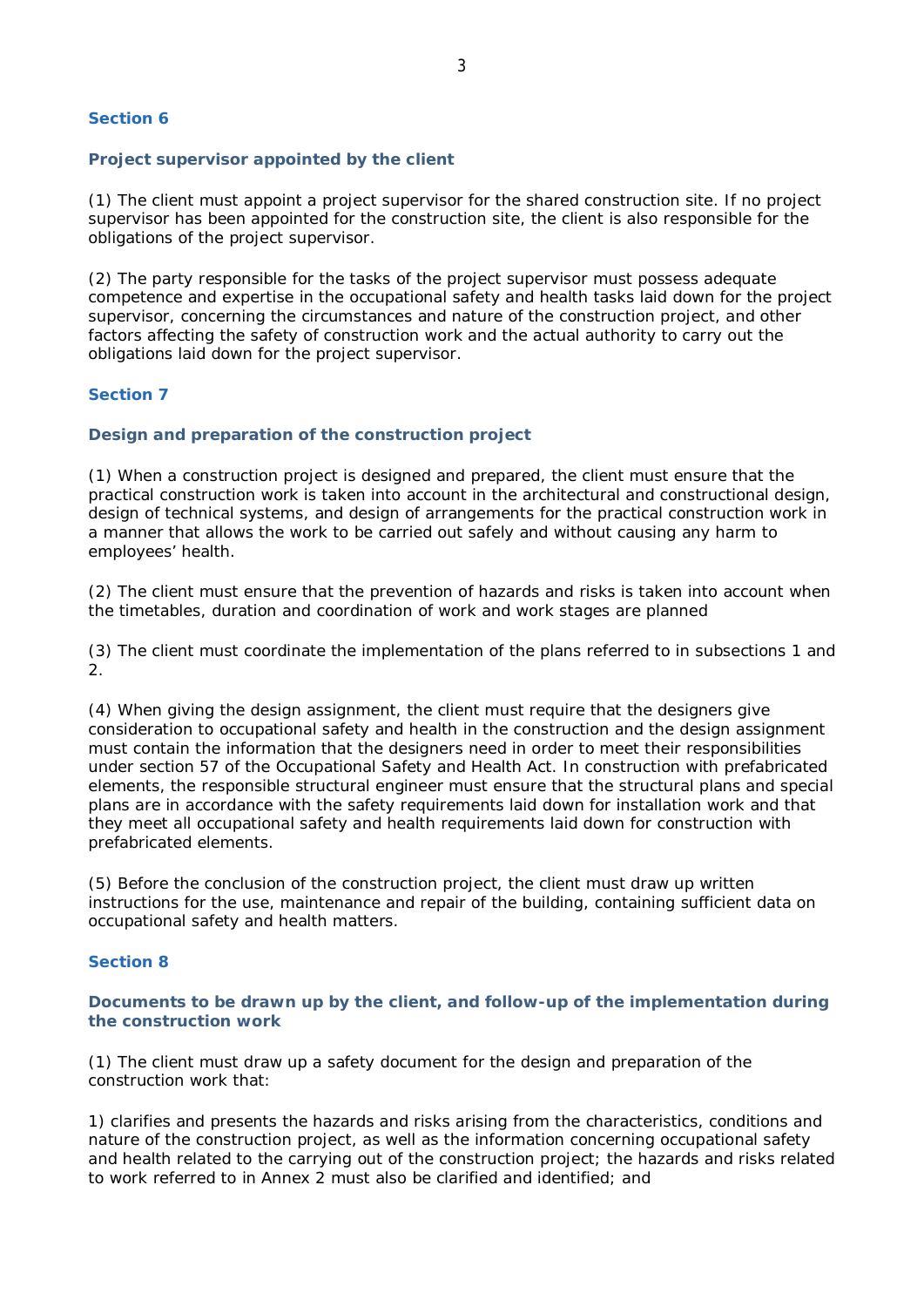2) takes account of industrial or other comparable activities relating to the construction site.

(2) The client must draw up written safety rules for the carrying out of the construction work. The safety rules must present the objectives of the safety management and the measures taken as part of the safety management, instructions for safety follow-up, inspections, cooperation, site meetings, the use of personal identification, access permits and the consideration of the safety plan requiring the approval of the parties.

(3) The client must prepare a written code of practice for the site laying down the timetable for the work, requirements concerning special working methods, procedures concerning the organisation of subcontracting and the procedures concerning industrial hygiene measurements that are relevant to employers.

(4) The client must take care of the follow-up of the implementation of the documents referred to in this section.

#### **Section 9**

**Keeping client's documents up to date, provision of information and follow-up of the implementation of measures**

(1) The client must keep the data contained in the documents referred to in sections 7 and 8 up to date.

(2) The client must ensure that the data contained in the written documents referred to in sections 7 and 8, as well as any changes in them, are forwarded to the designers and the project supervisor, and the data, plans, and the safety measures arising from them are dealt with in cooperation with them before the construction work begins, and, when necessary, during the construction work.

(3) If the client does not possess the expertise required for drawing up the written documents referred to in sections 7 and 8 or for the follow-up of their implementation, the client must use an external expert. In that case, the client must ensure that the expert possesses enough expertise and is otherwise capable of carrying out construction management tasks in an appropriate manner.

(4) The client must ensure that the project supervisor has drawn up the plans referred to in sections 10 and 11.

(5) Section 52a of the Occupational Safety and Health Act contains provisions on the responsibility of the client to ensure that each person working on a shared construction site wears a pictorial identification.

### **Section 10**

#### **Safety planning of the construction work**

(1) The project supervisor must present to the client the plans concerning occupational safety and health in the construction work referred to in this section.

(2) Before the start of the construction work, the project supervisor must draw up written occupational safety and health plans according to which the work and work stages are organised and scheduled in such a way that they can be carried out with maximum safety and that no danger arises from them to those working at the site or other persons in the zone affected by the work. Therefore the project supervisor must, as systematically as necessary,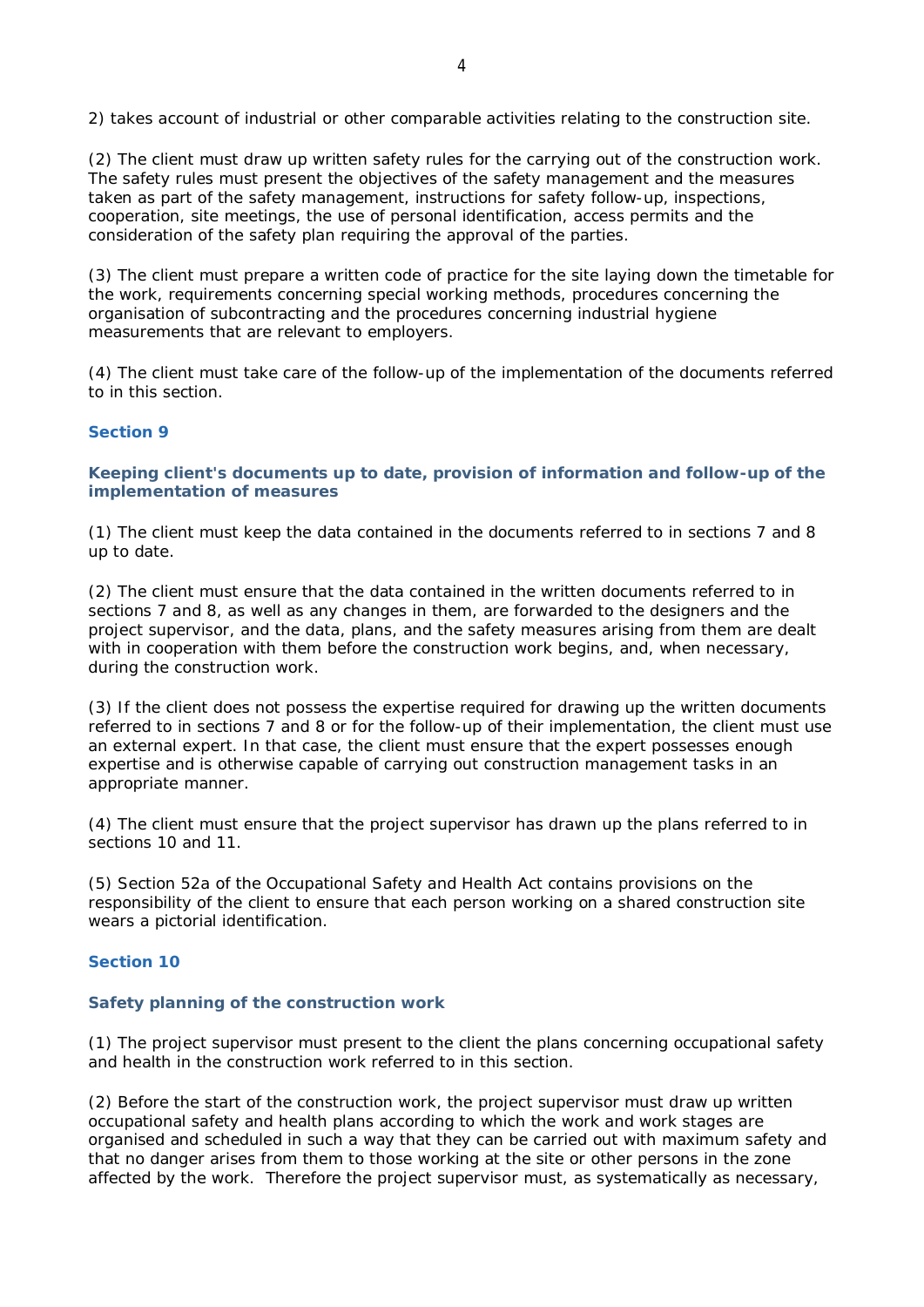analyse and identify the hazards and risks arising from the general work tasks, working conditions and the work environment at the site. Hazards and risks must be eliminated by appropriate means or, when it is not possible to eliminate them, their significance must be evaluated with regard to the health and safety of those working at the site and other persons in the zone affected by the work.

(3) The project supervisor must also take into account the information contained in the client's safety document and make the client the necessary proposals for changes in the safety document as the work progresses so that the necessary safety measures are carried out. In connection with the design, the project supervisor must also take account of safety measures for work that causes special safety and health risks, referred to in Annex 2.

(4) In addition to the provisions of subsection 2 and 3 above, special attention must also be paid to at least the following matters in the design:

1) arrangements at the construction site, and maintaining good order at the work sites and in material handling during the various construction stages;

2) blasting, quarrying and excavation work;

- 3) carrying capacity of the ground and support of excavations;
- 4) electrification and lighting during construction work;
- 5) working methods;
- 6) use of machinery and equipment;
- 7) lifting work and transfers;
- 8) protection against falls from heights;
- 9) work on work scaffolds and support scaffolds;

10) storing, lifting and installation of prefabricated elements, formwork and other large structures;

11) reduction of dust and preventing it from spreading;

12) procedures concerning industrial hygiene measurements;

13) demolition work;

14) scheduling and duration of the various work tasks and work stages and their coordination as the work progresses;

15) coordination of the various tasks and work stages at the construction site or their coordination with industrial activities taking place in the zone affected by the construction site and with other similar work activities and public traffic;

16) piping and electric cables causing risks;

17) where and when personal protective equipment must be used; and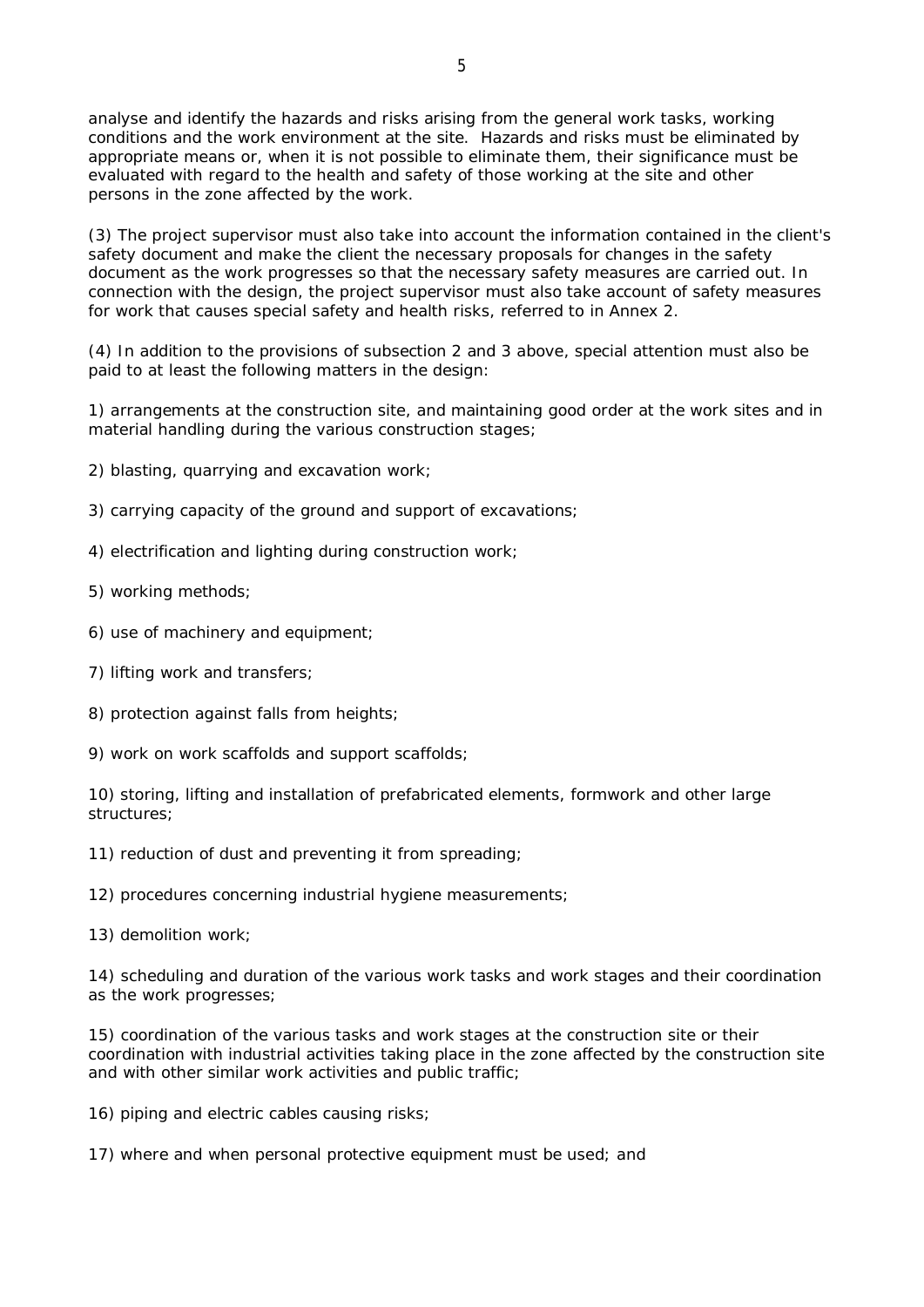18) action in connection with injuries and accidents.

(5) The plans must be drawn up in writing. The plans must be revised if circumstances change, and they must also otherwise be kept up to date.

### **Section 11**

### **Design of the use of the construction site area**

(1) The project supervisor must present to the client the plans concerning the use of the construction site area referred to in this section.

(2) The project supervisor must prepare a written plan concerning the use of the construction site area. The project supervisor must, as systematically as necessary, analyse and identify the hazards and risks concerning the general organisation and practical arrangements in the construction site area and the use of the area. In this connection, the information contained in the client's safety document must also be considered. Hazards and risks must be eliminated by appropriate means or, when it is not possible to eliminate them, their significance must be evaluated with regard to the health and safety of those working at the site and other persons in the zone affected by the work.

(3) At least the following matters must be taken into account when planning the use of the construction site area so that the risk of accidents and health hazards can be eliminated and reduced:

1) number and location of office facilities, personnel rooms and storage space;

2) placement of cranes, machinery and equipment;

3) placement of excavated earth and filling earth;

4) location of areas for loading, unloading and storing construction materials and substances and prefabricated elements;

5) in construction with prefabricated elements, laying and strengthening foundations for cranes' lifting spots, lifting radius and capacity, unobstructed view of the crane driver to the site where prefabricated elements are stored and where they are installed;

6) traffic in the construction site area, and connecting points between site-internal and public traffic;

7) means of access, ramps and transport routes, and their maintenance;

8) order and tidiness at the construction site and placement of the structures and equipment needed for combating and controlling dust;

9) collecting, storing, removal and disposal of waste; and materials causing safety and health hazard;

10) fire fighting;

11) demarcation and arranging of storage areas, particularly when materials and substances posing a safety and health hazard are handled.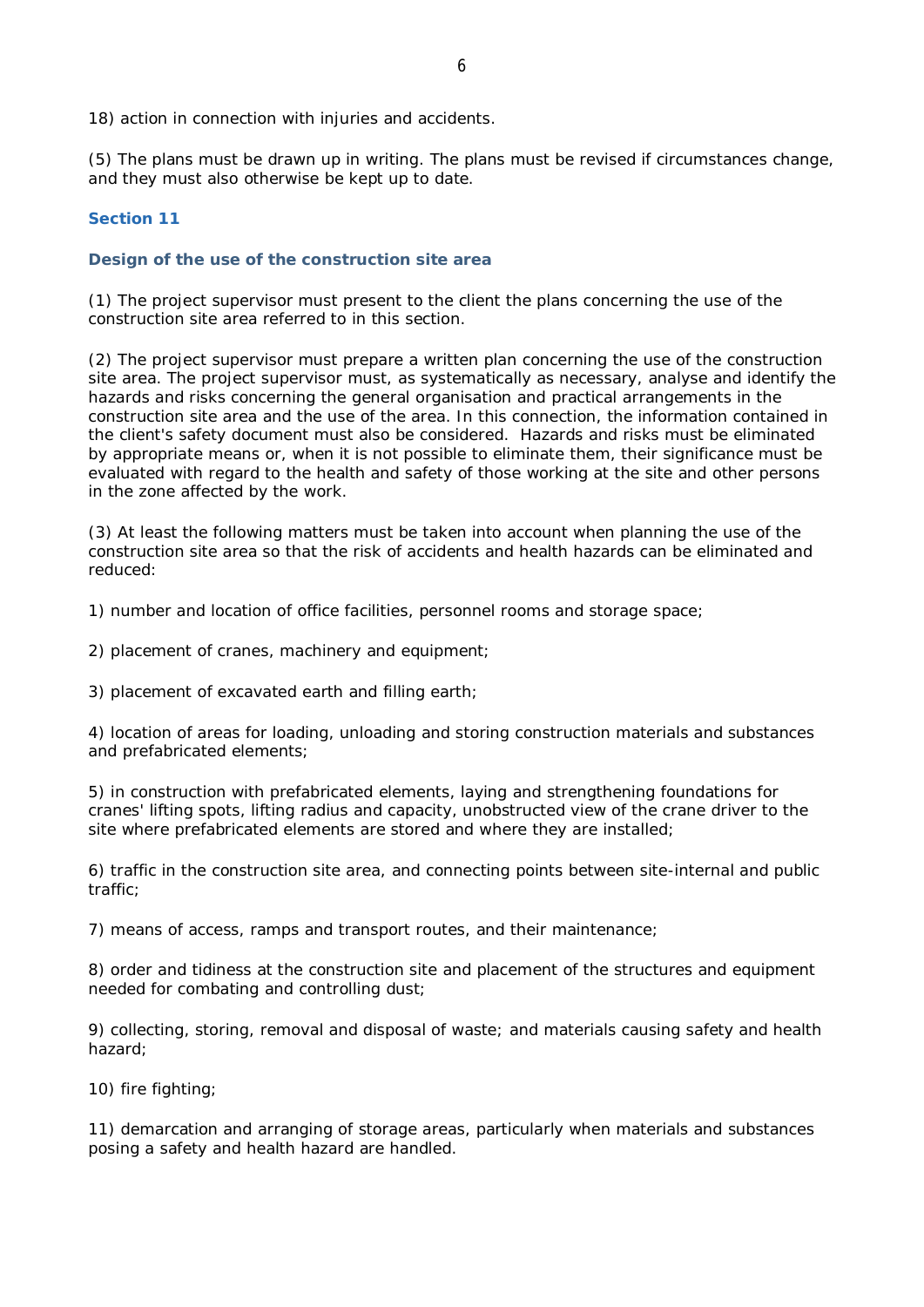(4) Main parts of the plans concerning the use of the construction site area must be presented as a construction site plan in writing, by construction stage and work stage when necessary. The plans must be revised if circumstances change, and they must also otherwise be kept up to date.

**Chapter 3**

**Construction stage**

**Section 12**

**Management of construction work**

(1) The project supervisor must see to the general management of the construction site regarding safety and health, arrangements for cooperation and dissemination of information between the parties, coordination of functions, and general order and tidiness of the construction site.

(2) The project supervisor must appoint a competent responsible person for the construction site to manage the tasks referred to in subsection 1 above and, when necessary, a substitute for the responsible person must also be appointed. Every employer must appoint a competent responsible person for the management and supervision of the work carried out for the employer.

**Section 13**

**Execution of construction work**

(1) The project supervisor must:

1) implement, carry out and follow the measures resulting from the planning referred to in sections 10 and 11;

2) update the plans referred to in sections 10 and 11 on the basis of the information provided by the employers and self-employed workers at the shared construction site;

3) take care of the division of labour and cooperation between the employers and selfemployed workers in connection with preventing hazards that could jeopardise the safety or health of workers at the shared construction site and in informing of any potential hazards there;

4) when necessary, inform the client of any changes in the work, work stages or circumstances, if the work cannot be carried out in accordance with the plans required by the client;

5) take account of the prevention of hazards and risks when plans concerning technical plans and their implementation are carried out if they apply to work and work stages to be carried out simultaneously or in succession, or their scheduling, duration or manner of implementation.

(2) The employer and the self-employed worker must observe the safety instructions for the shared construction site issued by the project supervisor. The project supervisor, the employer and the self-employed worker must, each for their own part and in cooperation, take care of the flow of information and communication on matters affecting the safety at the shared construction site.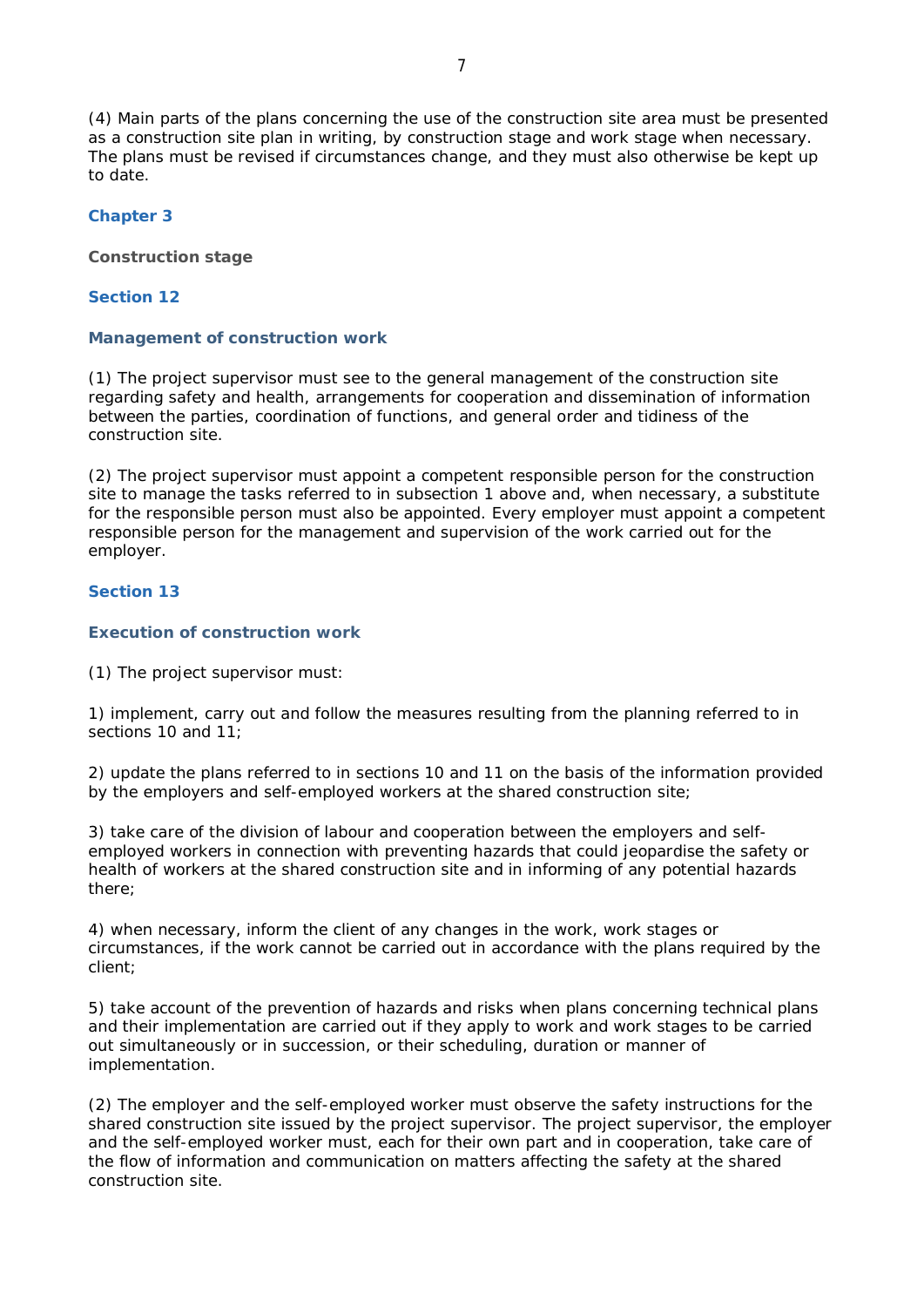(3) The project supervisor must ensure that it knows which workers and self-employed workers are working at the construction site and that any information needed for orientation purposes is available. The employers must supply to the project supervisor any necessary information concerning their employees at the construction site, and the self-employed workers must supply the corresponding information for their own part.

(4) When seeing to the measures referred to in subsections 1-3, the project supervisor must continuously monitor the activities of the employers and self-employed workers working at the workplace and their coordination, meeting of the obligations, level of occupational safety and health and the safety of the working practices. Therefore, the project supervisor must monitor the impact of the measures carried out on the safety of the work and health and implement more effective safety measures as necessary.

(5) The employers must, in accordance with the instructions given by the project supervisor, supply to the project supervisor any necessary information on the inspections referred to in sections 14-18.

### **Chapter 4**

**On-site inspections**

#### **Section 14**

#### **Safety of machinery, equipment and other tools**

The structure and condition of the machinery, cranes and other lifting equipment, lifting accessories, scaffolds, movable formwork, temporary supports, personal protective equipment and other equipment using in the construction work must be checked at the construction site so that it can be determined whether they are appropriate for their purpose and in compliance with the requirements.

### **Section 15**

#### **Taking lifting equipment, lifting accessories and scaffolds into use**

(1) The structure of work platforms, protective platforms and the means of access leading to the platforms must be checked before any scaffolds are taken into use at the construction site. In this connection, special attention must be paid to support and protective structures.

(2) The inspection must be renewed if the scaffolds have been exposed to hard wind, heavy rain or other special stress, or if they have been unused for a long time considering the circumstances.

(3) The scaffolds may not be taken into use until their parts to be used are ready and they have been inspected. When scaffolds are inspected the matters referred to in Annex 4 to this Decree must be taken into account.

(4) In addition to what is provided on the inspection of cranes in the Government Decree on the Safe Use and Inspection of Work Equipment(403/2008), lifting equipment and accessories must be inspected at the workplace before they are taken into use.

### **Section 16**

**Weekly maintenance inspections and safety follow-up**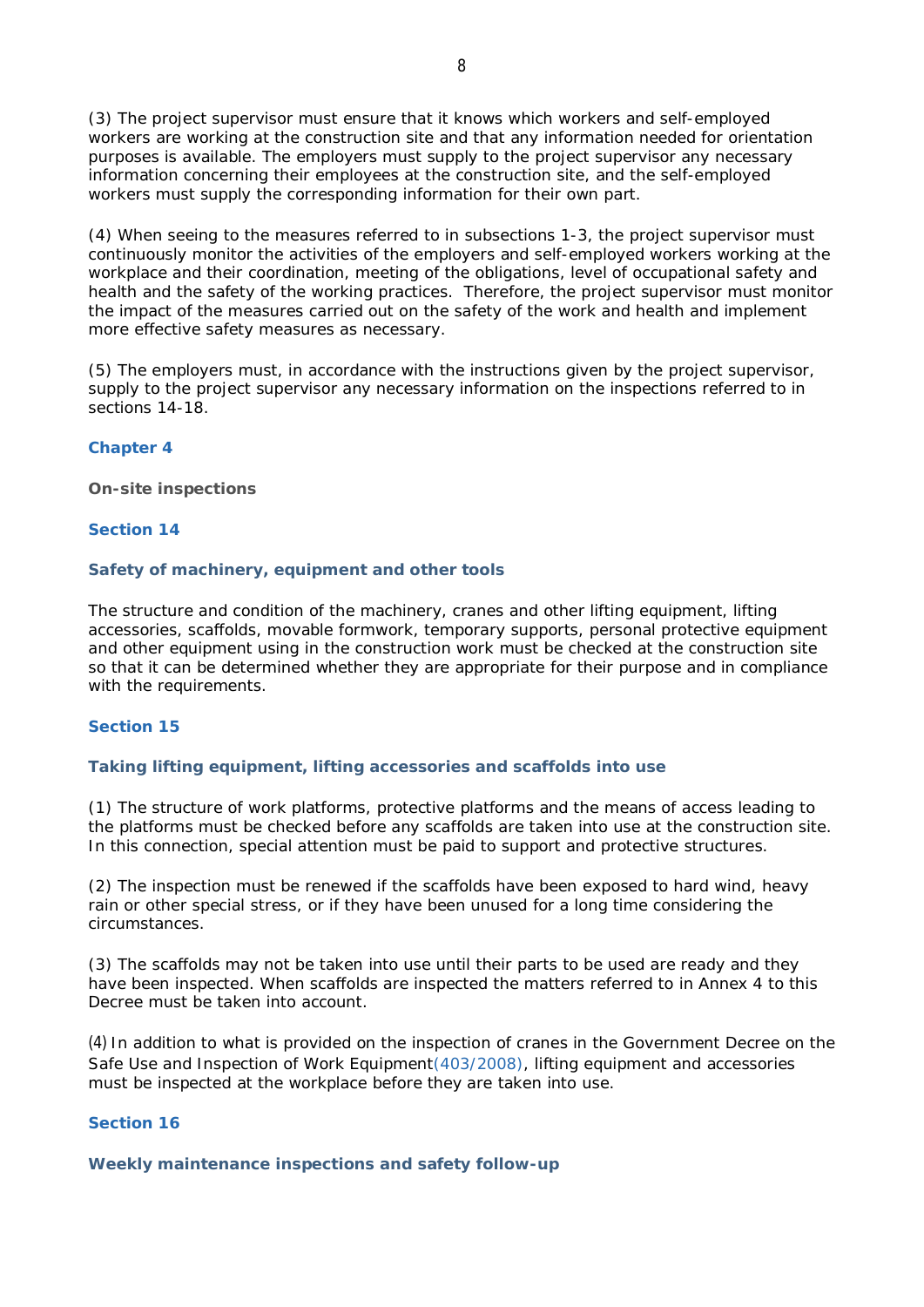(1) The following must be checked at the construction site as part of the maintenance inspections carried out at least on a weekly basis: general order of the construction site and workplaces, protection against falls from heights, lighting, electrification during construction work, cranes, equipment for lifting persons as well as other lifting equipment, lifting accessories, construction saws, scaffolds, means of access, and prevention of collapse of ground and excavations. Other matters important to safety must also be checked. When scaffolds are inspected as part of the maintenance inspection the matters referred to in Annex 4 to this Decree must be taken into account.

(2) In connection with the inspections, attention must also be paid to the right timing of the construction work coordination measures referred to in section 13.

(3) The driver of a crane or other lifting equipment must, daily or whenever necessary before the work begins, test the functioning of the equipment, and, especially during cold and rainy periods, test the brakes and warning equipment to ensure that they function properly. When a vehicle or loading crane is operated, special attention must be given to foundations.

### **Section 17**

### **Participants of on-site inspections, and inspection records**

(1) The responsible person referred to in section 12 above or the person appointed by the responsible person to the task must carry out the inspections referred to in sections 14 - 16 and a representative elected by the workers of the construction site among themselves must be given the opportunity to participate in the inspection. The crane driver must be present at the inspection of a crane.

(2) When a tower crane, building hoist used for transporting persons or similar lifting equipment is put into use as referred to in section 15, the inspection must be carried out by a competent person.

(3) The results of the inspections referred to in sections 15 and 16 above must be entered in a record or other report.The entries must include details of the participants, inspected objects, any remarks, and the dates on when the required corrections were made.

#### **Section 18**

### **Correction of deficiencies**

The deficiencies endangering occupational safety and health and noticed during the inspections referred to in sections 14 - 16 above must be corrected immediately and always before the machine, piece of equipment or tool is taken into use.

#### **Chapter 5**

**Machinery, tools and lifting equipment**

### **Section 19**

### **Safety and placement**

(1) Machinery and other technical equipment used in construction work must be suitable for the purpose, sufficiently durable and safeguarded so that they do not cause any risk to their user or other persons at the construction site.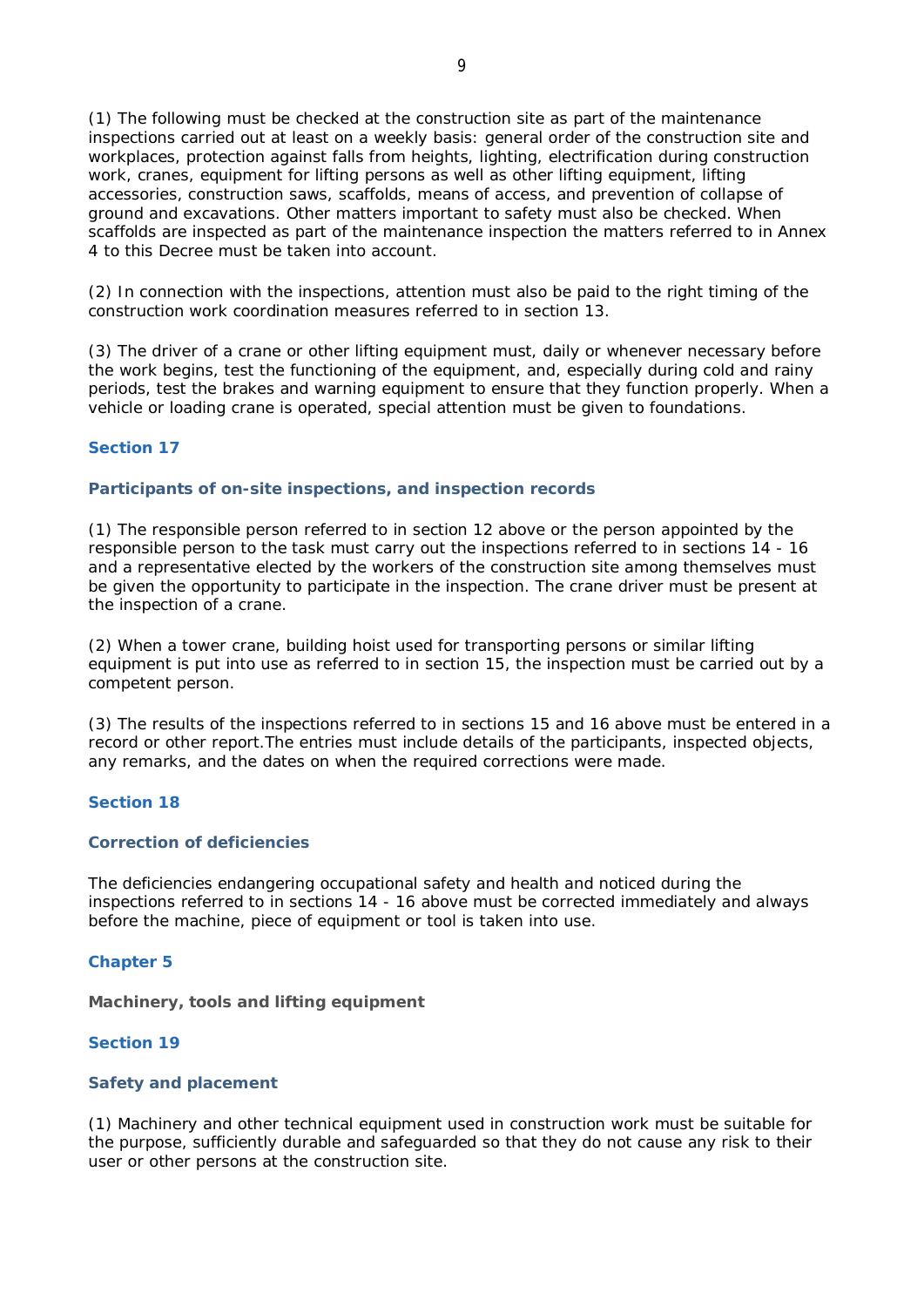(2) When mobile cranes or loading cranes are used, it is especially important to ensure that the ground carries the crane well enough at the location of the crane. Lifting equipment must be founded and anchored or supported in such a way that it does not move or cause danger when used. When the placement of a crane is considered, the carrying capacity of the ground under the crane must be analysed and measures must be taken to ensure that the stability of the crane will not be endangered.

(3) In road and street areas and other traffic areas the machinery must be distinguishable from traffic. Sufficient safety zones must be established between the work equipment and traffic.

(4) When there is special reason to beware of a machine or equipment used in construction work, the machine or equipment and its danger zone must be separated from its surroundings by using a suitable enclosure or by other means. If this is not possible, the machine or equipment must be equipped with visible, durable and appropriate warning labelling in suitable places.

## **Section 20**

### **Loads on lifting equipment and lifting accessories**

(1) Lifting equipment and lifting accessories, such as strops, bar, tongs and similar must have the markings necessary for safe use. Lifting equipment or lifting accessories that do not have markings showing the maximum load may not be used.

(2) Lifting equipment or lifting accessories may not be overloaded.

### **Section 21**

## **Lifting**

(1) A separate plan for difficult lifting operations must be drawn up when necessary.

(2) The lifting plan must always be drawn up when more than one crane is used to lift the same load.

(3) If the driver of the crane or other lifting equipment cannot continuously control the movements of the load a signaller must assist the driver.

(4) The effects of weather conditions on the safety of the lifting work must be examined before the work is begun.

(5) Loads must be made with special care to prevent the load from dropping or disintegrating.

### **Section 22 Lifting**

### **of persons**

(1) Unless otherwise provided elsewhere, persons may only be lifted using lifting devices manufactured for the purpose.

(2) Before a device for lifting persons is used at a construction site, it must be ensured that the device does not have any structural deficiencies, the carrying capacity of the foundation or the ground of the work station remains sufficient and that the work area of the device for lifting persons is safe.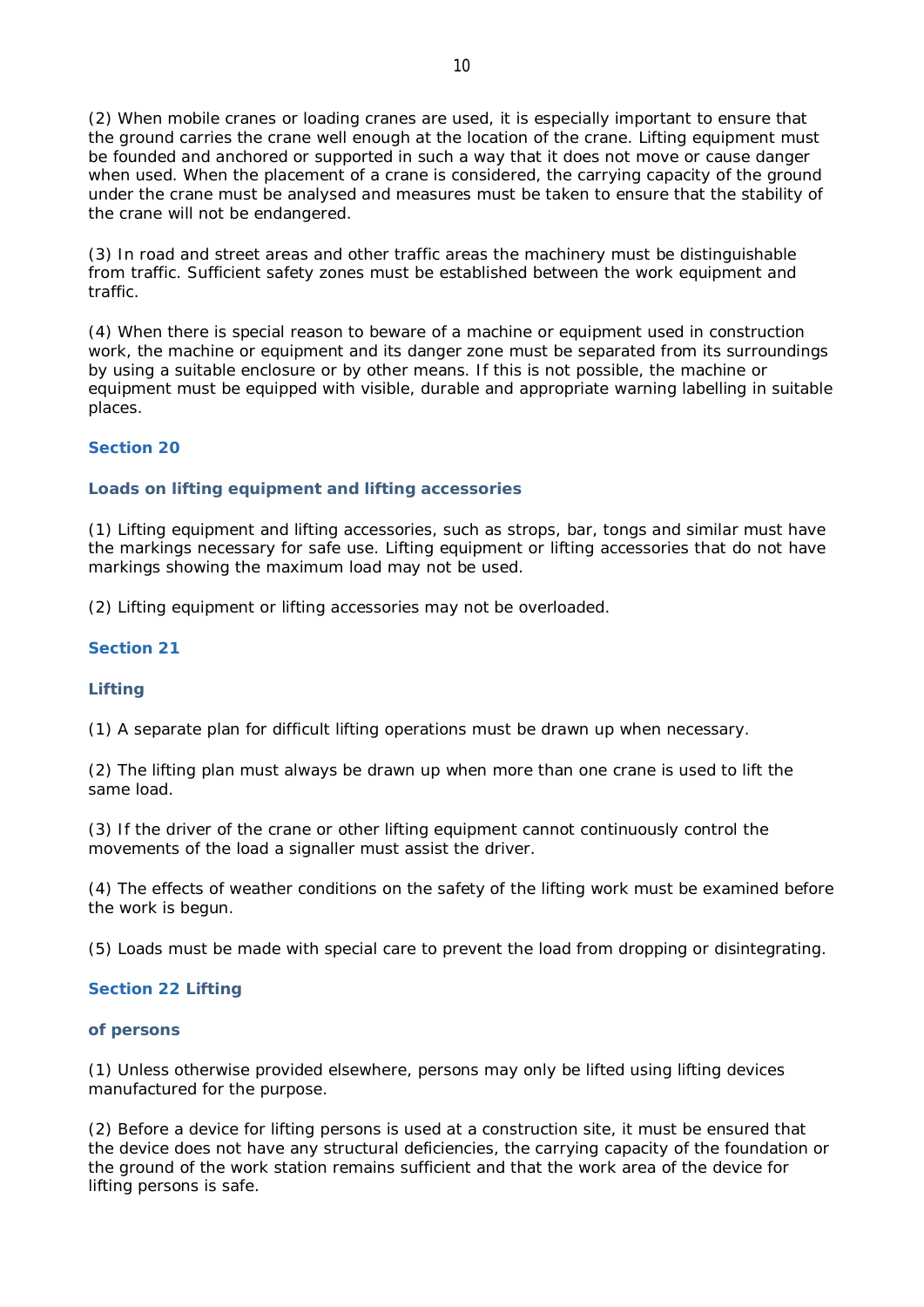(3) Instructions for the use of the device for lifting persons used at the construction site must be available at the site. The employer must ensure that the worker can operate the device for lifting persons in a safe manner in accordance with its instructions for use. Special attention must be paid to securing the support structures, to the functioning of the control and safety devices and to any restrictions to work movements.

### **Section 23**

### **Ergonomics and ventilation and heating equipment of a tower crane control cab**

(1) The ergonomics of the control cab, controls and the control site of a tower crane must be such that the crane driver is able to work in accordance with ergonomic requirements.

(2) Control cabs of tower cranes that are used during the cold season must have ventilation and heating devices allowing the control cab temperature to be kept at suitable levels, considering the requirements of the work and the fact that the driver can have a good view over the working area through control cab windows in cold conditions. The control cab must be sufficiently tight so as to prevent any harmful draught. The control cab must be in accordance with the requirements applying to control cabs, as provided separately.

#### **Section 24**

#### **Safety of access to the tower crane control cab**

Access to the tower crane control cab must be provided in such a way that the access arrangements meet the requirements for work in cold weather and at height in such a way that the freezing of the access routes, wind conditions, rain or snowfall do not endanger the access of the tower crane driver to the control cab. The crane access must be equipped with stairs, a step ladder or a pole ladder with rails and with safe rest platforms and back guards, as provided separately.

#### **Chapter 6**

**General safety provisions for construction sites**

### **Section 25**

#### **Arranging site-internal traffic and areas for unloading, loading and storage**

(1) The site plan referred to in section 11 must be taken into account when traffic arrangements, such as roads, means of access and other traffic areas, are provided at the construction site.

(2) Roads and areas for unloading, loading and storage must be constructed to withstand the loads caused by traffic and cranes. The roads must be arranged in such a way that they do not unnecessarily cross the other means of access at the construction site. Traffic signs must be used to provide information of any traffic restrictions.

(3) The areas for unloading, loading and storing construction materials must be located in such a way that prefabricated elements, formwork and construction materials are not moved over workers.

(4) Separate means of access for pedestrians must be arranged in the immediate vicinity of vehicle traffic roads.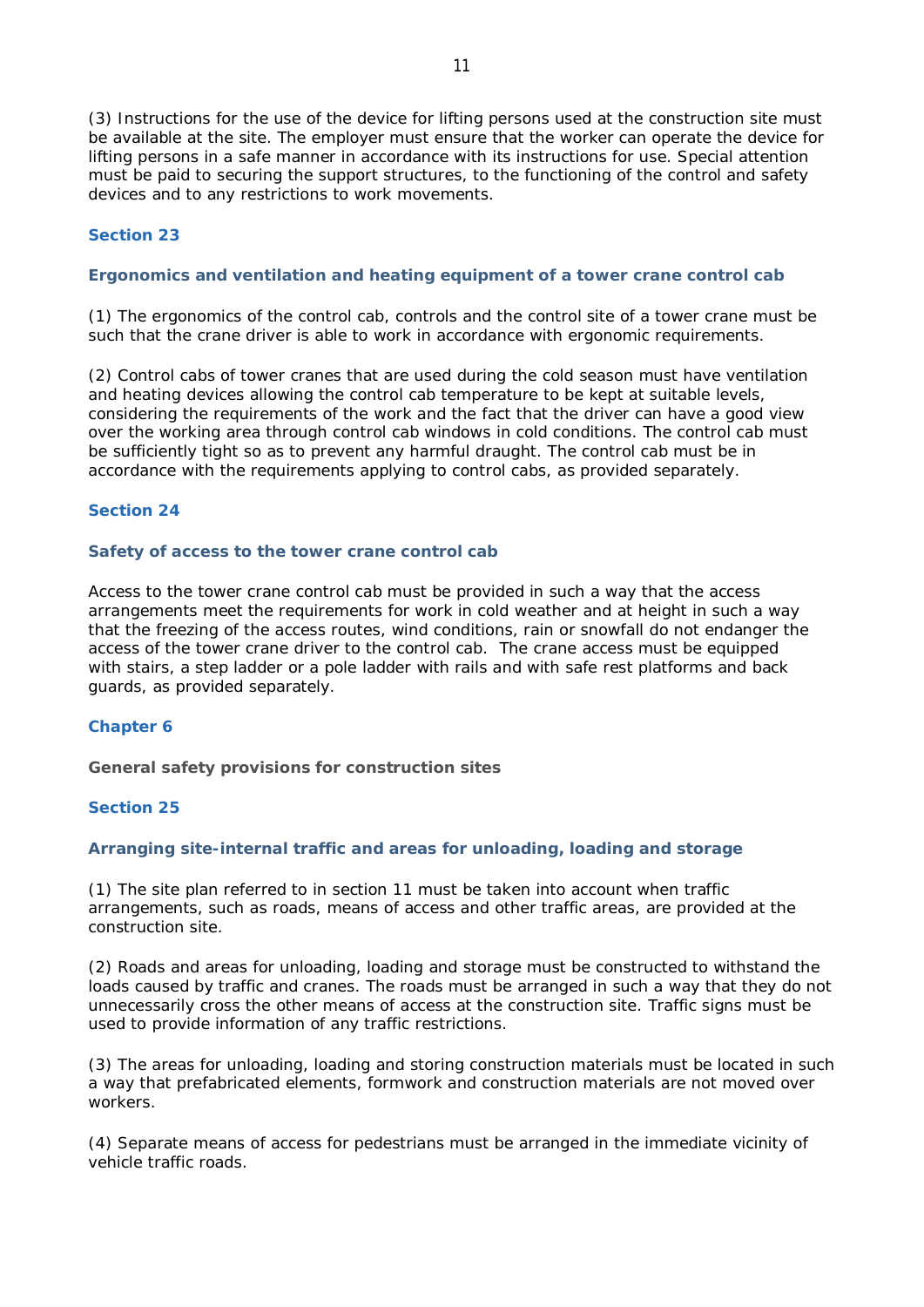(5) When means of access for pedestrians and transport of goods are arranged, the number of users and the nature of the activity must be taken into account. Vehicle traffic roads must be arranged in such a way that the visibility is adequate.

(6) When work is carried in areas used by ordinary traffic, the work area must be made clearly visible by means of traffic guidance, traffic signs, safety equipment and lighting.

#### **Section 26**

## **Lighting**

(1) The construction site and especially the means of access must be provided with sufficient general and special lighting. High and sudden light contrasts and glare must be avoided. Light fittings must be installed in such a way that they do not endanger workers' safety.

(2) Sufficient auxiliary lighting must be provided in areas where workers are especially exposed to danger if the general lighting fails.

(3) Notwithstanding subsection 1, the lighting device of the work machine or a portable lighting device carried by the worker may be used in such earthwork, hydraulic engineering and other corresponding work where it not reasonable to require other lighting arrangements, e.g. in tunnel excavating.

### **Section 27**

#### **Guard structures and equipment preventing falls**

(1) The protection effect of guard structures and equipment preventing falls, e.g. guardrails, must be as uniform as possible.

(2) When the work requires that a guard structure or equipment providing general protection against falls should be removed, other protective measures must be used instead. The work may not be carried out before these protective measures have been implemented. The guard structure or equipment providing general protection against falls must be put back in its place immediately after the work in question has been finished or interrupted.

### **Section 28**

#### **Protection against falls**

(1) There must be guardrails or other protective structures on the free sides of work platforms and means of access if there is a risk of falls from a height of two metres or more, or also otherwise if there is a special risk of accident or drowning. The work platforms of scaffolds must be fitted with rails when there is a risk of falls from a height of 2 metres of more. When casting work is carried out at a location that is more than 2 metres from the upper edge of a movable formwork, a work platform protected with guardrails must be provided for the work. Stairs and landings must be equipped with guardrails on their free sides throughout their whole length. Stairs where no guardrail is needed must be equipped with a separate handrail, where necessary.

(2) Guardrails for preventing falls from work platforms and access routes must have handrails, intermediate guardrails and toe boards. Scaffold guardrails must have toe boards. The height of the rail must be at least 1 metre. The rails must be placed in such a way that the vertical free space under any rail does not exceed 0.5 metres. The rails may be replaced with other protective structures providing the same safety level, such as appropriate boards and nets.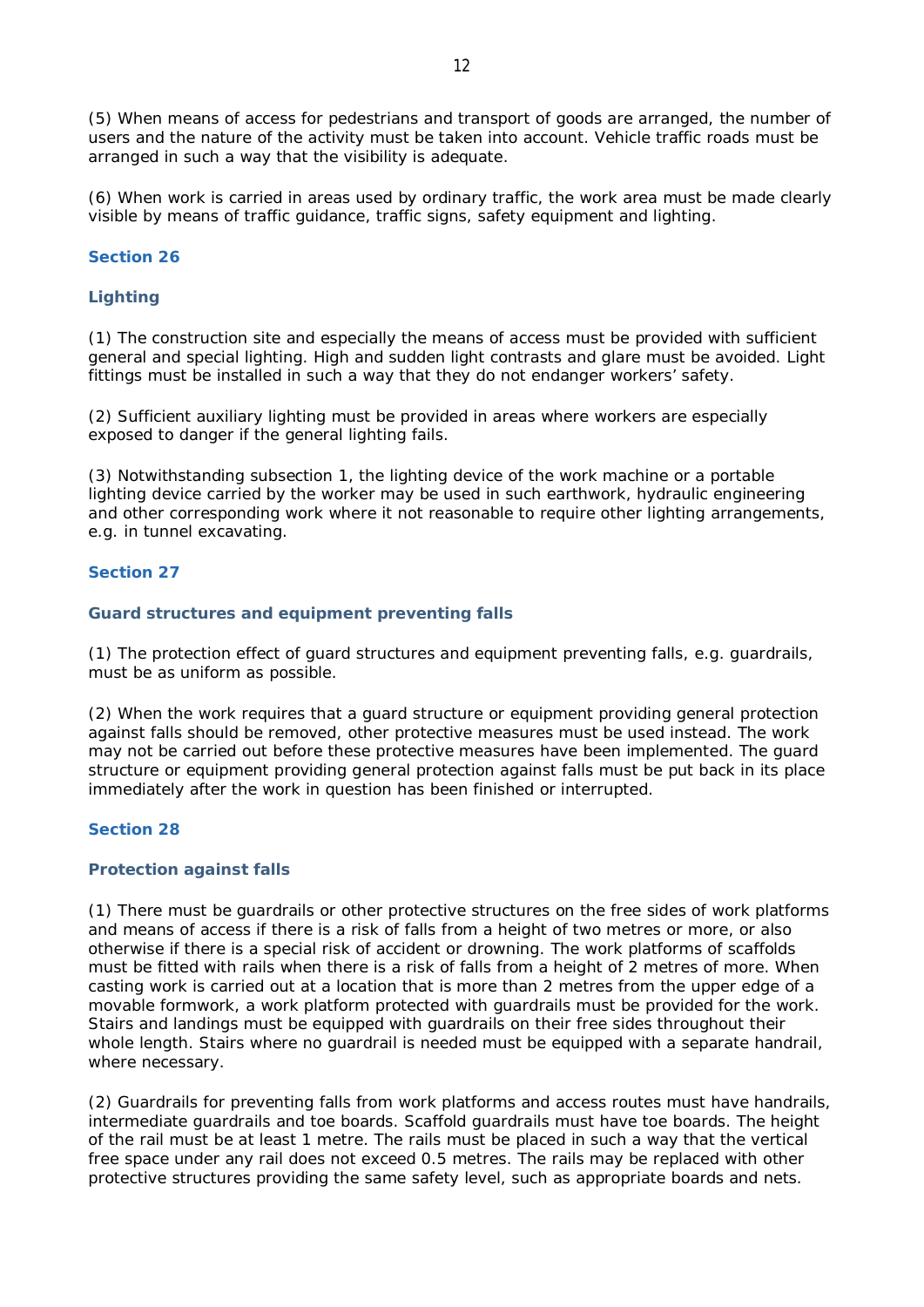Provisions on the requirements for the strength of guardrails and other protective structures preventing falls are laid down in Annex 5 to this Decree.

(3) When work is carried out at height, the work platforms and equipment for lifting persons must be fitted with protection against falls, or safety nets or other protective structures attached to the main structures must be used. If the nature of the work does not allow such equipment or structures to be used, an appropriate harness-type personal protective device with ropes that prevents falls must be used. The ropes must be secured safely.

(4) All shafts and other gaps where persons or goods can fall into, must be surrounded with guardrails equipped with toe boards or covered with lids. The protective lids must be marked clearly scaffolds so they are clearly distinguishable from their surroundings. The lids must be prevented from becoming dislocated.

### **Section 29**

#### **Protection against falling objects**

(1) Where construction materials or waste may fall onto places where work is carried out or on access routes, appropriate guards, fences, shelters or other safety equipment must be arranged for protection.

(2) The shelters to be placed above passage manholes must be placed at the height of the upper edge of the hole and they must reach out at least 2.5 metres from the structure and 0.5 metres to the both sides of the manhole. When necessary, a protective plate must be installed on the outer edge of the shelter.

(3) If the safety equipment is not in place, access to the danger zone must be prohibited in a reliable manner, e.g. by posting a guard.

### **Section 30**

#### **Work platforms**

(1) The work platforms used in construction work must be as appropriate for the purpose as possible, considering the work and the working conditions.

(2) The dimensioning of the work platforms must be in accordance with the nature of the work and the loads on the platforms and allow safe work and safe movements.

(3) The work platform must be wide enough for the purpose. The location, properties and the transport of goods must also be taken into account when the width of the work platform is considered.

(4) When work is carried out on work platforms and scaffolds, necessary safety measures must be carried out in such a way that it can be ensured that weather conditions do not compromise the safety of the workers.

### **Section 31**

## **Means of access**

(1) Arrangements must be made to establish such means of access to all places of work that are safe, appropriate for the purpose of use, easy to use, suitable and, when necessary, clearly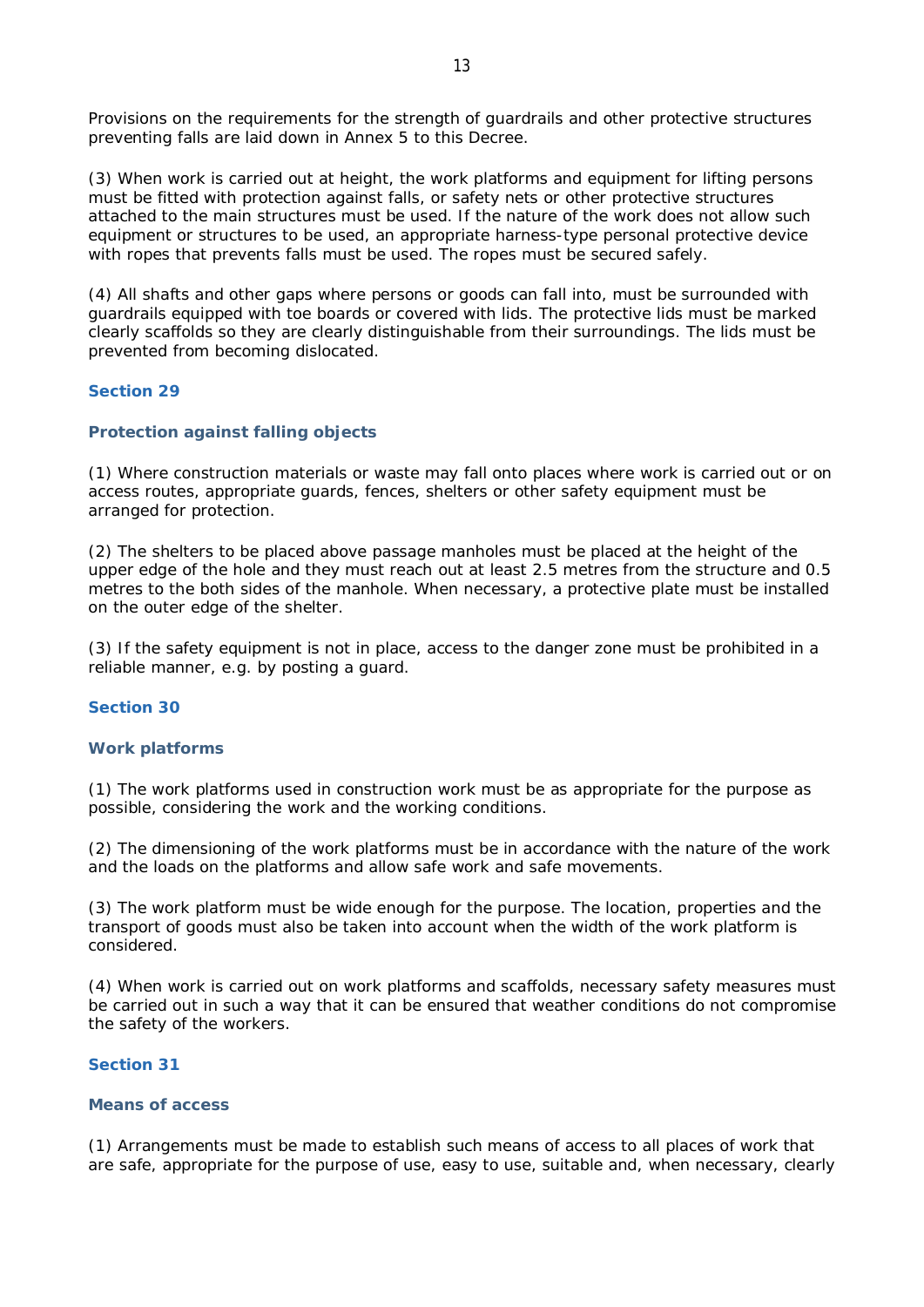marked. The means of access, floors, stairs, passages and similar structures must be kept in such a condition that the risk of slipping, tripping or falling is as low as possible.

(2) Safe access to places of work must be arranged, taking account of such matters as the frequency of accesses, height of the workplace and duration of work.

(3) Stairs and means of access must be at least 0.6 metres wide. Transport bridges must be at least 1.0 metres wide.

(4) Steel structures, bolts and any other projecting objects in the structures causing risks of accident must be cut off, covered by a guard or bended.

**Section 32**

**Ladders**

(1) The use of ladders must be planned in an appropriate manner. A leaning ladder may not be used as work platform. Leaning ladders may only be used as temporary means of access, for securing and loosening lifting accessories and for other similar one-time work of short duration. The length of the leaning ladder may not exceed 6 metres.

(2) The employer must assess the risks involved in the used of ladders and the significance of the risks. Workers using ladders must be provided with training and instructions on the safe use of ladders and the risks involved in their use.

(3) An A-ladder may only be used as a work platform instead of work scaffolds when, on account of the short duration of the work or other similar factors, it is unreasonable to expect that work scaffolds be used. In such cases, an A-ladder may, as a rule, only be used as a work platform when the employee stands on it at a height of less than one metre. An A-ladder may, however, be used as a work platform when the work platform is at a height of 1-2 metres and the overall stability of the A-ladder is in accordance with the stability requirements laid down for a trestle, as appropriate, referred to in Annex 6 to this Decree. An A-ladder may not be used in work where it is necessary to use tools requiring a great deal of force or in work where there is danger of a folding ladder overturning or a fire hazard. An A-ladder may only be used on non-sinking and level platforms.

(4) In terms of measurement, strength, rigidity, overall stability, materials and type, the ladders must be suitable for work and conditions at a construction site. The strength and rigidity of the steps, stops, joints and the fastening hooks of the ladder must be adequate.

(5) The ladder must be mounted on a stable platform in such a way that it does not overturn or slip. It must be mounted in the correct leaning angle in order to prevent the ladder from slipping and anti-slip devices and, at the top of the ladder, devices preventing the ladder from overturning must be used. When necessary, the ladder must be separated from its surroundings by such means as sufficiently discernible barriers or a streamer line blocking access.

## **Chapter 7**

**Occupational safety and health in earthwork and hydraulic engineering**

### **Section 33**

**Planning obligation and preliminary information**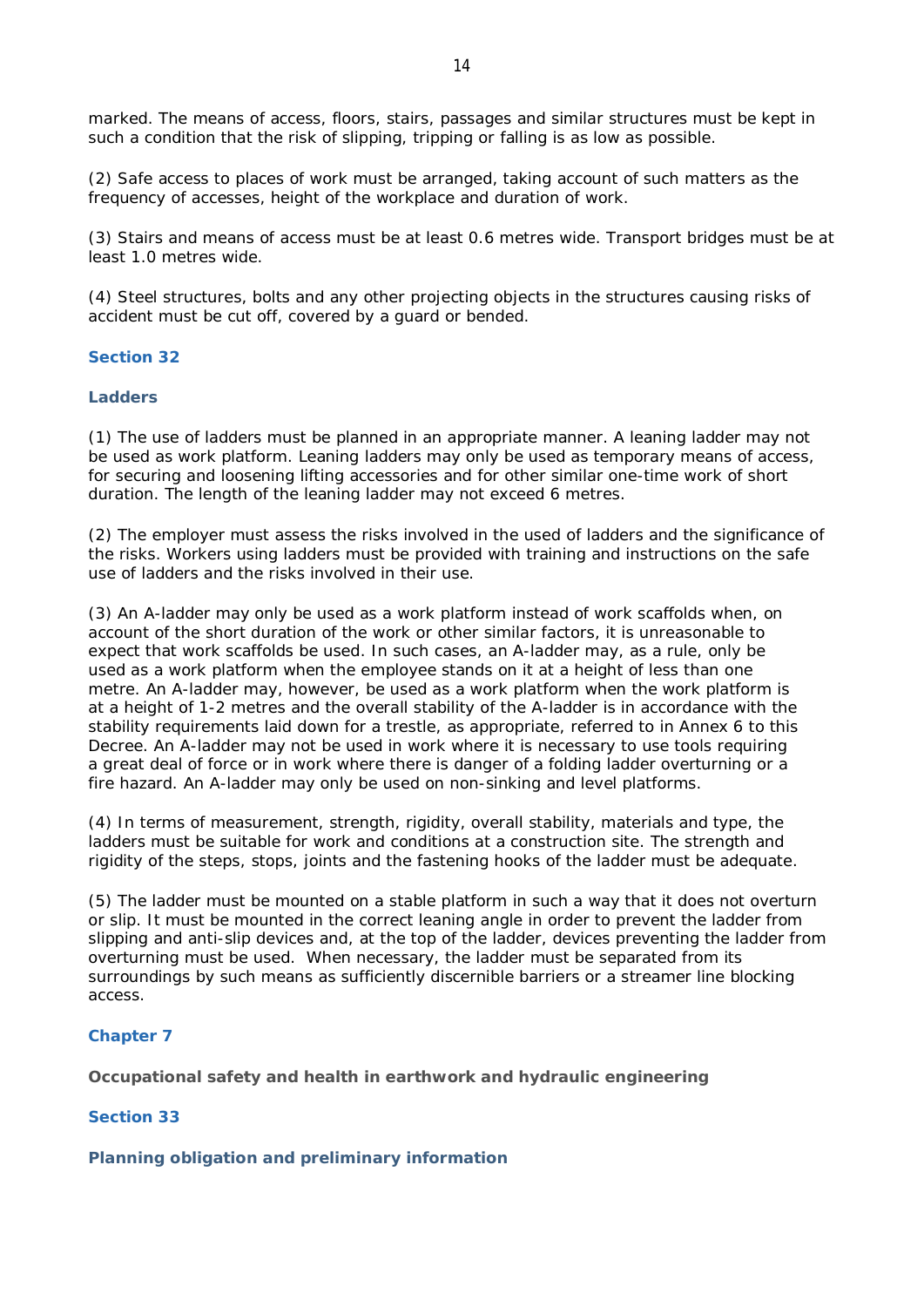(1) Before earthwork and hydraulic engineering is begun, the geotechnical properties of the soil and the bedrock and the hazards and risks arising from urban services, such as the location of cables, wires and pipes, must be examined.

(2) The risk of collapse and the carrying capacity and stability of the ground and the soil mass must be assessed in a reliable manner. The plan concerning the supporting of the excavation and other protective measures must be drawn up by a competent person before the work is started.

(3) The construction, installation, transformation or dismantling of a cofferdam or caisson must take place under the direct supervision of a competent person familiar with such structures and their use. All cofferdams and caissons must be solid enough and appropriately equipped so that workers can gain shelter in the event of an irruption of water and materials.

(4) Before the work is started, the biological and chemical soil hazards and risks and their effects on the safety of the employees and persons in the zone affected by the work must be examined so occupational safety and health can be ensured.

## **Section 34**

## **Excavation work and support of excavation**

(1) Excavation work must be carried out safely, taking account of the geotechnical properties of the soil, depth of the excavation, inclination of slopes, loads on the slopes, and the risks caused by water and vibration of traffic.

(2) If there is a danger that a collapse may cause an accident the wall of the excavation must be supported.

(3) Based on a reliable examination, occupational safety in the excavation may be by means of sloping or grading the excavation.

(4) When necessary, special measures must be taken to avoid the risk of accident caused by collapse because of rain, dryness or melting ground frost. The same must be done when organic soil or loose earth or a narrow excavation deeper than 2 metres is excavated or when work causing vibration is carried out in connection with or in the vicinity of the excavation or when the excavation work is affected by heavy traffic. Sufficient support measures to prevent a collapse must be taken in advance when excavation work is carried out under or beside a building or other structure.

## **Section 35**

## **Danger zone of earth-moving machinery**

(1) In the working zone of earth-moving machinery it must be ensured that there are no persons in dangerous places. Danger caused by backing machines must be prevented in a suitable way. When necessary, backing alarms, suitable prohibition signs, enclosures and other protective devices must be used or the use machine in the danger zone must be interrupted. When leaving the control cab, the driver must ensure that the machine or its equipment do not cause any risk of accident.

(2) Vehicles, earth-moving machinery, and lifting and other equipment must be placed at a safe distance from the edge of the excavation, taking account of the quality of the soil and the depth of the excavation. All traffic must be directed far enough from the edge of the excavation by means of suitable guiding bars and barriers.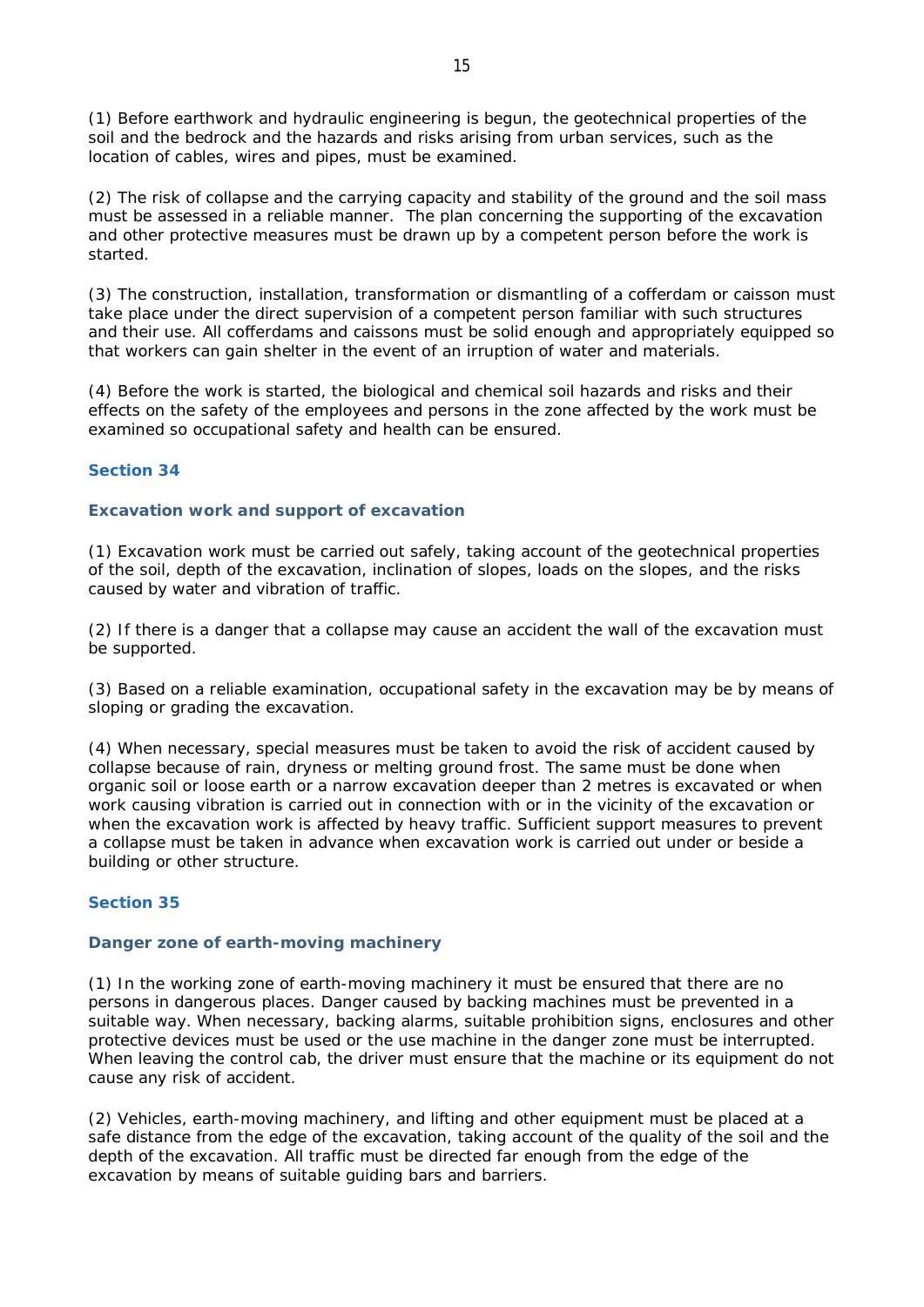(3) When an excavator is used to install sewer pipes or other elements in connection with excavation work, special care must be taken to ensure that there are no persons in dangerous places and the machine is equipped with a reliable lifting hook. The maximum load that the excavator is allowed to lift must be defined in a reliable manner.

(4) The drivers of earth-moving machinery and other workers must be provided with special training and guidance on risks caused by earth-moving machinery and on how to prevent those risks.

# **Chapter 8**

**Occupational safety and health in construction with prefabricated elements**

## **Section 36**

# **Plans concerning construction with prefabricated elements**

(1) The plans concerning prefabricated element construction must be available at the construction site in writing. The structural engineer must provide those responsible for implementation with sufficient details of the order of installation, temporary support and final anchoring for preparing the prefabricated element installation plan so that structural stability can be ensured at all stages of the installation work. Details of the safe lifting and handling of the prefabricated elements and installation platforms, guardrails and other safety equipment during the work and securing of them must also be provided. In geotechnical plans concerning the construction, consideration must be given to the temporary loads resulting from the lifting devices and storage of prefabricated elements must be taken into account.

(2) A list of examples of the matters that must be taken into account in the prefabricated element installation plan is given in Annex 3 to this Decree.

## **Section 37**

## **Prefabricated element installation plan**

(1) The project supervisor must ensure that the prefabricated element installation plan is available at the construction site in writing.

(2) The prefabricated element installation plan must be marked as 'approved' by the designers.

(3) In the installation plan, consideration must be given to the product-specific instructions provided by the manufacturer.

(4) The prefabricated element installation plan must detail the lifting equipment used in the lifting work, weight of loads by type of prefabricated element, lifting spots, lifting accessories by type of prefabricated element, guidance of lifts and any restrictions. A tower crane, a mobile crane or other crane with sufficient performance that in terms of its other characteristics is designed and suited for the work must be selected as the crane for installing prefabricated elements in the installation plan.

(5) The prefabricated element installation plan must contain instructions on temporary support and removal of support by installation stage.

# **Section 38**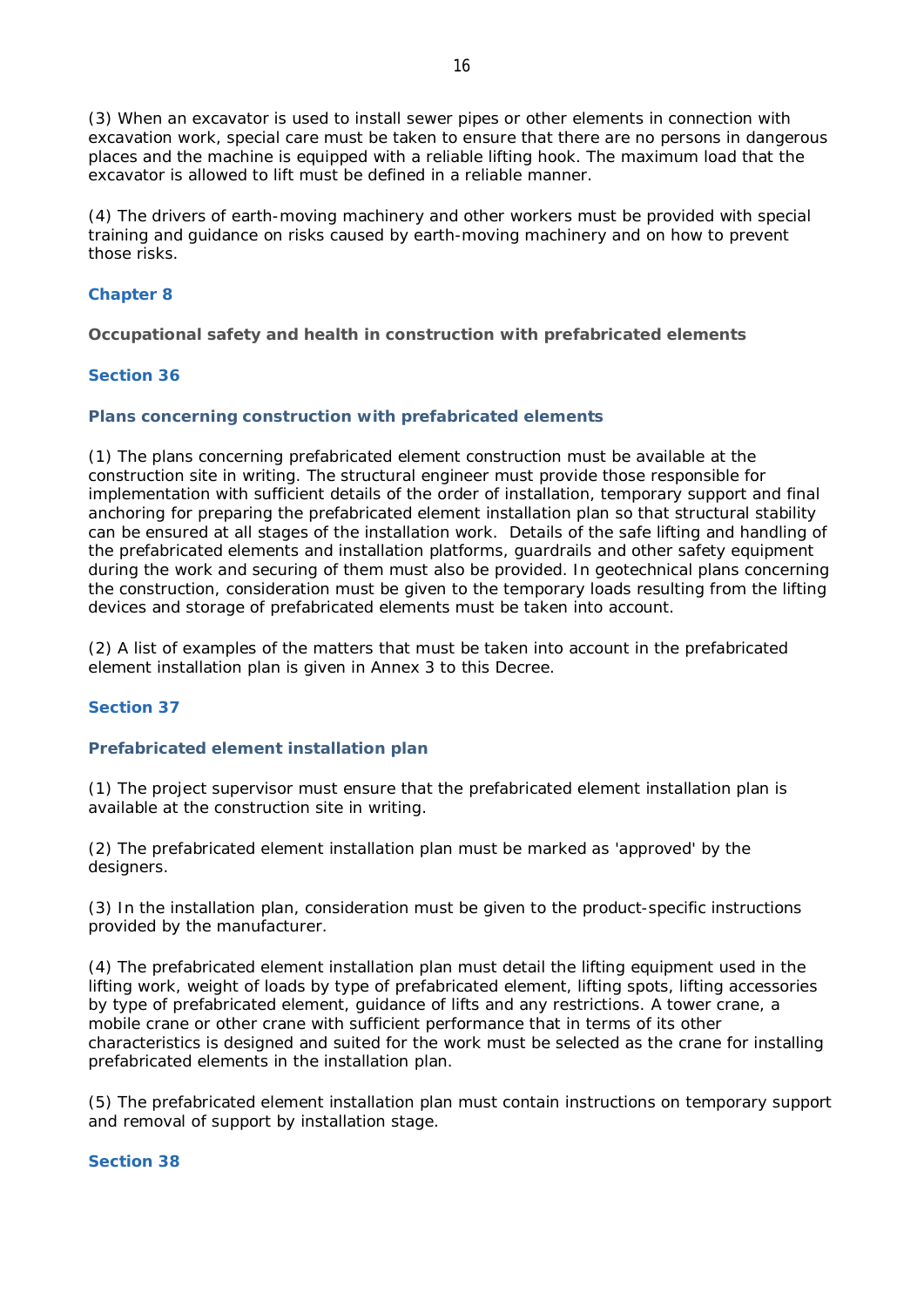## **Transferring prefabricated elements from the transport vehicle to storage place and prefabricated element storage**

(1) Product-specific instructions issued by the manufacturer must be observed in the transfer, lifting and storage of the prefabricated elements.

(2) Before prefabricated elements are lifted and transferred, it must be ascertained that the prefabricated elements are in proper condition and that they do not contain any damage resulting from transport or moving.

(3) Each prefabricated element must display the necessary identification data of the manufacturer, weight of the prefabricated element, markings concerning the safe lifting of the prefabricated element and the date of manufacture of the prefabricated element. The prefabricated element or package must be equipped with a visible and permanent labelling giving the total weight of the prefabricated element. If it is not possible to give the total weight of the prefabricated element, the approximate weight must be given. Prefabricated elements with no labelling may not be lifted, moved or installed without reliable information provided by the manufacturer.

(4) When necessary, the details of the location of the centre of gravity of the prefabricated element must be available at the construction site so that it can be lifted. The manufacturer of the prefabricated element must provide the necessary information about the unloading, storage, lifting and installation of the prefabricated element. Prefabricated elements must be stored in a manner that is suitable for storing prefabricated elements. The storage stand of the prefabricated elements must be safe, suitable for the prefabricated elements in question and sufficiently stable, considering the conditions at the construction site. The safe use of the storage stand must be ensured when conditions change and when prefabricated elements are moved.

## **Section 39**

# **Lifting and installing prefabricated elements**

(1) Product-specific instructions issued by the manufacturer must be observed in installation of the prefabricated elements.

(2) Prefabricated elements must be lifted and installed in accordance with the installation plan. Prefabricated elements must be in balance when lifted If it is necessary to deviate from the plans or instructions, the effect of the change on the safety of the carrying out of the work must be assessed as part of construction with prefabricated elements and the change must be submitted for approval to the person that has prepared the plan before the work is continued. A lifting plan must be prepared for difficult lifting of prefabricated elements.

(3) A tower crane, a mobile crane or a crane with sufficient performance that in terms of other characteristics is designed and suited for the task must be used as the crane in the installation of prefabricated elements. Support plates of sufficient size or other similar support structures must be used under the supports of the crane. The accessories used for lifting and moving the prefabricated elements must be suited for their purpose and equipped with the necessary inspection markings.

(4) The crane driver or the worker doing the installation work must have unobstructed view to the prefabricated element storage and the installation location. The guidance of the lifts must be by means of radio telephones, hand signs or appropriate crane camera equipment so that the lifting can be carried out in a safe manner. The control cab of the tower crane must be provided with crane camera equipment when the installation location is not visible from the control cab. The guidance of the lifting work must be by means of radio telephones the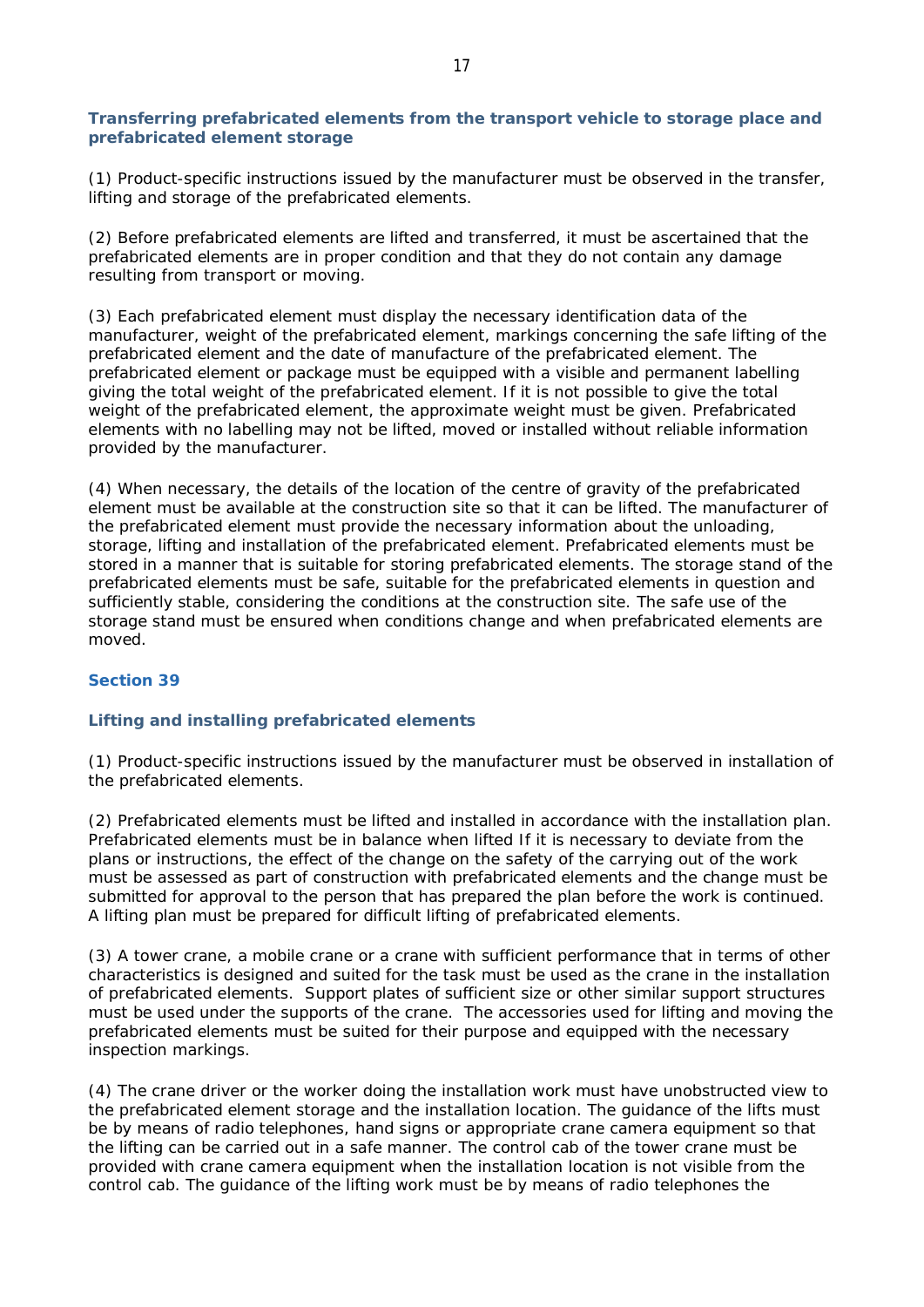channels of which are reserved exclusively for the guidance of the lifting work and inaccessible to other radio traffic. The person giving the signs must be designated separately and it must be ensured that he/she knows the approved signs.

(5) When prefabricated elements are installed at a height of more than 2 metres, the danger of falling must primarily be prevented with structural measures. In situations where it is impossible to introduce structural measures, the danger of falling must be prevented with harness-type personal protective equipment.

(6) Before the installation work is started, it must be ensured that there are no persons under the installation location during installation. When necessary, guards must be deployed. Construction waste and construction supplies endangering occupational safety and health must be removed from the installation location.

(7) The employers must jointly ensure that wind, freezing of work tools, rain or snowfall or other weather conditions do not put the health or safety of the employees at risk.

### **Section 40**

#### **Support and anchoring of prefabricated elements**

(1) Before the start of the installation work, the condition of the structures bearing the weight of the prefabricated element and the installation base and the anchoring points of the prefabricated element must be inspected. The may not contain any harmful fractures or cracks. The anchoring parts of the prefabricated elements must be in good condition and in place.

(2) The prefabricated element to be installed must be visually inspected before the installation in accordance with the instructions provided by the manufacturer. The anchoring parts of the prefabricated element inspected in accordance with these instructions must be in good condition and in place. If there are deficiencies in the anchoring parts of the prefabricated element to be inspected the prefabricated element in question may not be installed.

(3) Stability, strength and immobility of the partially installed structures elements, the use of the necessary temporary binds and supports and lateral stability must be ensured when prefabricated elements are installed.

(4) Lifting accessories may not be removed until it has been ensured that the element will stay in place and has been supported in accordance with the installation plan. The supports may not be removed until the final fastening of the prefabricated element.

#### **Section 41**

### **Additional provisions on the safety of construction with prefabricated concrete elements**

(1) Prefabricated concrete elements may not be lifted or installed before the concrete has achieved the required strength. The following must be taken into account in the support of prefabricated concrete elements and the definition of the minimum amount of support surfaces during installation:

1) instructions provided by the supplier of the prefabricated concrete elements;

2) the need and implementation of the temporary support for different types of prefabricated concrete element, particularly for eccentrically supported structures;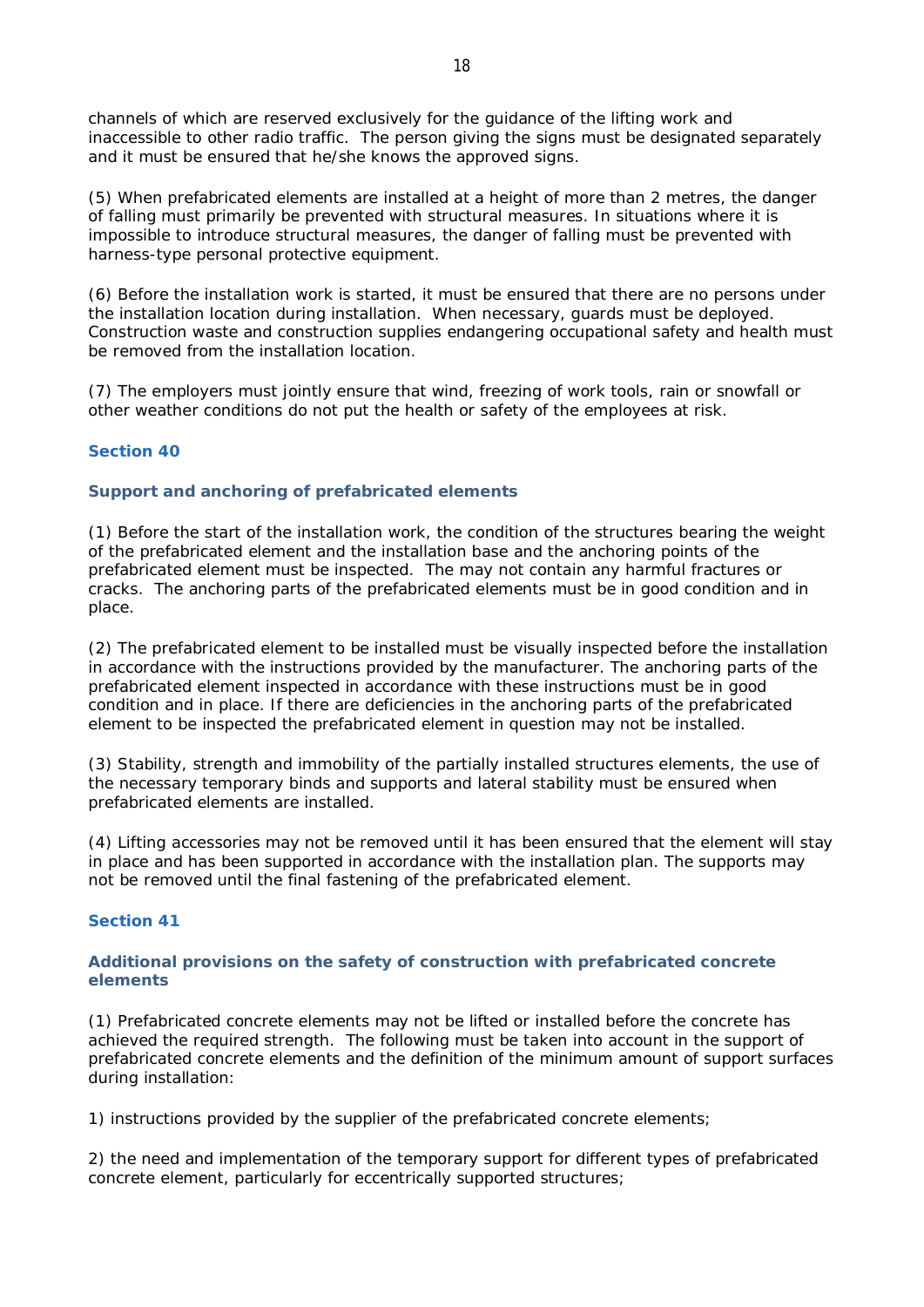3) anchoring parts;

4) timing of the removal of the temporary supports;

5) fastening of support bars, particularly in the support of the lower part on the ground and with vaults and the use of support bars in the prevention of the distortion of the beam.

(2) Final anchoring of the prefabricated concrete elements must be made without delay and in accordance with the instructions provided by the designer or the manufacturer. When temporary supports are removed the instructions on the timing of the removal, order of dismantling and any after support provided by the designer must be observed.

## **Section 42**

**Additional provisions on the safety of construction with prefabricated steel elements and other aspects of construction with prefabricated metal elements.**

(1) When a shipment of prefabricated steel elements is received, the instructions provided by the manufacturer must be consulted so that it can be ascertained whether the prefabricated elements in question are exceptionally large or of exceptional shape and whether handling them requires special cranes, equipment or working methods.

(2) In construction with prefabricated steel elements sufficient stability during installation must be ensured. When the order of making the welding and screw joints, welding order and the tightening of the screw joints are planned and implemented it must be ensured that the workers are not in danger of falling.

#### **Section 43**

### **Additional provisions on the safety of construction with prefabricated wooden elements**

(1) When a prefabricated wooden element installation plan is prepared, consideration must be given to the effect of the joints between the prefabricated wooden elements on the stability of the structure during work and installation safety. The occupational safety of the construction with prefabricated wooden structures such as small and large prefabricated elements, prefabricated space elements, glued laminated timber structures, laminated veneer lumber structures and similar prefabricated elements must be based on plans.

(2) The lift spots of the prefabricated wooden elements must be checked before the lift. In particular, it must be ensured that the structures do not crack or are otherwise damaged at joints, lifting lugs and similar locations.

#### **Section 44**

#### **Training and guidance in construction with prefabricated elements**

(1) The employer must provide employees with induction and sufficient information and instructions concerning the risks of the construction with prefabricated elements and on how to prevent them. The employer must also ensure that the employees are adequately familiarised with the following:

1) instructions provided by the manufacturer of the prefabricated elements;

2) work stages in construction with prefabricated elements;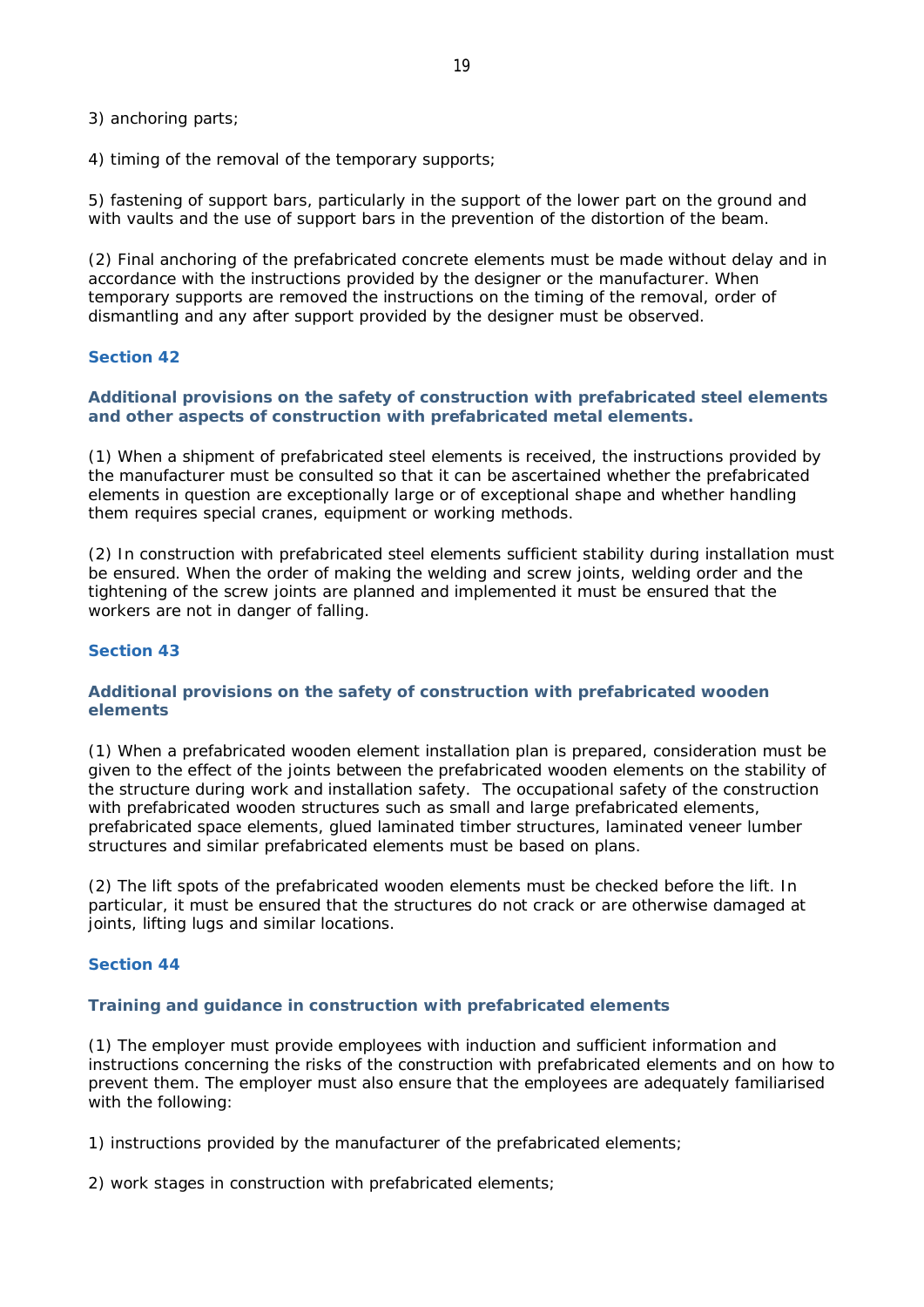3) working methods such as storage, lifts, installation and protection against falls;

4) safe use of tools, such as the safe securing and use of lifting accessories;

5) safe working methods, such as the measures implementing the plan concerning protection against falls.

(2) In construction with prefabricated elements, comprehensive training and guidance must be provided in accordance with the working methods used, before the start of new work and work tasks, when work tasks change and before the introduction of new tools and working methods. Training and guidance must be supplemented when necessary.

(3) Employees must observe the instructions issued by the employer.

### **Chapter 9**

**Occupational safety and health in formworking**

### **Section 45**

### **Formworking**

(1) The stages of formworking must be planned when using formwork that on account of their weight or size require the use of lifting accessories. The plan must at least present the safety measures concerning the handling, storage, lifting, support and stability during work and the prevention of the risk of falling. The weights and lifting points of the formwork must be clearly marked. In the plan, consideration must be given to the instructions provided by the formwork manufacturer or the importer.

(2) When formworking is carried out at a height of more than 2 metres, the danger of falling must primarily be prevented with structural measures. In situations where it is impossible to introduce structural measures, the danger of falling must be prevented with harness-type personal protective equipment.

(3) When formwork and support scaffolds are installed, protection against falls must be planned and safe ramps and means of access must be arranged.

(4) Manufacturer's or importer's instructions must be followed when large and heavy formwork system equipment and their support scaffolds are lifted and installed. If no such instructions exist or it is deviated from, a competent structural engineer must prepare a form plan. In such case, protection against falls must also be drawn up. A formwork use plan must be drawn up for the work if the formwork system equipment or the support scaffold causes an occupational safety risk on account of its heavy weight, large size, dangerous location, special use or other similar factor.

#### **Section 46**

## **Handling, lifting and installing formwork**

(1) The solidity, supports and other features of the formwork to be transferred must be such that the formwork does not cause any risk during transport, unloading, storage, lifting and installation. Uneven distribution of loading and the lifting method used must be taken into account when formwork is lifted.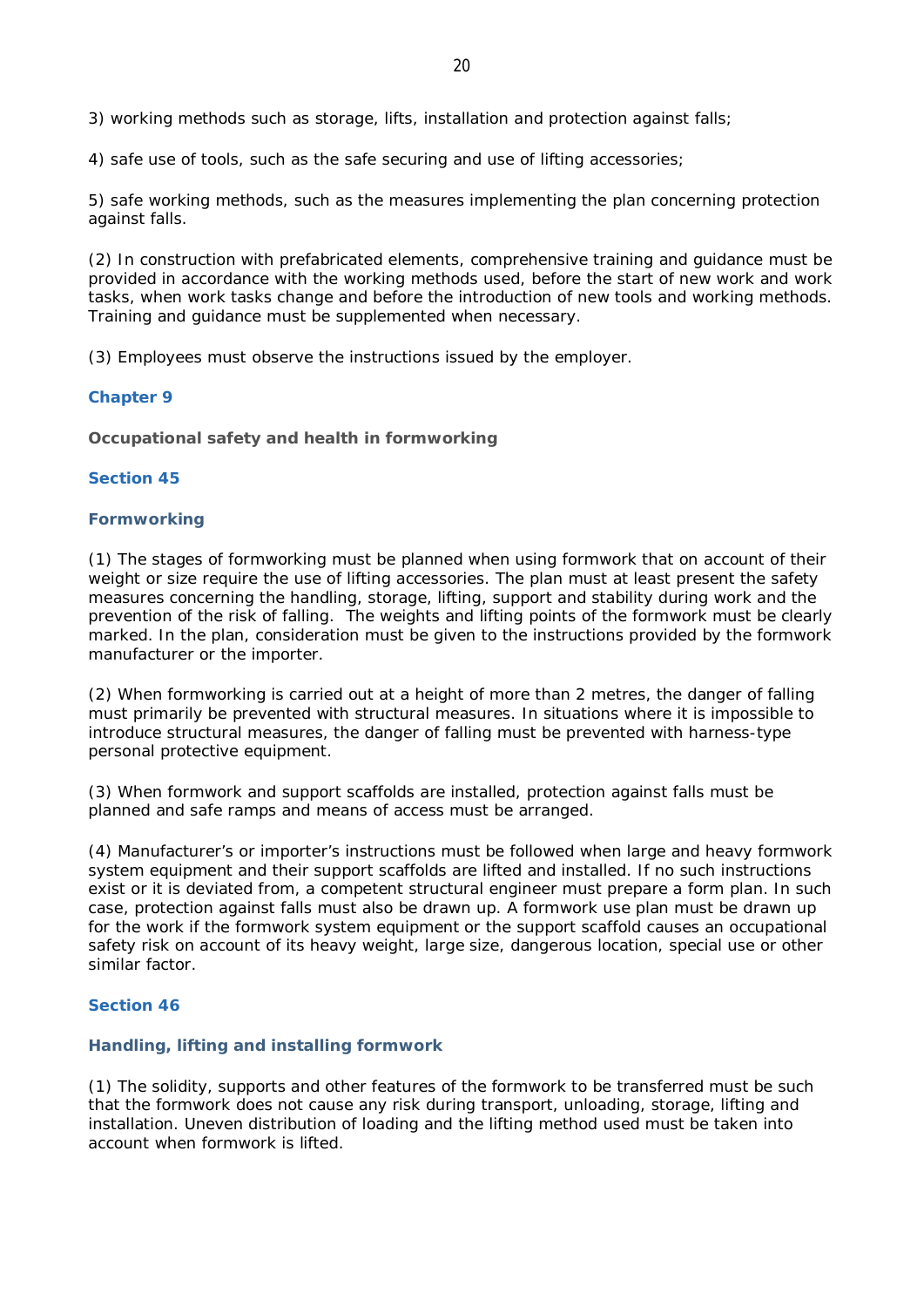(2) The plans referred to in sections 10 and 11 must also be taken into account in the storage, lifting and installation of the formwork. When formwork is stored, special attention must be paid to its stability. The stability is affected by wind pressure, softening or moving of the ground as a result of melting ice and ground frost or rain, drying of the ground, horizontal stability of the base, and traffic. In loading and unloading, special attention must be paid to the suitability of the loading and unloading place, occupational safety of the storage base and storage stands and the right order of the work stages.

### **Section 47**

### **Supporting of formwork**

(1) Formwork must be supported in such a way that it does not overturn or drop because of movable loads or wind pressure. The supports must be sufficiently strong and stable.

(2) When a support foot for supporting wall formwork is used, the support must be sufficiently strong, taking account of the weight of the formwork, wind pressure, and other forces that can cause the formwork to overturn. In addition to support foots, the formwork must be anchored well enough when necessary.

#### **Section 48**

### **Professional skills, training and guidance of the employees in formworking**

(1) Before the work is started, the employer must ensure that the persons installing and removing the formwork possess adequate competence and skills.

(2) In formworking, comprehensive training and guidance must be provided in accordance with the formwork and working methods used, before the start of new work and work tasks, when work tasks change and before the introduction of new tools and working methods. Training and guidance must be supplemented when necessary.

#### **Chapter 10**

**Occupational safety and health in demolition work**

### **Section 49**

#### **Planning of demolition work and demolition methods**

(1) Demolition work must be planned in such a way that it can be carried out in a safe manner. When large, load-bearing structures or otherwise dangerous structures are demolished, the work must be carried out under the direct supervision of a competent person.

(2) The demolition site must be isolated from the surrounding area where necessary.

(3) Before the start of the demolition work it must be ensured that all electric wires and gas and other pipes, and pipelines and tanks that can cause an accident in connection with the demolition work are disconnected, shut down or emptied in a reliable way, and rinsed when necessary.

(4) In connection with the demolition work, special measures must be taken to protect workers against falls, and to avoid the risks caused by objects overturning or dropping. The properties, strength and condition of structures and structural elements must be analysed for the demolition work so that the work can be carried out safely and without causing any harm to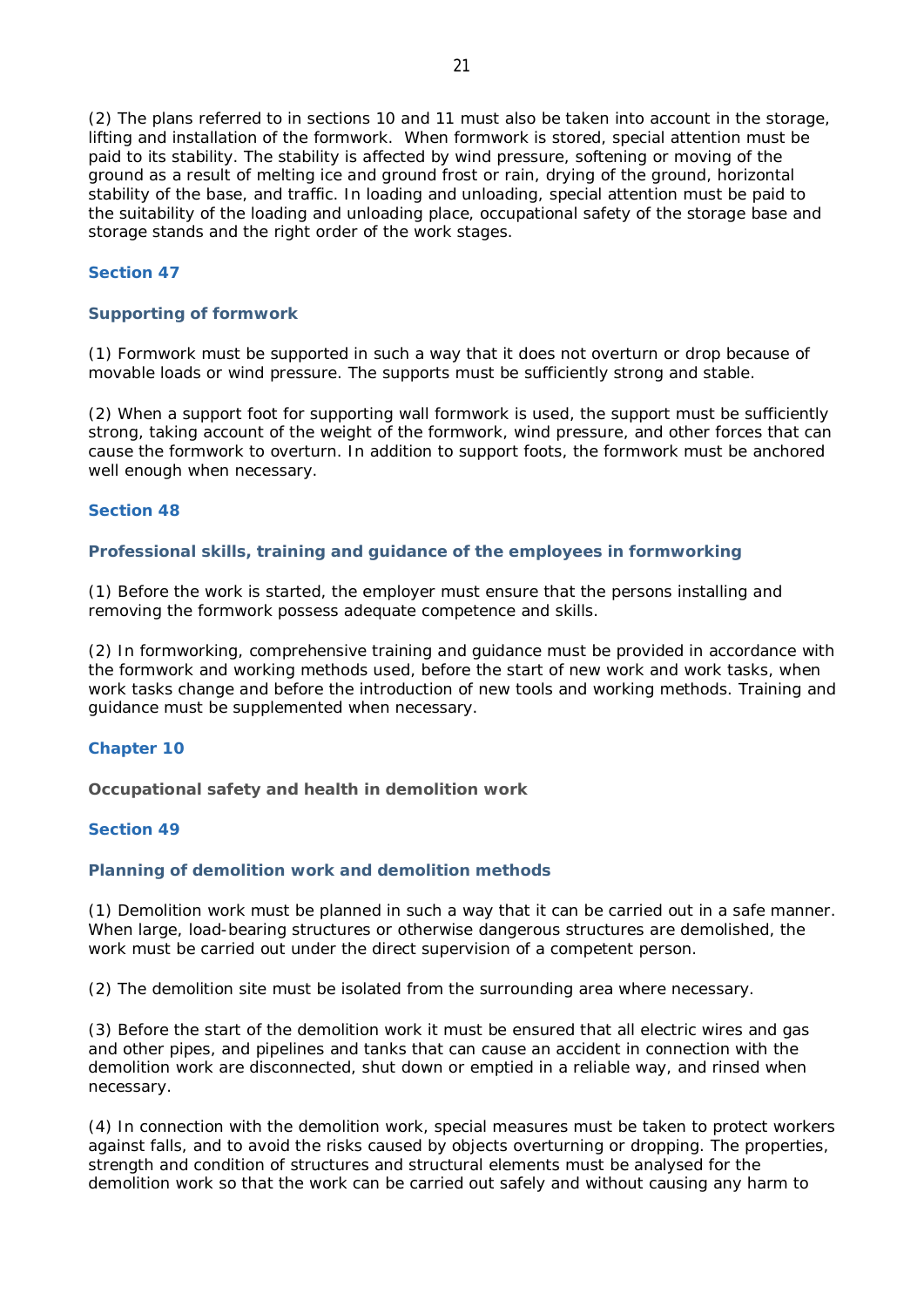the workers' health. The work must be carried out in such an order that the collapse of structures are avoided. Load-bearing or supporting structures may not be demolished before the structures are adequately supported or tied. During the demolition work, intermediate floors or other structures may not be loaded to the extent that safety is endangered.

(5) Any transfers and storage of goods and structural elements must be arranged in such a way that their handling causes as little risk as possible.

(6) Separate provisions shall be issued on demolition of structures containing dangerous substances like asbestos.

## **Section 50**

### **Demolition waste**

(1) Tiles, pieces of concrete and other structural parts detached during demolition must be carried safely. Dusty materials must be dropped down through a tube that is sufficiently tight and that leads to a protected space or vehicle or collected and be carried away in bags or containers.

(2) Dust must be removed by means of ventilation, local exhausts or other appropriate measures. When necessary, dust must be prevented from spreading by using protective walls built for the duration of the construction work. Dust must be removed from work premises as frequently as necessary.

## **Chapter 11**

**Plans concerning work scaffolds and safe use of scaffolds**

## **Section 51**

### **Work scaffolds**

(1) Necessary work and guard scaffolds must be arranged for the workers for all such work that cannot otherwise be carried out safely.

(2) The scaffolds must be planned and erected in such a way that they remain sufficiently strong, rigid and stable in all stages of erection and dismantling and during the use of the scaffold. The foundations of a scaffold must be laid so that there is no harmful sinking or dislocation. Scaffolds must be equipped with appropriate and safe work platforms and means of access.

(3) The stability of a scaffold must be proved to be adequate on the basis of total or partial solutions laid down in standards, the instructions for use of the prefabricated element scaffolds or other similar documents. If such total or partial solutions are not used, an stability calculations and drawings for the scaffolds and means of access prepared by an expert must be available. The scaffolds and related equipment must be installed and used according to the plans.

(4) Scaffold users must be informed of the maximum load of the scaffold by means of a scaffold card or other similar means.

(5) In facade scaffolds, lifting devices must be used for lifting scaffold equipment and supplies.

#### **Section 52**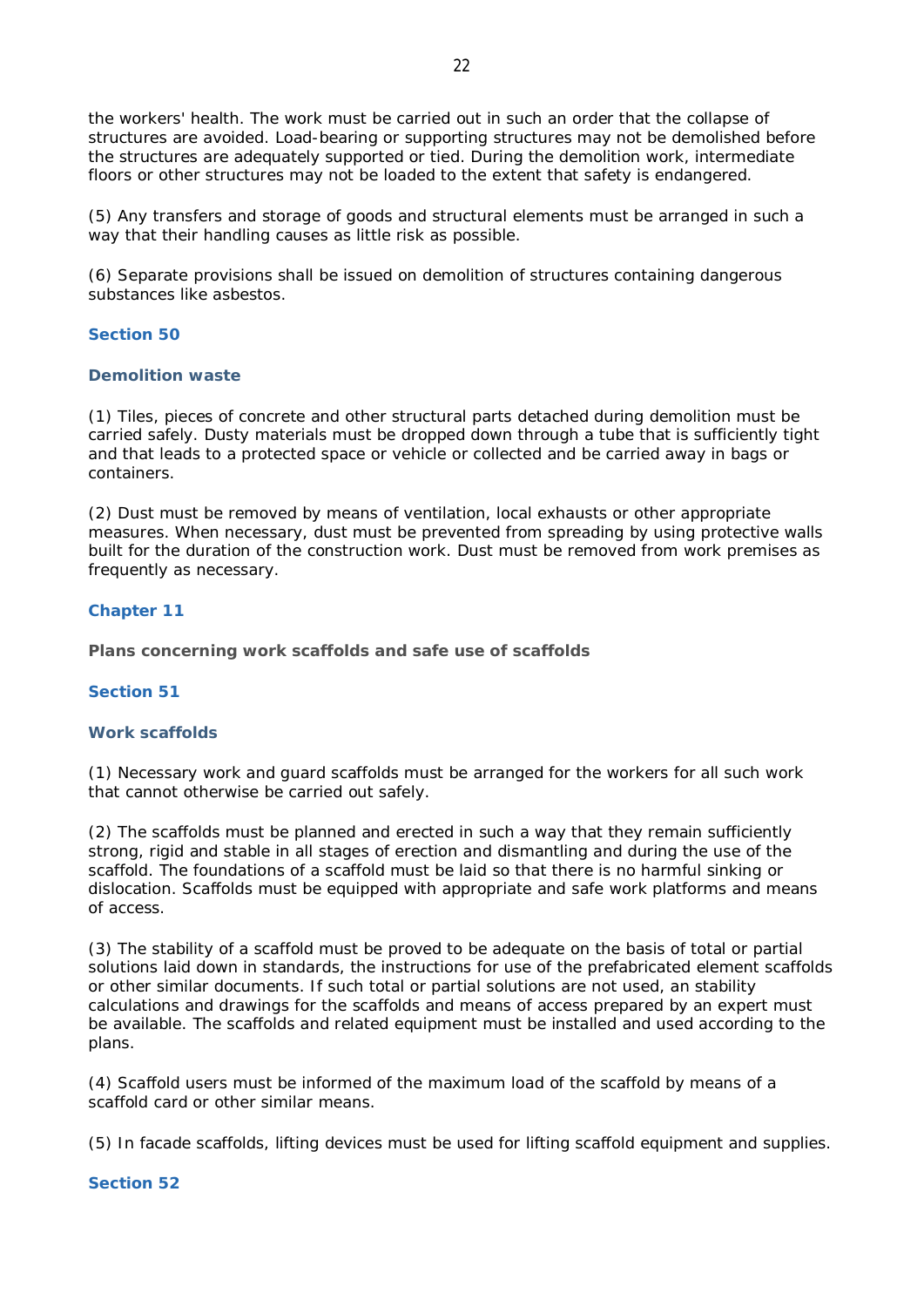### **Instructions for using modular system scaffolds**

- (1) The instructions for a modular system scaffold must be observed.
- (2) The instructions must give the following information:
- 1) details of the purpose of the work scaffold;
- 2) structural, assembly and anchoring solutions of the work scaffold for different purposes;
- 3) ramps to work platforms;
- 4) maximum load of the work platforms;
- 5) instructions for foundations;
- 6) instructions for safe use and the necessary inspections;
- 7) instructions for handling the work scaffold and its parts;
- 8) instructions concerning restrictions for use of the scaffold.
- (3) The instructions for use of movable system scaffold must also contain the following:
- 1) details of the requirements for the levelness and non-sinking of the base;

2) details of the measures aimed at preventing accidental movements of the wheels, supports and the work scaffold;

3) details on how to move the scaffold in a safe manner.

## **Section 53**

## **Structural plan for modular system scaffold**

(1) A modular system scaffold is a scaffold that is assembled from prefabricated components made to standard measurements and couplers attached to them. If the instructions of the modular system scaffold do not contain the information referred to in section 52 or the work scaffold is different from the one described in the instructions, a structural plan of the scaffold must be drawn up.

(2) The structural plan must at least detail the following:

- 1) structure of the work scaffold:
- a) materials of the structural parts of the work scaffold;
- b) structure of the frame and work platforms of the work scaffold and their measurements;
- c) structure and location of the ramps;
- d) structures providing protection against falls;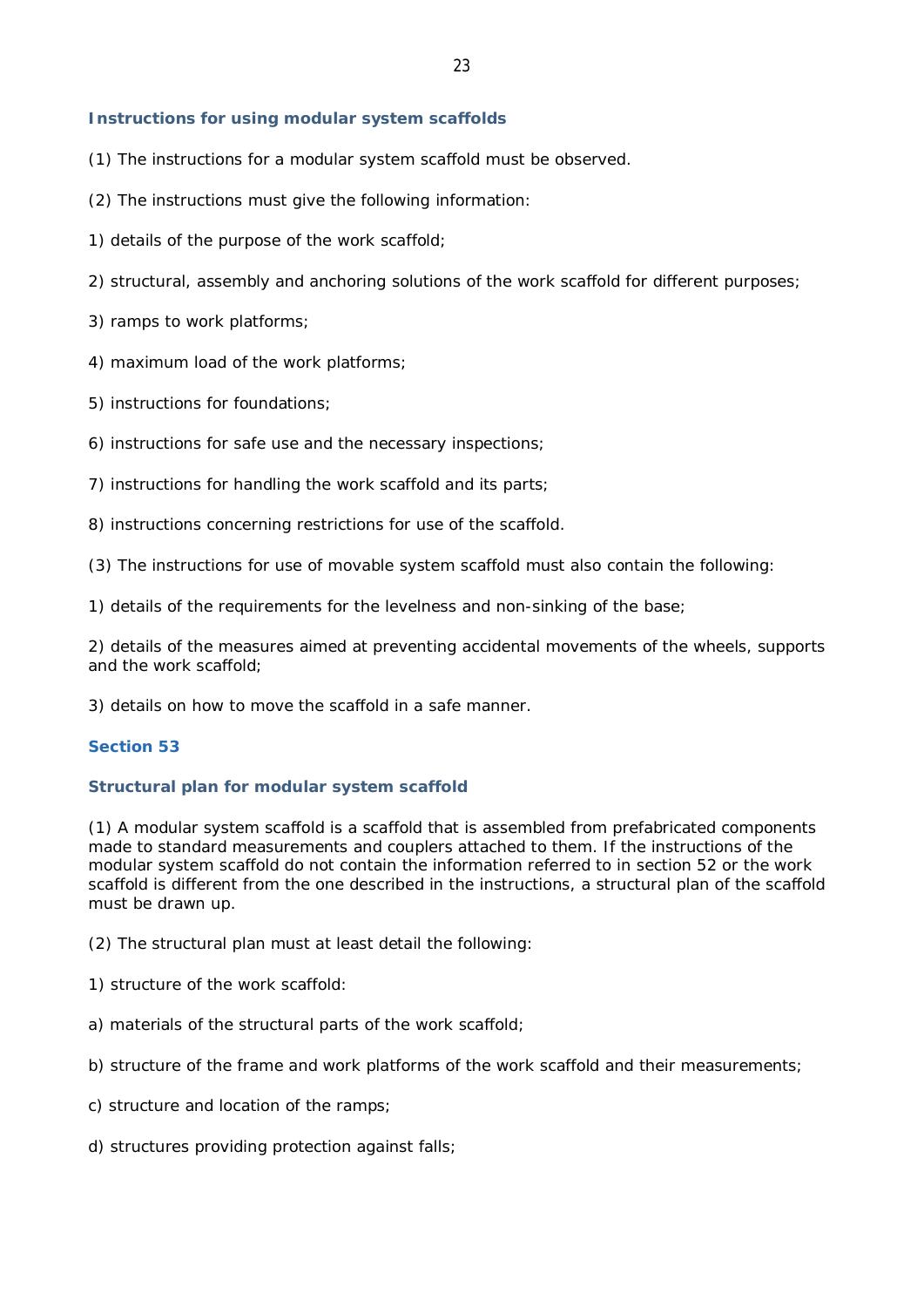e) anchoring and other structures increasing overall stability;

2) basis for the design:

a) purpose of the work scaffold;

b) loads and load combinations used in the measurement;

c) maximum load of the work platforms;

d) calculations or other sufficient information providing details of the strength, rigidity and overall stability of the work scaffold;

e) details of the non-sinking of the foundations;

f) measurement methods and any harmonised standards or other documents that have been used in the measurements;

g) for a covered scaffold, details showing that the rigidity and anchoring of the work scaffold are adequate for withstanding loads arising from wind forces.

(3) For a work scaffold assembled on site the structural plan referred to in subsection 2 must always be prepared.

(4) The structural plan may only be deviated from if this is permitted by the person drawing up the plan.

### **Section 54**

#### **Work scaffold use plan**

(1) A plan for use of the work scaffold must be drawn up if, on account of its height or large size, dangerous location, special use or other similar factor, the work scaffold has a substantial effect on the use of the construction site area.

(2) The scaffold use plan must contain the following information:

1) details of the risks arising from the erection, use and dismantling of the scaffold and on preventing them;

2) details of the use of the work scaffold in different work stages;

3) location of the the means of access and ramps of the work scaffold and how they are connected with the the building or structure;

4) details of the measures aimed at preventing the risks arising from construction site traffic, movement of materials and other factors to the use of the scaffold;

5) details of how the danger of objects falling is prevented and how access routes below are protected by means of covers or other measures;

6) instructions for scaffold users.

#### **Section 55**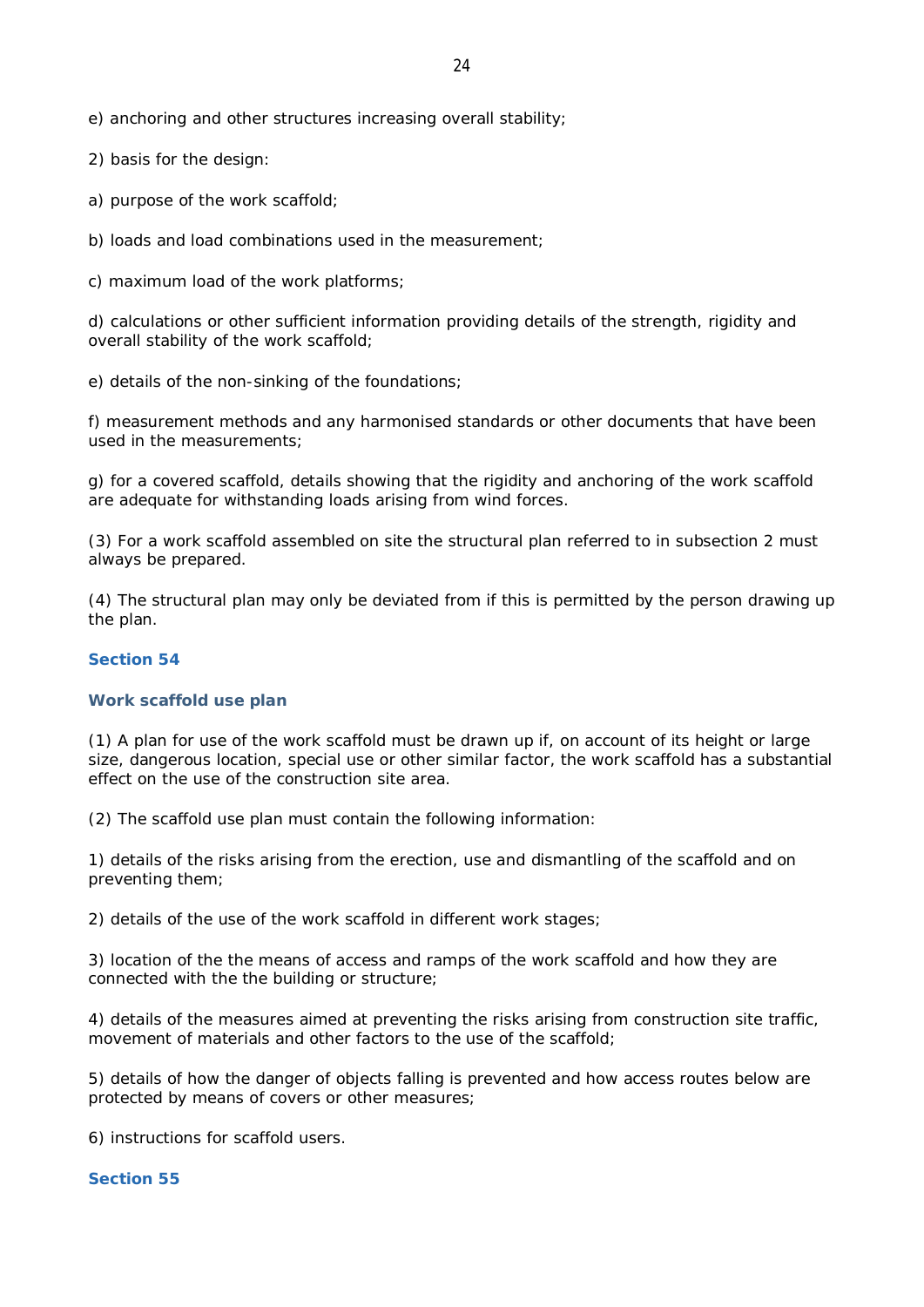### **Information on instructions, structural plans and scaffold use plans**

(1) When structural plans and scaffold use plans are drawn up, sufficient and necessary information about the conditions at the construction site and the work carried out on scaffolds must be available. Consideration must also be given to the client's safety document referred to in section 8(1).

(2) The instructions, the structural plan and the scaffold use plan must be available at the site.

## **Section 56**

### **Competence of the person preparing the work scaffold plan**

The project supervisor must ensure that the person drawing up the structural plan and the scaffold use plan possesses sufficient competence, considering the characteristics of scaffold structures and the challenges of the design assignment. The person drawing up the structural plan must at least have a polytechnic degree in a technical field, a similar earlier qualification or a qualification of a technician and must be familiar with scaffold structures if the work scaffold height is more than ten metres or the overall stability of the work scaffold is based on anchoring or the design of the scaffold structure is, on account of the covering of the scaffold or for other reason, demanding.

### **Section 57**

**Competent supervisors and guidance of employees in the erecting, dismantling and altering of scaffolds**

(1) Scaffolds may only be erected, dismantled and altered by an employee who is supervised by a competent person and who has received special instructions and guidance relating to the planned tasks and special risks.The instructions and guidance must include information at least on the following:

1) work stages involving the erecting, use and dismantling of the scaffolds;

2) safety during the erecting, dismantling and altering of the scaffolds;

3) measures aimed at preventing the risk of falls of persons or objects;

4) safety measures relating to weather conditions weakening the safety of the scaffolds;

5) maximum loads;

6) other potential risks relating to the erecting, dismantling or alteration.

(2) The person in charge of the work and the employees concerned must have the instructions referred to in section 52 and, when necessary, the structural plan referred to in section 53 and the scaffold use plan referred to in section 54.

(3) When a scaffold or its part is erected, dismantled or altered, it must be labelled with signs prohibiting its use or warning signs and appropriate barriers must be used to prevent access to the dangerous zone.

### **Section 58**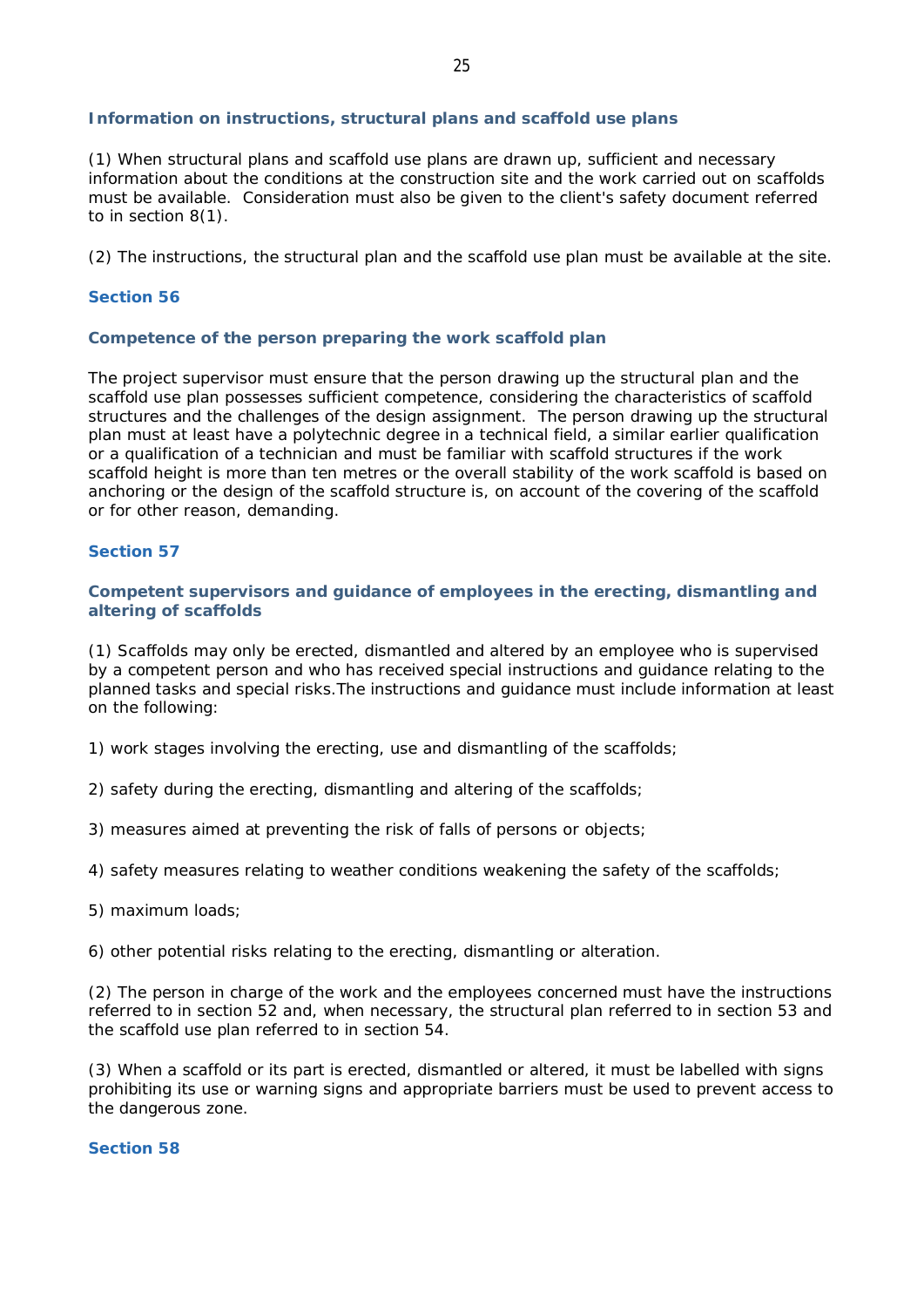### **Erecting and dismantling work scaffolds**

(1) A work scaffold must be assembled and built in accordance with the instructions of the modular system scaffold or the structural plan and the scaffold use plan.

(2) A work scaffold must be erected and dismantled in such an order that the risk of workers falling is prevented or the risk of falls must be prevented by other means. The risk of falls must be prevented by structural measures or by harness-type personal protective equipment. Work platforms and ramps must be made ready as quickly as possible so that they can already be used during erecting work.

(3) When a work scaffold is dismantled, the parts affecting overall scaffold stability or anchoring may not be removed in such a way that the overall stability of the remaining parts of the scaffold is endangered.

(4) A work scaffold must be erected and dismantled in such a way that it does not cause any danger to those in the zone affected by the work. Areas under the work scaffold may not be used when the scaffold is being erected or dismantled.

(5) An incomplete work scaffold or scaffold section that is being erected or dismantled may not be put into use.

### **Section 59**

### **Strength, rigidity and overall stability of work scaffold**

(1) A work scaffold and its work platforms and means of access must have sufficient strength, rigidity and overall stability in all erection and dismantling stages and when the work scaffold is used or moved.

(2) A work scaffold may only be erected on site from such materials the strength and material characteristics of which are known at the construction site and from which a safe scaffold may be built. When necessary, a reliable report on the strength and material properties of the material must be available. Damaged parts of the work scaffold must immediately be withdrawn from use.

(3) The diagonal and lateral braces providing rigidity must be able to withstand the tensile and compressive loads affecting the braces.

#### **Section 60**

### **Work scaffold labelling**

(1) The maximum work scaffold load must be given in a visible and easy-to-understand manner on a maximum load sign or a scaffold card.

(2) Scaffold inspections must be entered on the scaffold card or the work scaffold.

(3) The use of an unfinished work scaffold or a scaffold that is otherwise not suited for use must be prevented by means of appropriate labelling or by other means.

#### **Section 61**

**Connections between structural elements of work scaffold**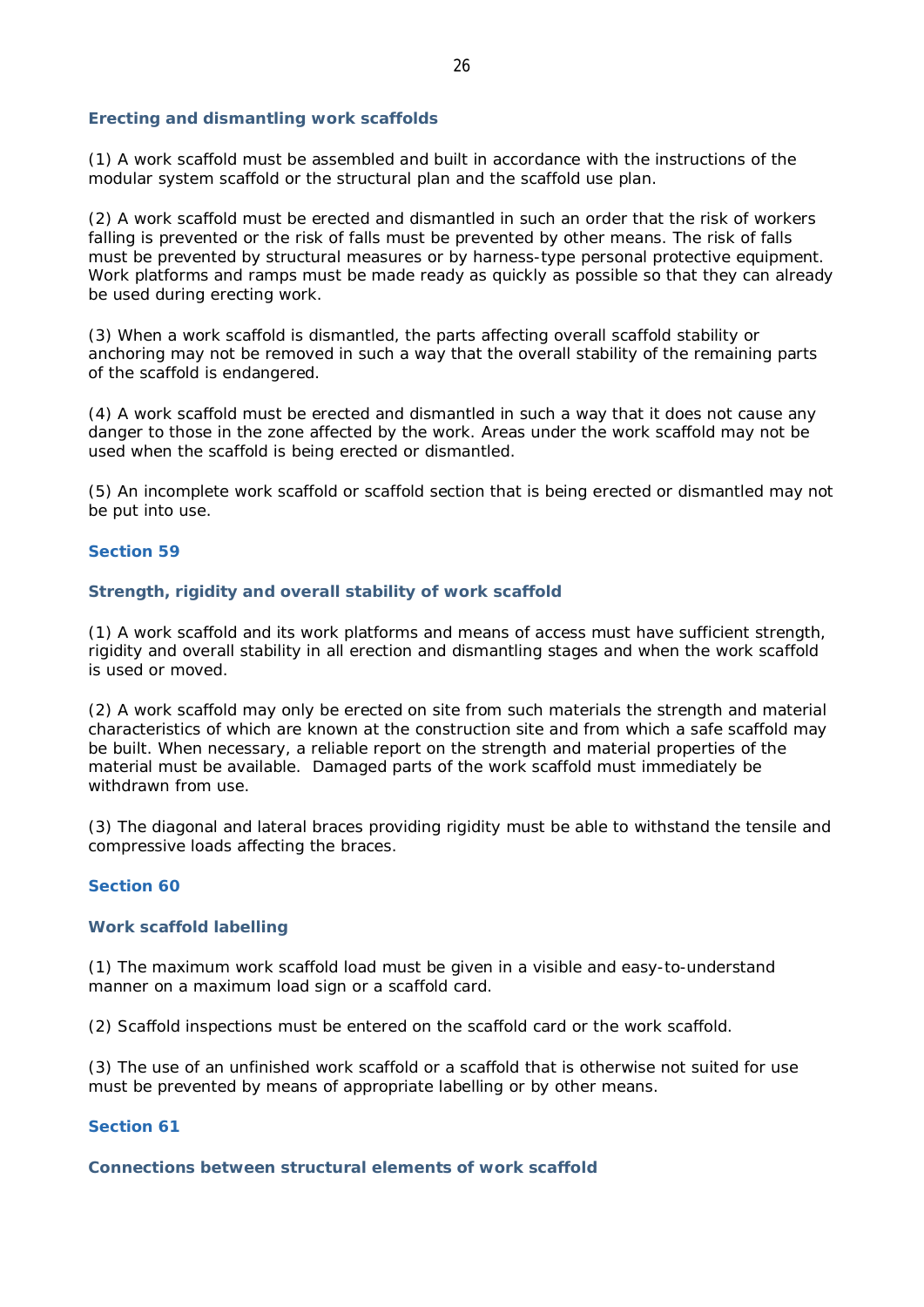(1) The connections between structural elements of a work scaffold must be sufficiently strong and must allow the dislocations that are part of the planned functioning of the connections without fractures.

(2) When different types of modular system scaffold are used it must be possible to connect the structural elements with each other in a safe manner. Looseness of the connections may not cause dangerous dislocations or other distortion in the scaffold.

(3) The connections of the structural elements of the work scaffold must be such that they cannot be accidentally separated during use.

## **Section 62**

## **Work scaffold foundations**

(1) Work scaffold foundations must be such that the work scaffold or its part will not sink or be dislocated in a harmful manner. The carrying capacity or strength of the ground or existing structure serving as the foundations of the work scaffold must be checked. Load-sharing structures must be placed under vertical supports of a work scaffold resting on ground or a base with a corresponding carrying capacity so that harmful sinking can be prevented.

(2) The foundations must be horizontal enough so that the work scaffold can be erected in a sufficiently vertical position.

## **Section 63**

**Work platforms of a work scaffold**

(1) Work platforms must be suitable for their purpose, safe and wide enough.

(2) The work platform must have the following characteristics:

1) the work platform must be of sufficiently strong construction;

2) the work platform must be wide enough, considering the work carried out on the scaffold and transfer of materials and interim storage of materials;

3) the work platform must be secured reliably and strongly to the frame of the work scaffold or other structure;

4) the work platform must be in a horizontal position;

5) the work platform must be secured in such a way that loading does not cause the work platform to move or be lifted from its base;

6) the work platform may not have any unprotected openings;

7) the work platform may not have any gaps that are wider than 30 millimetres;

8) the work platform surface may not be slippery;

9) the structure of the work platform may not cause any danger of tripping;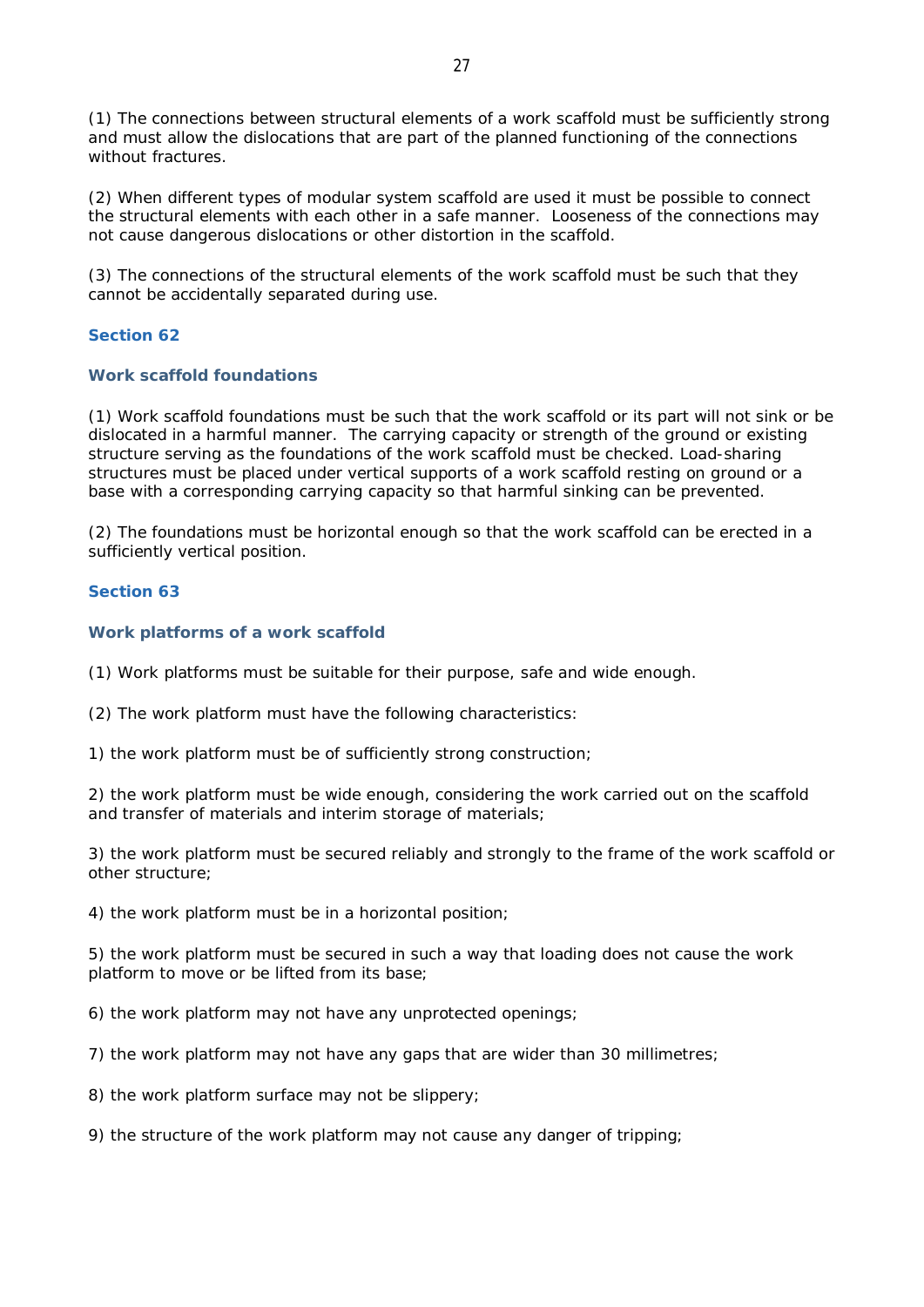10) the unobstructed space between two work platforms placed on top of each other must be at least 1.9 metres and, with structural elements supporting the work platform, at least 1.75 metres.

### **Section 64**

#### **Work scaffold ramps**

(1) When ramps are provided, consideration must be given to the purpose of the scaffold, prevention of the risk of falls, duration of the work, number of workers using the scaffold and the structure and height of the scaffold.

(2) Construction, structural dimensions, location and inclination of the ramps and the levelness of the steps must be such that it is possible to move safely between the ramp and the work platform and that when the ramp is used the overall stability of the scaffold is not at risk.

(3) Stairs must have guardrails on both open free sides for their whole length.

(4) The ramps must be secured in such a way that they cannot be accidentally detached or dislocated during use.

#### **Chapter 12**

**Additional provisions on the use of work scaffolds**

#### **Section 65**

#### **Additional provisions on mobile scaffolds**

(1) Mobile scaffolds may only be used on a non-sinking platform and their wheels must be locked during use.

(2) The wheels of a mobile scaffold must be attached to the scaffold in such a way that they do not become detached from the structure.

(3) A mobile scaffold must have adequate overall stability. Its height, measured from the upper surface of the work platform, may, however, not be more than three times the smallest support width of the scaffold.

(4) Overall stability of a mobile scaffold with a height of less than two metres must be in accordance with the minimum requirements laid down in Annex 6 to this Decree, as appropriate.

(5) f the support width of a mobile system scaffold is increased by means of supports, the instructions must be observed. If the support width of a mobile scaffold erected on site is increased by means of supports, the structural plan must be observed. The supports must be attached in such a way that they are not distorted or displaced in a harmful manner when the scaffold is loaded.

(6) A mobile scaffold may not be moved if there is an employee on the work platform. Any such materials that may drop or cause other hazards must be removed from the work platform for the duration of the movement.

### **Section 66**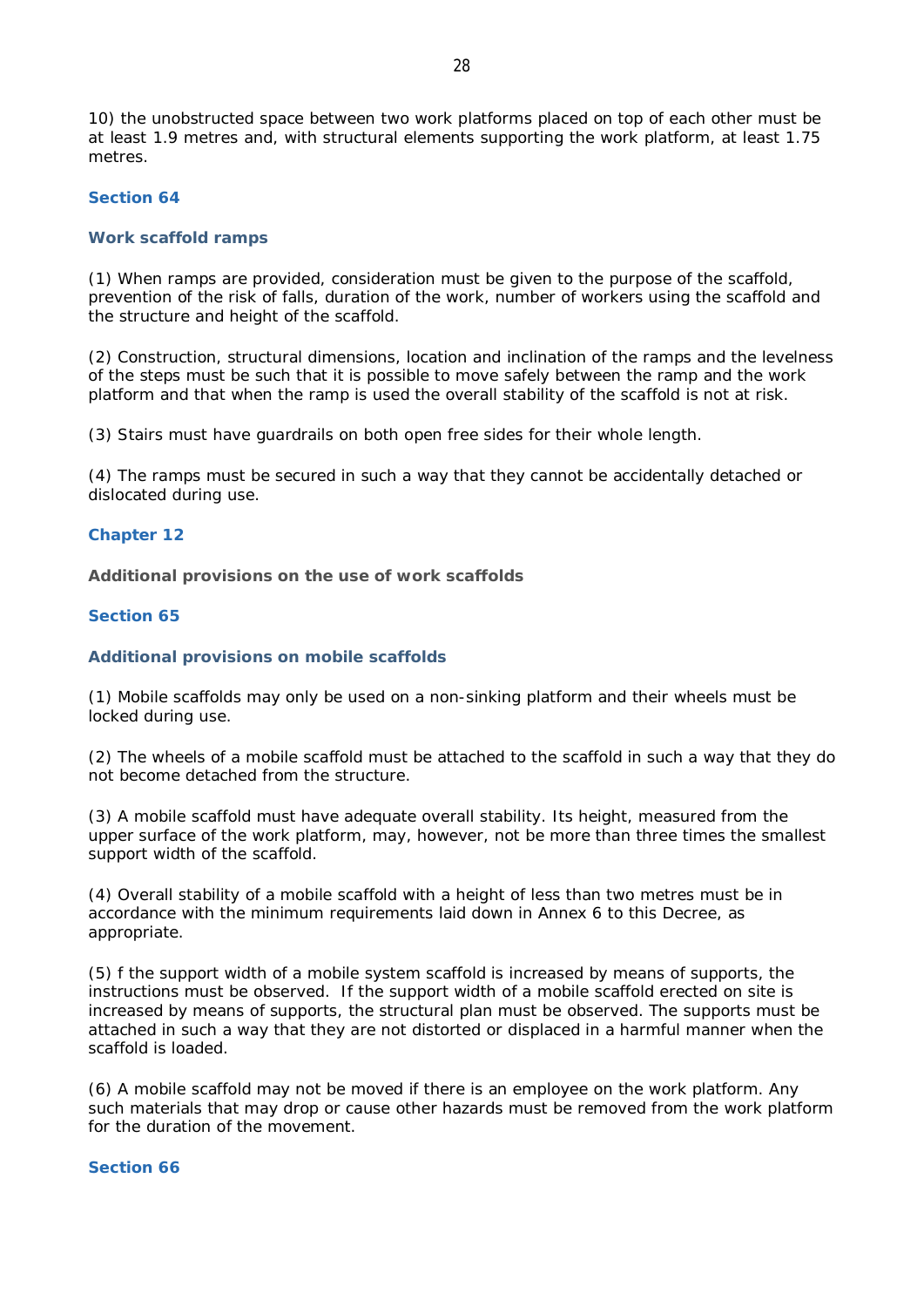### **Additional provisions on trestles**

(1) In terms of strength, overall stability, materials and type, trestles used in construction work must be suitable for work and conditions of use at a construction site.

(2) Trestles used in construction work must meet the following requirements:

1) trestles that are more than 0.5 metres high must be equipped with integral horizontal steps with a depth of at least 50 millimetres and a length of at least 0.3 metres;

2) the height of the risers may not be more than 0.3 metres;

3) the height of the trestle may not be more than 2.0 metres;

4) work platforms of trestles of less than 1.0 metres high must be at least 0.3 metres wide and if the height is more than 1.0 metres and less than 2.0 metres the width of the work platform must be at least 0.4 metres; and

5) overall stability of the trestle must be in accordance with the requirements laid down in Annex 6 to this Decree.

(3) The locking of the adjustable legs and other structural elements of the trestle may not open or loosen during use.

(4) The trestle must be placed on a platform that is of such levelness and strength that it cannot overturn or be dislocated during use and that its work platform is horizontal enough.

#### **Section 67**

#### **Additional provisions on trestle stands**

(1) A trestle stand is a work scaffold with one work platform and where the work platform is supported by freely standing trestles or horizontal supports placed on top of them. The trestle stand must be placed on a foundation that is of such levelness and strength that it cannot overturn or be dislocated during use and that its work platform is in a horizontal position. When a trestle stand is erected on the ground, uneven sinking of the trestle feet must be prevented by using load-sharing structures under the trestle feet.

(2) A trestle stand may not be erected by placing trestles on top of each other. A trestle stand must have a ramp as laid down in section 64.

#### **Section 68**

#### **Additional provisions on bracket scaffolds**

(1) A structural plan must always be available for a bracket scaffold erected on site. A bracket scaffold consisting of modular elements must be erected in accordance with the instructions and, if the instructions do not contain enough information that is necessary for ensuring the strength, rigidity and load-bearing capacity of the work scaffold, a structural plan covering these areas must be drawn up.

(2) The brackets serving as the load-bearing structure of the bracket scaffold and the structures securing and supporting them must have a sufficient load-bearing capacity, strength and rigidity. The brackets must be supported and anchored to the structure in such a way that they cannot become detached.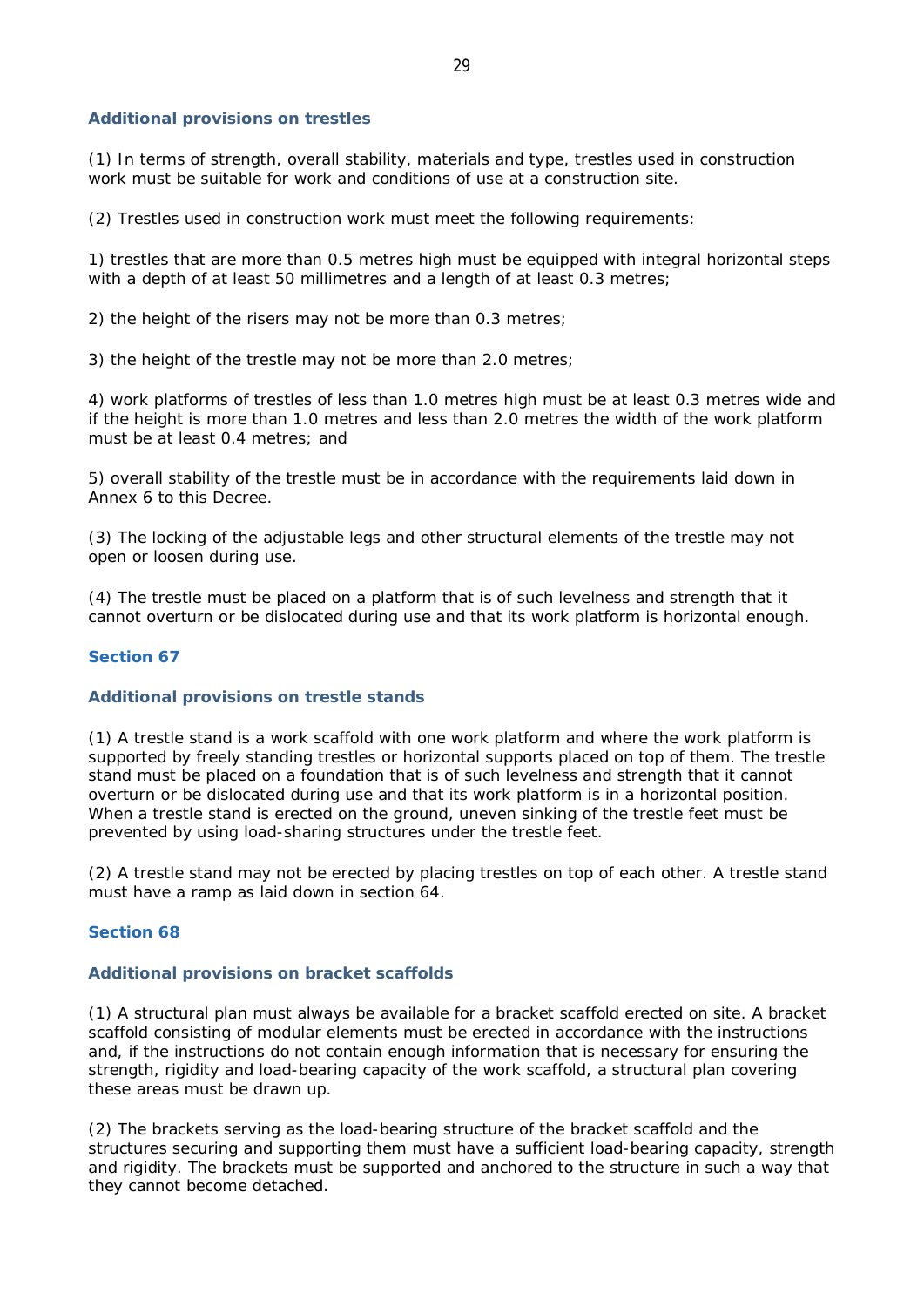### **Chapter 13**

**Organising the working conditions**

### **Section 69**

### **Physical loading and ergonomics**

(1) Work must be planned in such a way that the dangers that arise when items are lifted and moved by hand are identified and eliminated. The plans referred to in sections 10 and 11 must contain the plans for using equipment intended for moving materials.

(2) Working methods, construction materials and tools must be selected in such a way that the hazards and risks arising from lifts and incorrect working positions are prevented. Heavy horizontal transfers of items must be carried out with suitable transport equipment. Work sites must be kept in good order so that transport equipment can be used. In vertical transfers of items, transfer equipment and accessories must be used to facilitate lifts and transfers. Mechanical equipment must be made available to the workers so that they do not need to support materials installed at great heights by hand.

(3) When tools are used, consideration must be given to the working conditions and working positions of the employees using them and the implementation of the ergonomic measures. The tools that employers select for the use of the employees must be safe, suited for the working conditions at a construction site and ergonomically appropriate.

(4) When necessary, the employer must use occupational safety and health experts for the assessment and reduction of ergonomic risks and loading, as separately provided in a statute.

# **Section 70**

### **Industrial hygiene hazards**

(1) Such machinery and equipment must be used in construction work that cause as little risks and hazards as possible because of noise or other physical risks. The workers must be protected against chemical and physical risks and hazards primarily through measures focusing on machinery, work equipment, working methods and work environment.

(2) Before any work is initiated in a well, tunnel, container or similar space, it must be ensured that the air contains enough oxygen and the air is pure. The contents of oxygen and impurities in the air must be measured. Measurements must also be carried during work. The work space must be ventilated, when necessary.

(3) Local exhaust equipment used to prevent risks caused by chemical factors and to combat dust must be effective enough. When necessary, the workplace must be divided into closed sections and a ventilation system and equipment must be used to create a difference in air pressure levels. If mechanical local exhaust equipment is used, it must be kept in good working condition. The equipment must function in such a way that it does not cause any safety or health risks or hazard to the workers. When necessary regarding the safety and health of the workers, the local exhaust equipment must be fitted with a control system that informs of any malfunction.

(4) Chemical safety data sheets and lists of chemicals must be kept available for the employees at the construction site.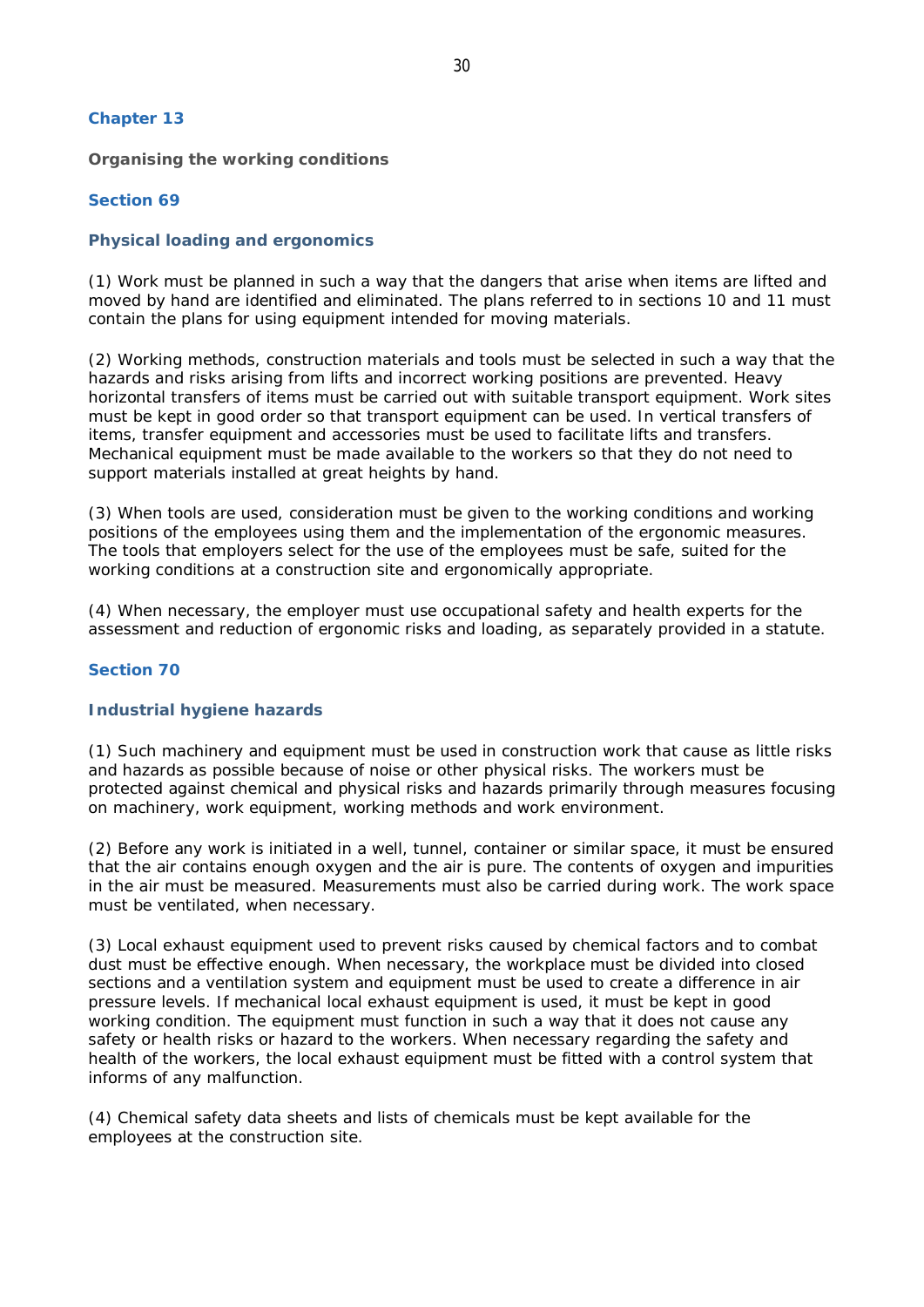(5) At a shared construction site, instructions on the industrial hygiene measurement methods must be contained in the code of practice drawn up by the client referred to in section 8(3) and in the safety plan drawn up by the project supervisor referred to in section 10(4).

(6) If it is otherwise impossible to reliably ascertain the exposure of employees to hazardous dust and chemical agents the employer must carry out measurements on a regular basis and always when there are changes in the conditions that increase the exposure of the employees. The measurement results must be compared with the limit values laid down for chemical agents. Hazardous agents must be eliminated as separately provided on them.

(7) if the results of the industrial hygiene measurements show that the limit values are not exceeded, repeat measurements must be carried out as necessary so that it can be determined that the situation is of permanent nature. Closer to the limit values the results of the airborne pollutant measurements are, more frequently the measurements must be conducted.

# **Section 71**

**Need for personal protective equipment in construction work**

(1) In addition to what is provided in the Government Decision on the selection and use of personal protective equipment (1407/1993), the provisions in subsections 2-8 of this section shall also be taken into account in constructioon work.

(2) The employer must select the personal protective equipment on the basis of the identification of the risks to the safety and health of the employees and the assessment of their significance.

(3) Safety helmets must be worn at the construction site. When necessary, a hood must be worn under the helmet.

(4) Personal eye protection equipment must be used in construction work, as required by the work and the working conditions. The employer must provided the employees with protective glasses in such work tasks that involve a substantial risk of eye accidents.

(5) When a harness-type safety belt with rope is used, a safety rope with automatic length regulator must be used if the rope length has to be frequently adjusted.

(6) Safety footwear must usually be worn at the construction site.

(7) Knee protectors must be worn when floor work or similar tasks putting a strain on knees is carried out.

(8) Reflective clothing must be worn at the construction site in order to ensure that the workers are highly visible. When work is carried out in road and street areas or other locations used by traffic, high visibility clothing must be worn, as provided separately.

## **Chapter 14**

**Preventing fire and explosion hazard, life saving and first aid**

## **Section 72**

**Fire and explosion hazard**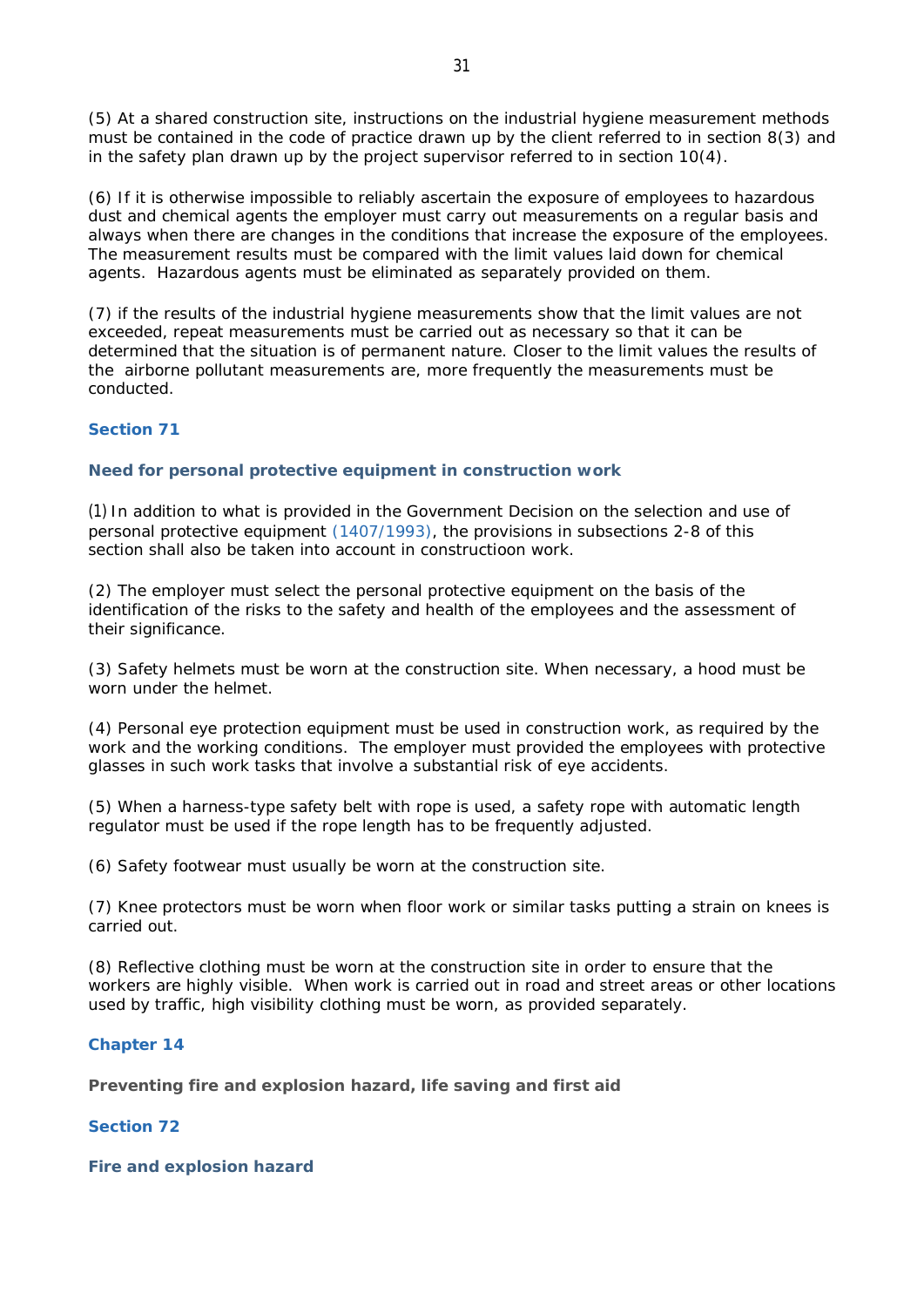(1) The construction site and construction work must be arranged in such a way that the risk of fire can be prevented in advance. Waste from work processes and other construction utilities and materials that are not needed for the work, as well as flammable substances, must be removed.

(2) The construction site must be provided with appropriate fire fighting and fire alarm equipment and safety signs. Based on a risk assessment, it must be examined whether fire detection equipment must be acquired for the construction site. The first-hand extinguishing equipment must be easy to take into use. The responsible person referred to in section 12 above must ensure that there are enough persons familiar with first-hand extinguishing at the construction site.

(3) When the need for fire fighting and fire alarm equipment and fire detection equipment is assessed, or when the adequacy of the equipment at the site is considered the hazards must be analysed and assessed as referred to in section 10 of the Occupational Safety and Health Act.

(4) When substances that can form explosive gases or dust are handled and stored it must be ensured that sufficient safety measures are taken.

(5) Warning of workers against fires must be arranged in such a way that the alarm is effectively noticed in danger areas and that at the same time it is possible to understand to whom the alarm is addressed.

(6) The workers must be provided with the necessary protection instructions for handling of fire, work causing risk of fire, handling and storing flammable or explosive substances, emergency alarm, alarming fire and rescue authorities, closing fire doors, quick exit when necessary, and other important measures depending on the circumstances in case of fire or during fire.

## **Section 73**

## **Escape and rescue routes**

(1) In danger situations the workers must be able to leave all work sites quickly and as safely as possible. The escape and rescues routes must be kept clear from obstacles, and they must lead to a safe area as directly as possible. The doors to exits and on escape routes must be easy to open in emergency situations.

(2) The exits and escape routes to be used in emergency situations must be marked with appropriate signs when necessary.

## **Section 74**

#### **First aid and rescue apparatus**

(1) Necessary first aid equipment and a necessary number or persons familiar with giving first aid must be in place where construction work is carried out. The space meant for giving first aid must be easily accessible with stretchers.

(2) The sufficiency and type of the first aid equipment, as well as the place for storing them, must be arranged in case of accident or illness, and their suitability for the purpose must be followed up.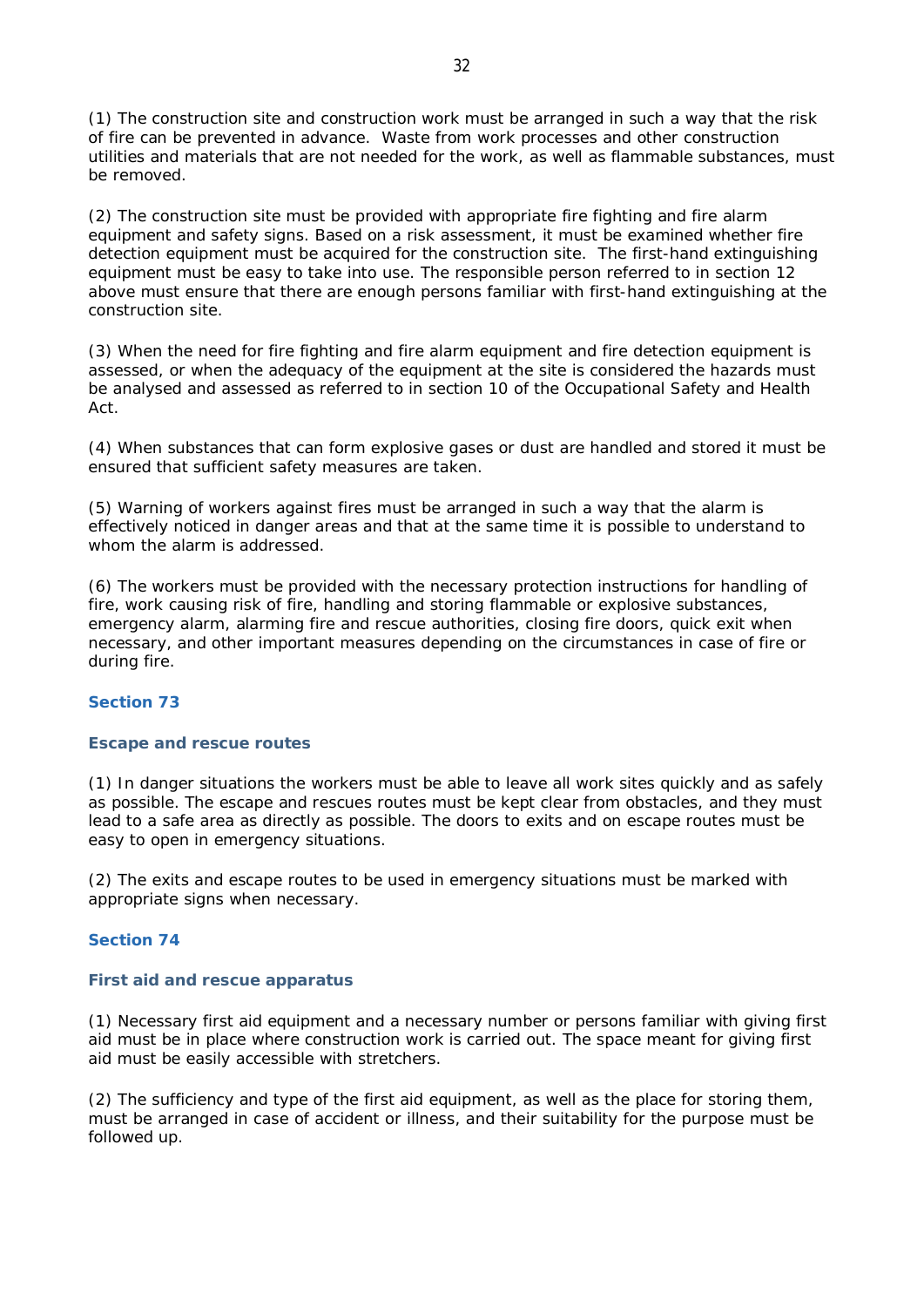(3) The workplace must be equipped with alarm, life-saving and rescue equipment and accessories when the circumstances so require. Rescue equipment must always be available in a suitable place on workplaces where there is danger to life or health because of the risk of falling into water. The workers must be provided with the necessary guidance for the use of such equipment and in case of drowning or other risk situations.

(4) If the work includes special risks of accident, the worker must, in order to guarantee quick first aid, have eye or hearing contact with another person either continuously or regularly with short, repeated intervals. The contacts may also be arranged using communication equipment.

(5) The requirements set by the occupational health care personnel in their workplace investigation must be taken into consideration when the first aid standby is organised

# **Chapter 15**

**Electrical work and preventing electrical accidents**

# **Section 75**

**Electrical work and preventing electrical accidents during construction work**

(1) Provisions on the safety of electrical work and carrying out such work are laid down in the Act on Electrical Safety (410/1996) and the regulations issued under it.

(2) Electrical equipment, such as cables and distribution boards, must be placed in such a way that they are not damaged or cause any risk of stumbling or electric shock on access routes.

(3) Cables on driveways must either be suitably protected against stress caused by vehicles or hung high enough.

(4) If there are such uninsulated wires at the construction site or in its vicinity that cannot be moved for the duration of the work or made dead, protective structures or other means must be used to prevent any indirect or direct risk of electric accident. It must also be ensured that lifting machinery and similar equipment maintain their safe distances when they move in the area.

(5) When work is carried out in the vicinity of high-tension power lines or similar structures the risks arising from the circumstances must be taken into account and the risk of electrical accidents must be prevented in advance.

## **Section 76**

## **Conditions for the use of electrical equipment**

When electrical equipment is handled in very dangerous operating conditions special safety measures must be taken regarding the equipment used, the necessary protective equipment or the voltage allowed as laid down in the Act on Electrical Safety (410/1996) and the regulations issued under it.

## **Chapter 16**

**Additional provisions on the protection against falls**

# **Section 77**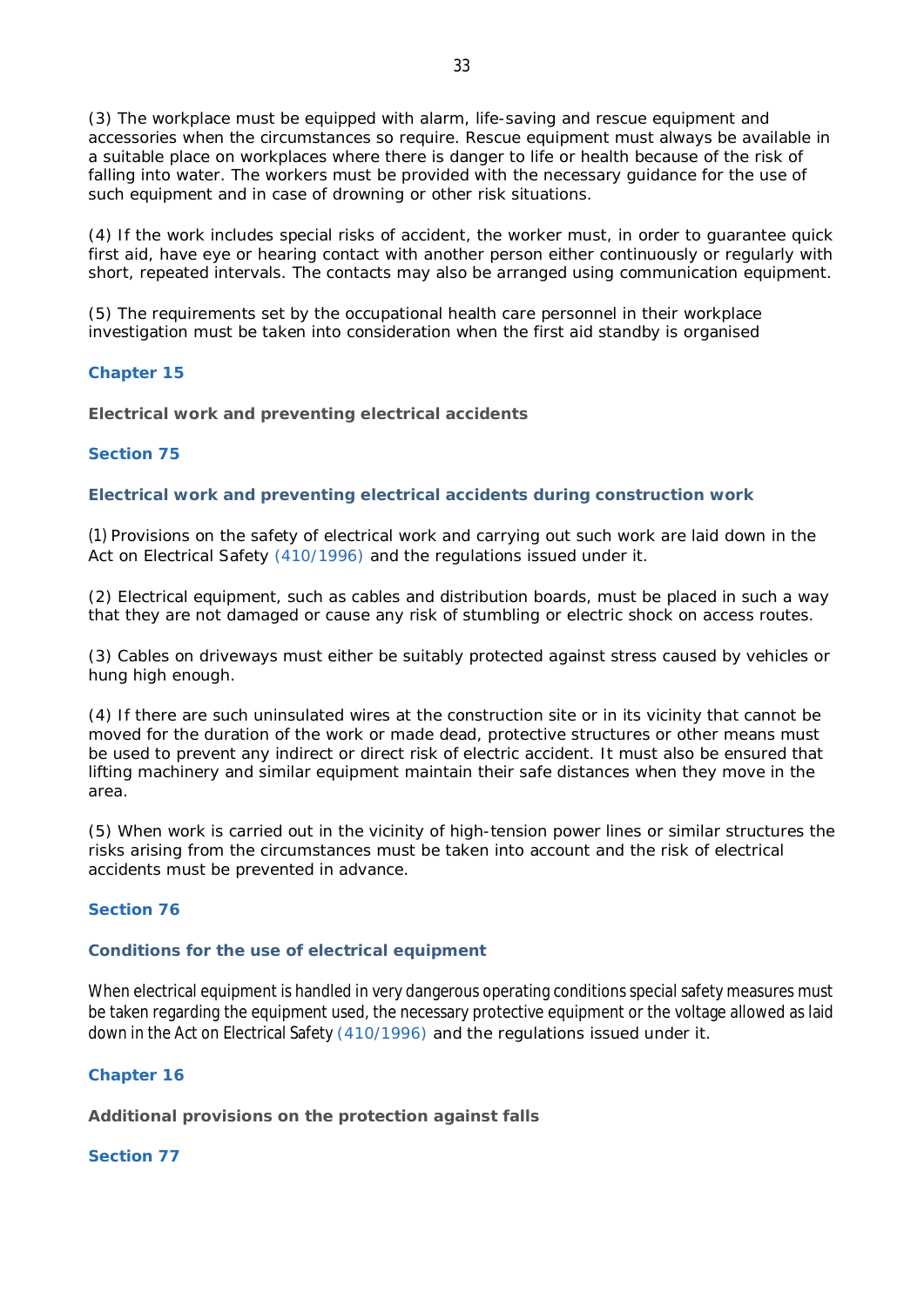### **Safety nets**

(1) The support structures, installation and use of the safety net must be designed by a competent person. The prerequisites for the use of the net, installing and securing of the net, suitability and durability of the support structures and the monitoring of the net condition must be examined as part of the plan.

(2) The safety net must be installed and removed in a safe manner.

(3) If possible, the safety net must be installed directly under the work platform or next to it in such a way that the area protected by the net is wide enough. There may not be any structures, parts of structures or objects between the work platform and the safety net that may hurt a falling person.

(4) The safety net must be placed in such a way that the person falling into the net does not get into any danger as a result of the elasticity of the net.

### **Section 78**

#### **Special provisions on work with the help of rope access and positioning techniques**

(1) The platforms and means of access used in construction work must be fixed work platforms, scaffolds, equipment for lifting persons, mechanically raised work platforms or other similar work platforms. Rope access and positioning techniques may not be used in ordinary construction work. The rope attachment points must be sufficiently strong. Work with rope access and positioning techniques is allowed only in exceptional circumstances where the use of the above mentioned safer work platforms and means of access is not possible and where the analysis and evaluation of the risks of the work proves that the work can be carried out safely. The evaluation of risks must be made in writing and it must be presented to the project supervisor and the client.

(2) A written plan must be drawn up for moving and working with the help of ropes, taking account of the following requirements that must also be followed when work is carried out:

1) The system must include at least two ropes fastened separately. One of the ropes is used for ascending, descending and as support (work rope) and the other is used as safeguard (safeguard rope);

2) The workers must use appropriate safe harnesses, and their harnesses must be fastened to the safeguard rope;

3) The work rope must have safeguarding mechanisms for ascending and descending, and a self-locking mechanism to prevent the worker from falling down even if he/she looses control over his/her movements. The safeguard rope must be equipped with a mobile device to prevent falls and the device must move along with the worker;

4) The work equipment and other accessories used by the worker must be fastened to his/her safe harness or they must be fastened in some other secure manner;

5) The work must be followed in order to make sure that it is carried out in accordance with the plans. The work must be supervised in an appropriate manner so that the worker can be immediately saved in an emergency situation;

6) The worker must receive all appropriate special guidance and instructions that is necessary for the work. The guidance and instructions must especially include information on rescue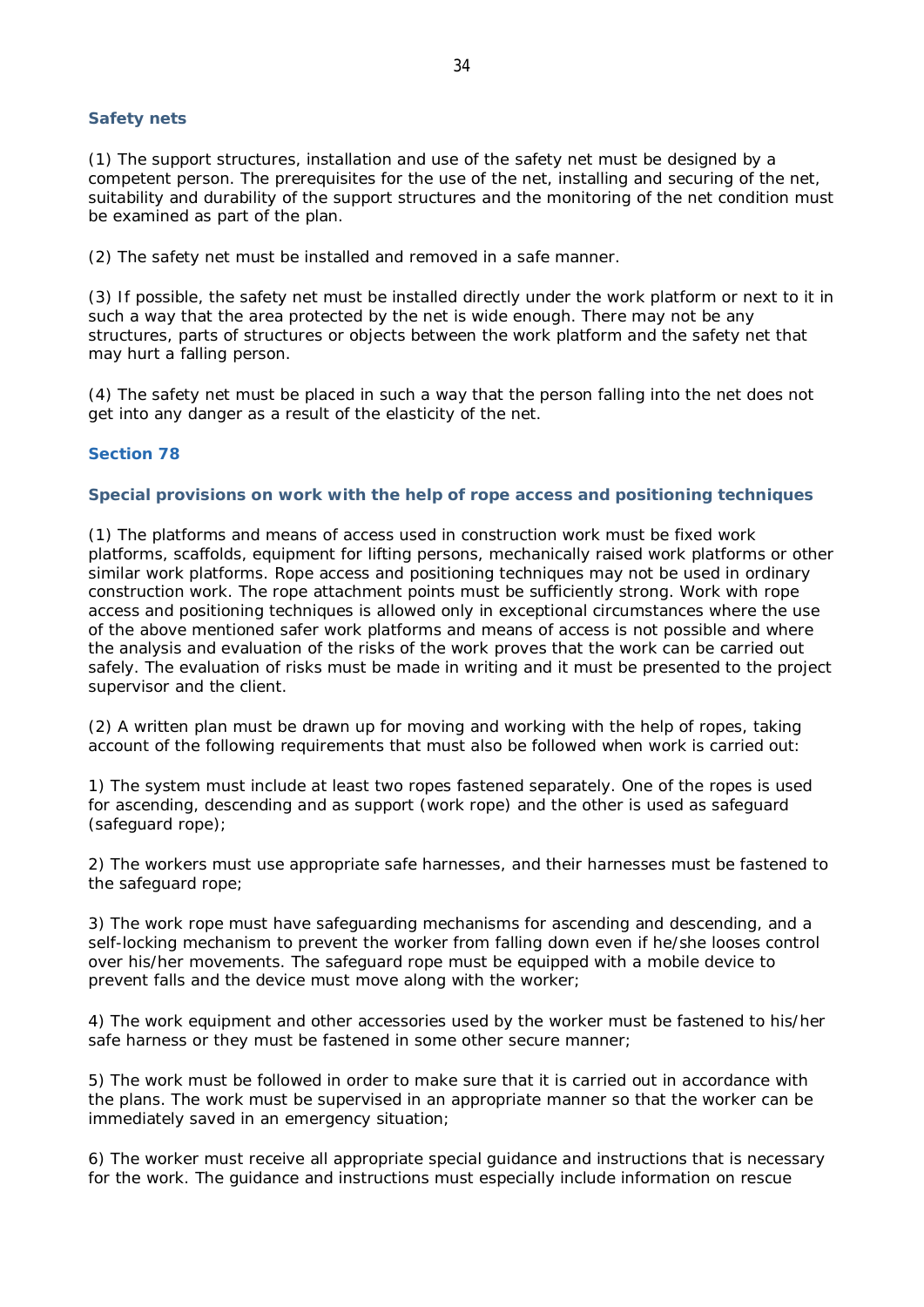procedures. It must also be ensured that the workers can carry out the work in accordance with the instructions and written plans;

7) Communication between the persons involved must be arranged in an appropriate way.

(3) The work may only be carried out by a competent worker whose personal qualifications are suitable for the work or by another worker under the immediate supervision of such competent worker.

(4) The employer must use suitable ways to control the condition of the work equipment used for the work.

**Chapter 17**

**Personnel rooms**

### **Section 79**

### **Personnel rooms at construction sites**

(1) Where necessary regarding the number of workers or the nature and continuity of the work, the employers must, each for their part, ensure that the supply of the following is large enough at the construction site or in its immediate vicinity:

1) clean drinking water and clean and suitable drinking equipment;

2) sufficiently warm washing water and washing equipment, and where special circumstances so require, the required amount of washing and drying accessories;

3) room space equipped with appropriate equipment for changing, storing and drying clothes; separate spaces must be provided for men and women for changing clothes;

4) separate room space reserved and furnished for having meals, and when there is no freshly cooked food available at the workplace, equipment for storing and warming up the food and water and other beverages brought in; and

5) appropriately equipped and cleaned toilets.

(2) Rooms reserved for having meals and storing clothes must have adequate ventilation and a temperature of at least +18 degrees centigrade. The rooms must be cleaned daily.

(3) Further provisions on the personnel rooms at construction sites are given in the Ministry of Labour decision on personnel rooms at construction sites (977/1994).

### **Section 80**

#### **Residential facilities**

Separate provisions shall be issued regarding the health requirements for any accommodation located at the workplace or in its vicinity and reserved by the employer for the use of the employees.

#### **Chapter 18**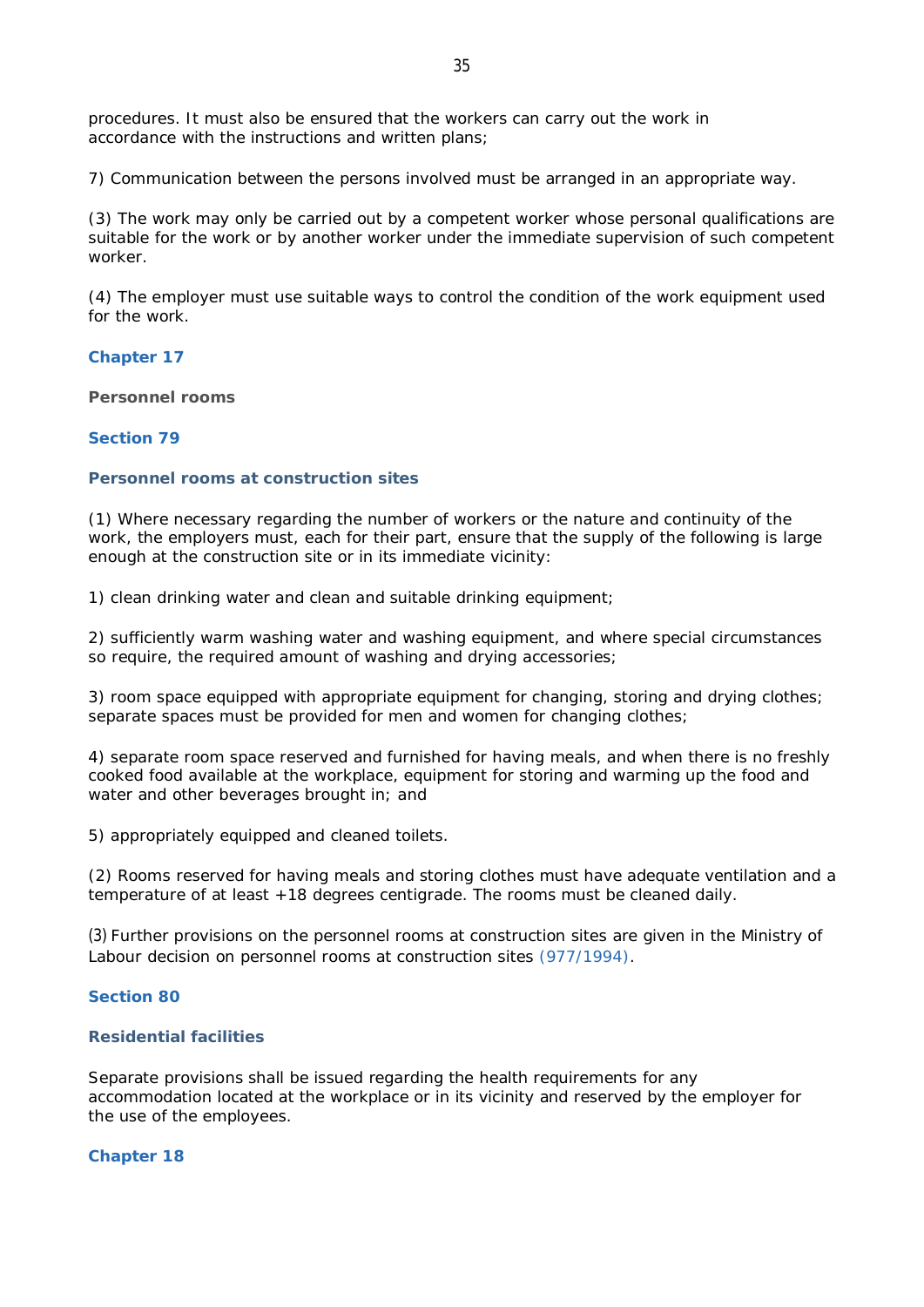**Miscellaneous provisions**

# **Section 81**

# **Entry into force**

(1) This Decree enters into force on 1 June 2009.

(2) This Decree repeals the Government Decision of 23 June 1994 on the Safety of Construction Work (629/1994), as amended and the Government Decree of 18 June 2003 on Occupational Safety in Construction with Prefabricated Elements (578/2003).

(3) Issued under section 46 of the Government Decision of 23 June 1994 on the Safety of Construction Work (629/1994) which is to be repealed, the Ministry of Labour decision of 3 November 1994 on personnel rooms at construction sites (977/1994) ) and the Ministry of Labour decision of 3 September 1996 on the competence of divers carrying out construction work under water (674/1996) shall, however, remain in force until they are separately repealed.

# *Annex 1*

# **CONTENT OF THE PRIOR NOTICE SUBMITTED TO THE OCCUPATIONAL SAFETY AND HEALTH AUTHORITY LAID DOWN IN SECTION 4 OF THIS DECREE**

- 1. Date
- 2. Exact address of the construction site
- 3. Name and address of the client (clients)
- 4. Type and form of the construction project
- 5. Client/client's contact person and the client's responsible safety coordinator
- 6. Main contractor/contact person of the main contractor
- 7. Project supervisor and the responsible person referred to in section 12 of the Decree
- 8. Planned start date and end date of the work at the construction site
- 9. Estimated maximum number and average number of personnel at the construction site
- 10. Planned number of employers and self-employed workers at the construction site
- 11. Names and addresses of the selected employers and self-employed workers
- 12. Other necessary information

## *Annex 2*

# **WORK REFERRED TO IN SECTION 10 OF THIS DECREE CAUSING SPECIAL RISKS TO THE SAFETY OR HEALTH OF EMPLOYEES**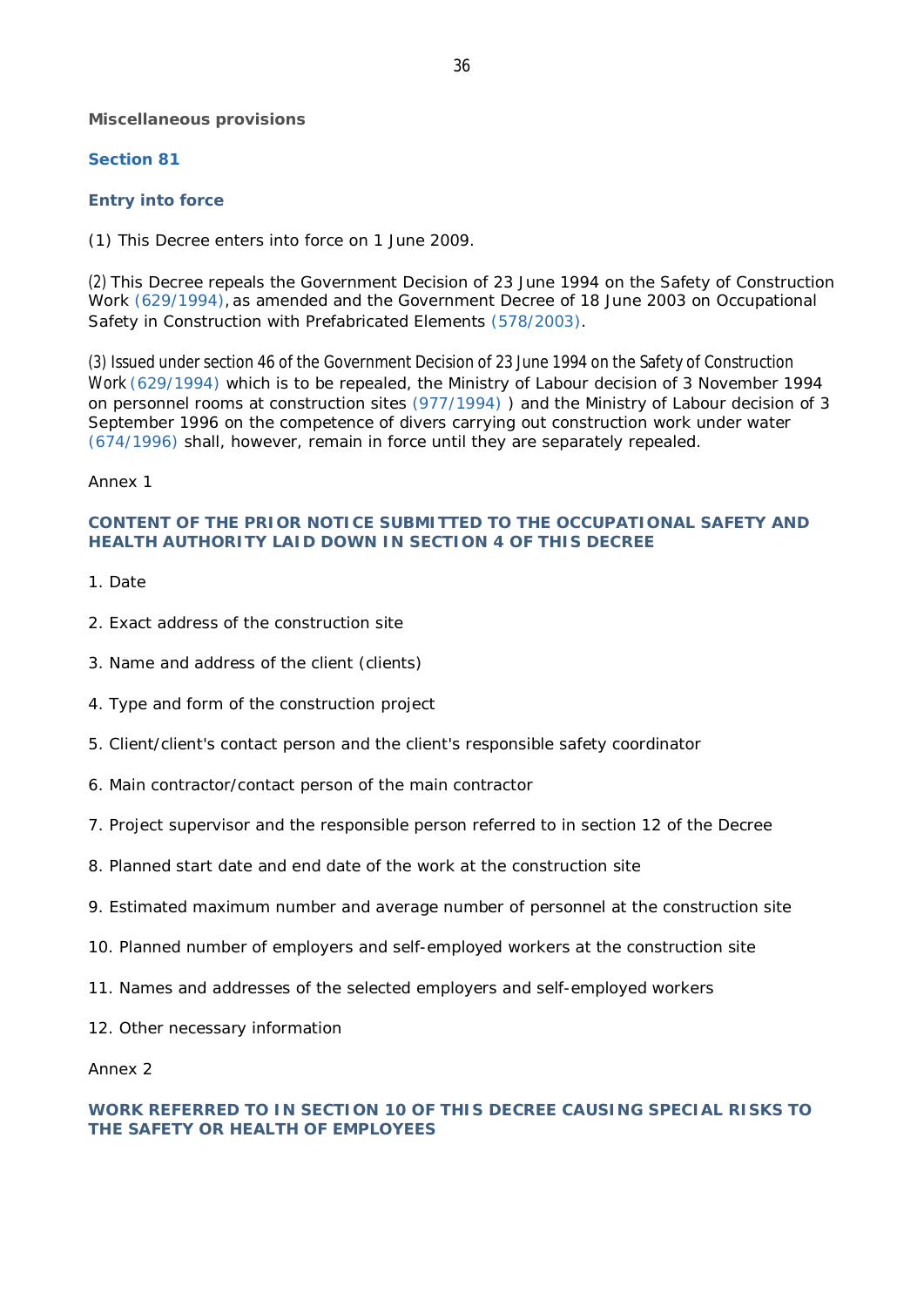2. Work where employees are exposed to chemical or biological substances that present an especially high risk to the safety and health of employees, and work requiring regular medical checks;

3. Work where such ionising radiation is used that requires marking of specific or monitored areas in compliance with special regulations;

- 4. Work carried out in the vicinity of high-tension cables and lines;
- 5. Work involving a risk of drowning;
- 6. Work in shafts, underground construction sites and tunnels;
- 7. Work in which diving equipment is used;
- 8. Work carried out in decompression chambers;
- 9. Work in which explosives are used;
- 10. Work involving assembly or dismantling of heavy prefabricated elements;
- 11. Demolition of structures, structural elements or materials;
- 12. Work in road, street or railway areas.

## *Annex 3*

## **REFERENCE LIST OF THE MATTERS THAT MUST BE TAKEN INTO ACCOUNT IN THE PREFABRICATED ELEMENT INSTALLATION PLAN REFERRED TO IN SECTION 36**

The information provided on the prefabricated element installation plan must include the following:

1. Details of the project carried out at the construction site;

1.1. Site/construction project;

1.2. Personnel: client's safety coordinator, responsible person appointed by the project supervisor, site foremen, site supervisor, principal designer, structural engineer, prefabricated element designer, prefabricated element supplier, installation work foreman, other management and supervisory staff;

1.3. Cranes;

2. Prefabricated elements, lifting accessories and special measures;

2.1. Information provided by prefabricated element manufacturers on such matters as oversized prefabricated elements, prefabricated elements of exceptional shape and prefabricated elements requiring special cranes, equipment or working methods;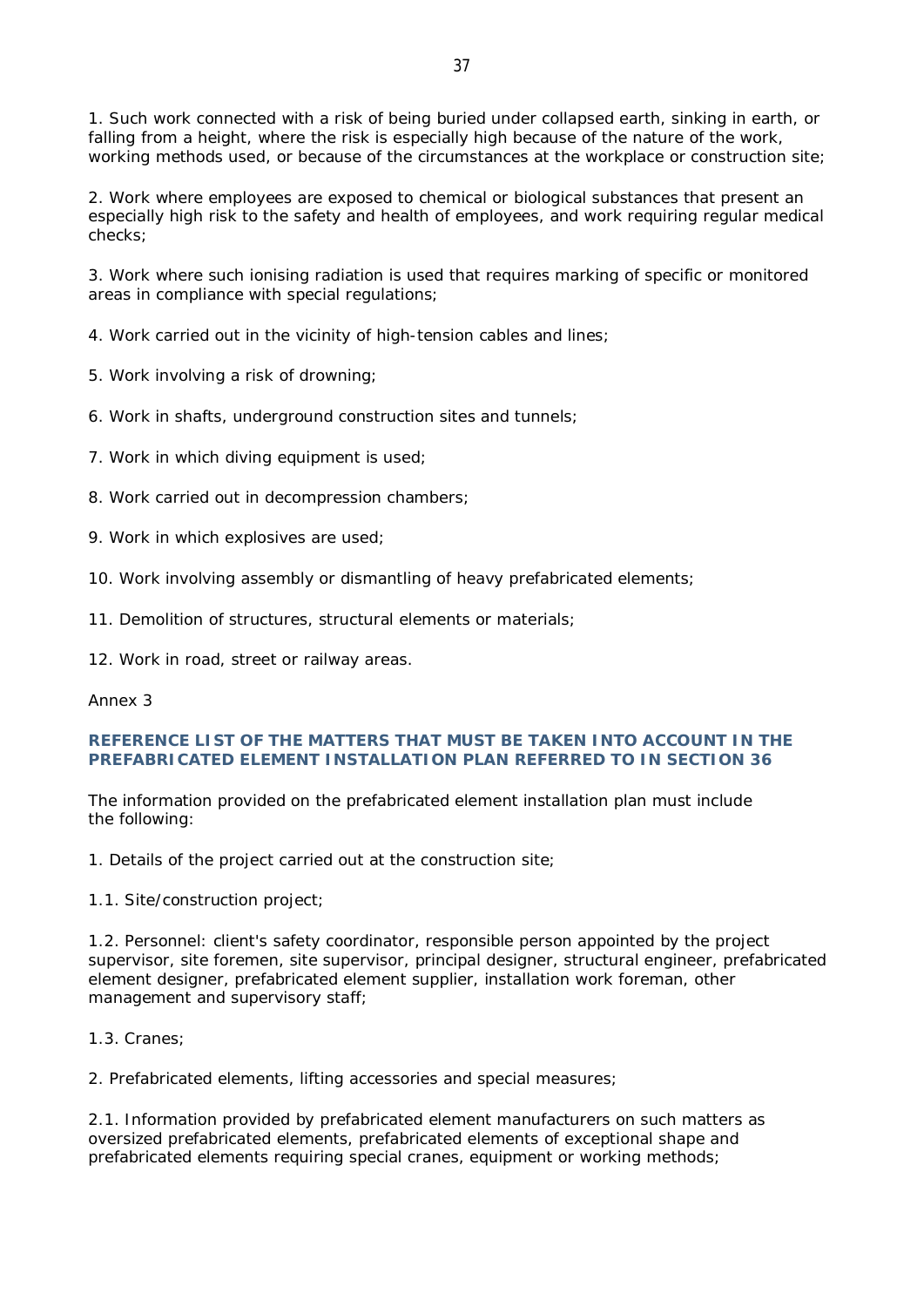2.2. Maximum length, width, height, number and lifting accessories by type of prefabricated element;

2.3. Lifting accessories and lifting methods and special lifting accessories and lifting methods (such as turning and joint lifts) and handling of prefabricated special elements;

2.4. Instructions provided by the prefabricated element supplier on the handling of prefabricated special elements and the unloading of loads of prefabricated elements;

2.5. Frame reinforcement;

2.6. Adjoining structures;

3. Transport of prefabricated elements at the site, unloading, acceptance and site storage;

3.1. Site area plan;

3.2. Requirements concerning site storage;

3.3. Stability and strength of the prefabricated element stands used for site storage;

3.4. Mode of transport;

3.5. Transport equipment;

3.6. Transport route at the site;

3.7. Order of unloading as given in the instructions provided by the prefabricated element supplier;

3.8. Lifting equipment;

4. Lifts, installation and order of installation;

4.1. Cranes and lifting equipment;

4.2. Order of installation;

4.3. Order of frame installation by section or line;

4.4. Order of installation of individual prefabricated elements/order of installation by type of prefabricated element;

4.5. Order of work stages, necessary work instructions and, When necessary, the records of the inspections carried out;

4.6. Detailed order of installation;

4.7. Stability during installation;

4.8. Measures required for achieving final stability and for carrying out final anchoring of the prefabricated elements, as laid down in the instructions provided by the supplier and the designer;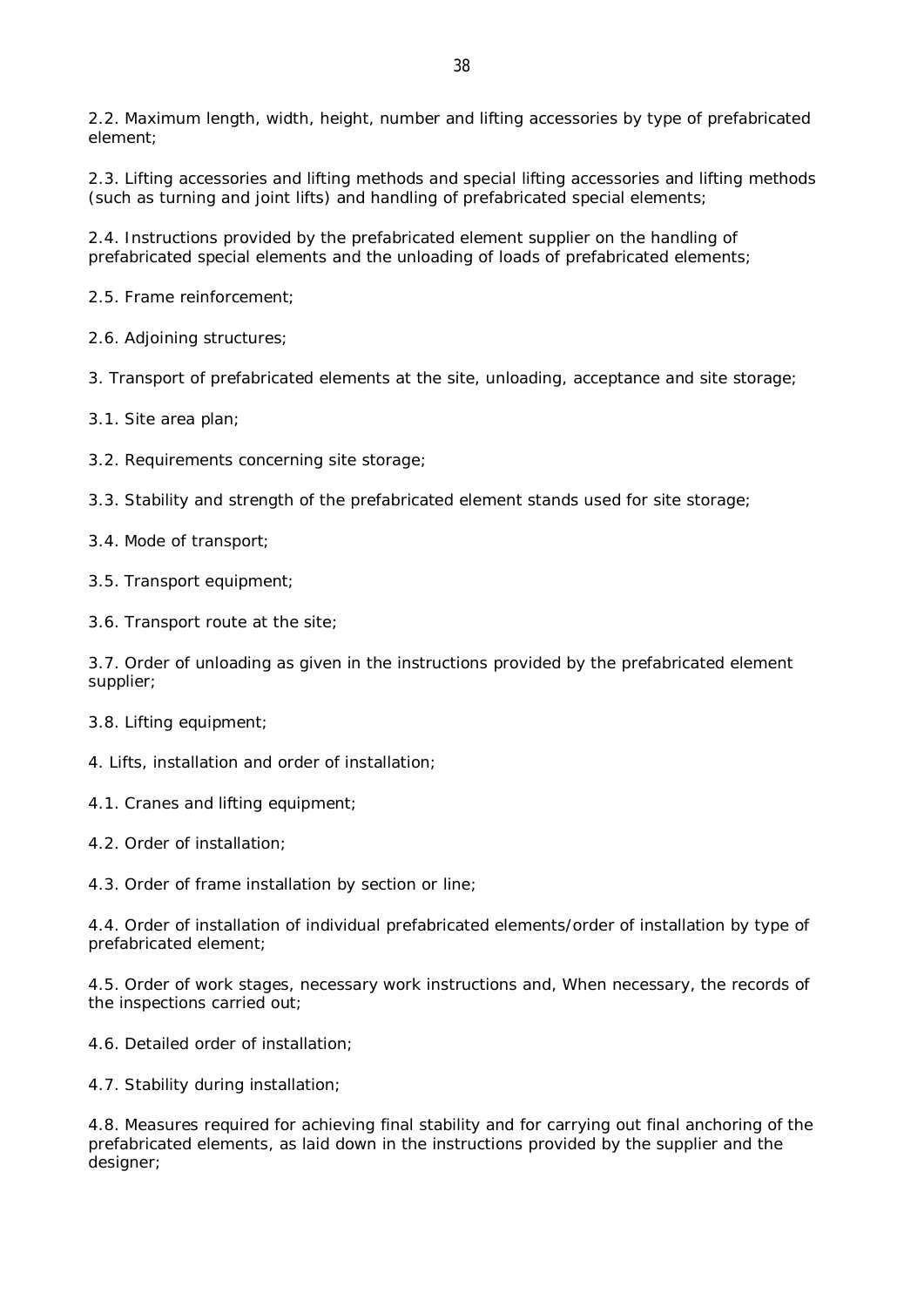- 4.9. Effect of circumstances and the measures required by such factors as winter conditions;
- 5. Support during installation and minimum support surfaces;
- 5.1. Loads during installation;
- 5.2. Support during installation;
- 5.3. Removal of supports/removal schedule, effect of conditions, etc.;
- 5.4. Minimum support surfaces for different types of prefabricated element;
- 5.5. Instructions provided by the prefabricated element supplier;
- 5.6. Required additional instructions in the installation drawings;
- 6. Tolerances and follow-up measurements;
- 6.1. Tolerance category;
- 6.2. Baseline measurement;
- 7. Final anchoring of the prefabricated elements;
- 7.1. Anchoring and joints and the order of making them;
- 7.2. Concreting;
- 7.3. Bolted joints;
- 7.4. Other joints;

8. Occupational safety and health and work platforms and protection against falls required during installation;

- 8.1. Training and instructions;
- 8.2. Protection against falls;

8.3. Work platforms, work scaffolds, personnel lifting devices, personnel lifting platforms and ramp arrangement during installation, rails during construction and those relocated as the installation progresses, safety harnesses as personal protective equipment and attaching them;

- 9. Design verification:
- 9.1. Responsible person of the project supervisor;
- 9.2. Responsible safety coordinator of the client;
- 9.3. Principal designer;
- 9.4. Structural engineer;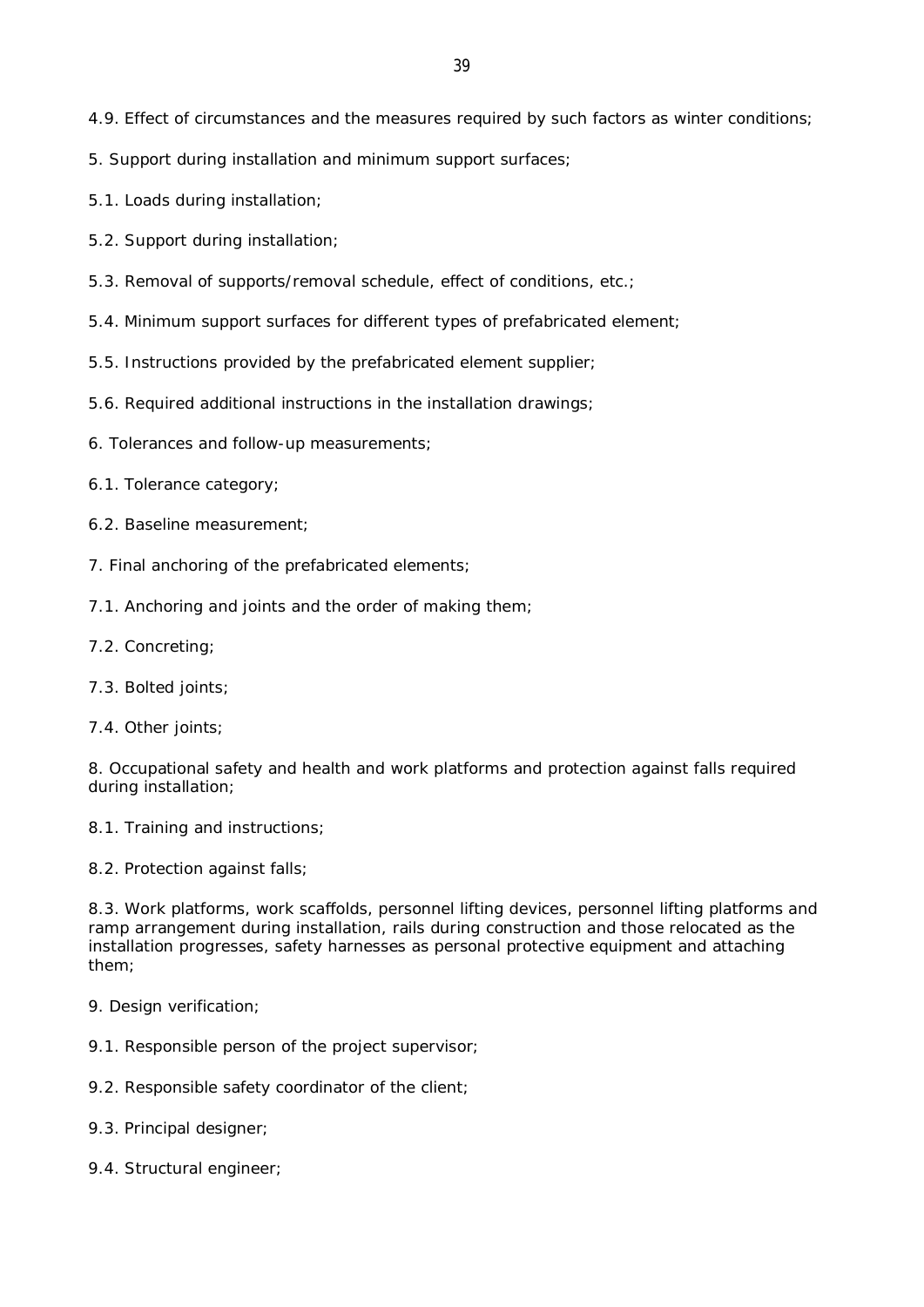9.5. Prefabricated element designer

9.6. Installation work foreman;

9.7. Responsible foreman;

9.8. Coordination of the activities of different parties involved in construction with prefabricated elements;

9.9. Other verifications;

*Annex 4*

PUTTING WORK SCAFFOLDS INTO USE AND SCAFFOLD MAINTENANCE

At the least the following must be checked when work scaffolds are put into use and when maintenance inspections on them are carried out:

- 1. General details of the scaffold:
- 1) scaffold specification;
- 2) permitted load;

2. Details inspected: The following details of the scaffold must be inspected and any observations made and the date on which the requested repairs have been carried out must be entered in records:

- 1) suitability of the scaffold for its purpose;
- 2) compliance with the instructions;
- 3) compliance with the structural plan;
- 4) adherence to scaffold use plan;

Review of the following must also be included in the inspection:

- 5) foundations;
- 6) vertical supports;
- 7) how strength, overall stability and rigidity has been achieved;
- 8) anchoring and reinforcement;
- 9) connections between structural elements;
- 10) ramps;
- 11) work platforms;
- 12) attachment of work platform to scaffold frame;